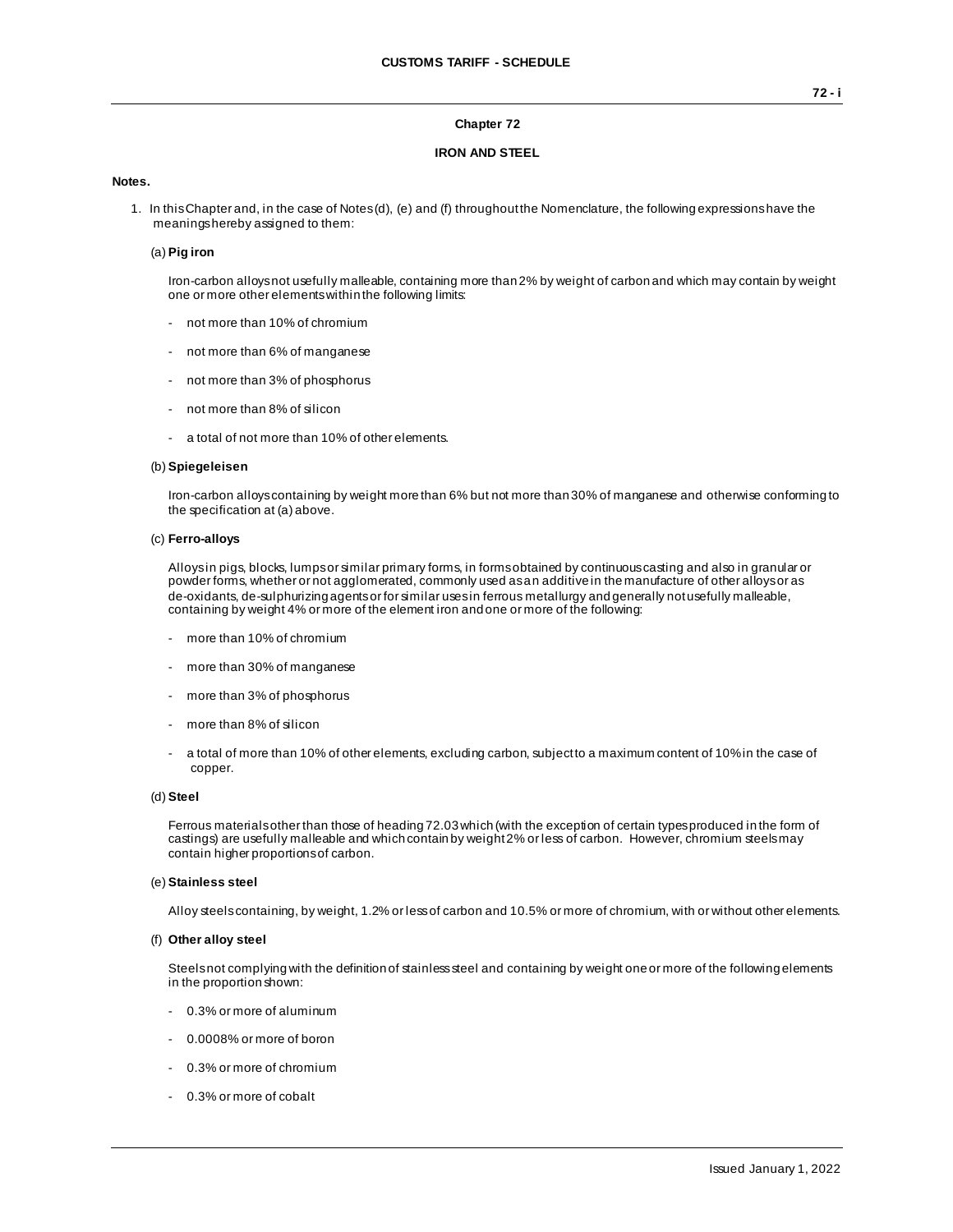- 0.4% or more of copper
- 0.4% or more of lead
- 1.65% or more of manganese
- 0.08% or more of molybdenum
- 0.3% or more of nickel
- 0.06% or more of niobium
- 0.6% or more of silicon
- 0.05% or more of titanium
- 0.3% or more of tungsten (wolfram)
- 0.1% or more of vanadium
- 0.05% or more of zirconium
- 0.1% or more of other elements (except sulphur, phosphorus, carbon and nitrogen), taken separately.

#### (g) **Remelting scrap ingots of iron or steel**

Products roughly cast in the form of ingots without feeder-heads or hot tops, or of pigs, having obvious surface faults and not complying with the chemical composition of pig iron, spiegeleisen or ferro-alloys.

## (h) **Granules**

Products of which less than 90% by weight passes through a sieve with a mesh aperture of 1 mm and of which 90% or more by weight passes through a sieve with a mesh aperture of 5 mm.

#### (ij) **Semi-finished products**

Continuous cast products of solid section, whether or not subjected to primary hot-rolling; and

Other products of solid section, which have not been further worked than subjected to primary hot-rolling or roughly shaped by forging, including blanks for angles, shapes or sections.

These products are not presented in coils.

#### (k) **Flat-rolled products**

Rolled products of solid rectangular (other than square) cross-section, which do not conform to the definition at (ij) above in the form of:

- coils of successively superimposed layers, or
- straight lengths, which if of a thickness less than 4.75 mm are of a width measuring at least ten times the thickness or if of a thickness of 4.75 mm or more are of a width which exceeds 150 mm and measures at least twice the thickness.

Flat-rolled products include those with patterns in relief derived directly from rolling (for example, g rooves, ribs, chequers, tears, buttons, lozenges) and those which have been perforated, corrugated or polished, provided that they do not thereby assume the character of articles or products of other headings.

Flat-rolled products of a shape other than rectangular or square, of any size, are to be classified as products of a width of 600 mm or more, provided that they do not assume the character of articles or products of other headings.

#### (l) **Bars and rods, hot-rolled, in irregularly wound coils**

Hot-rolled products in irregularly wound coils, which have a solid cross-section in the shape of circles, segments of circles, ovals, rectangles (including squares), triangles or other convex polygons (including "flattened circles" and "modified rectangles", of which two opposite sides are convex arcs, the other two sides being straight, of equal length and parallel). These products may have indentations, ribs, grooves or other deformations produced during the rolling process (reinforcing bars and rods).

#### (m) **Other bars and rods**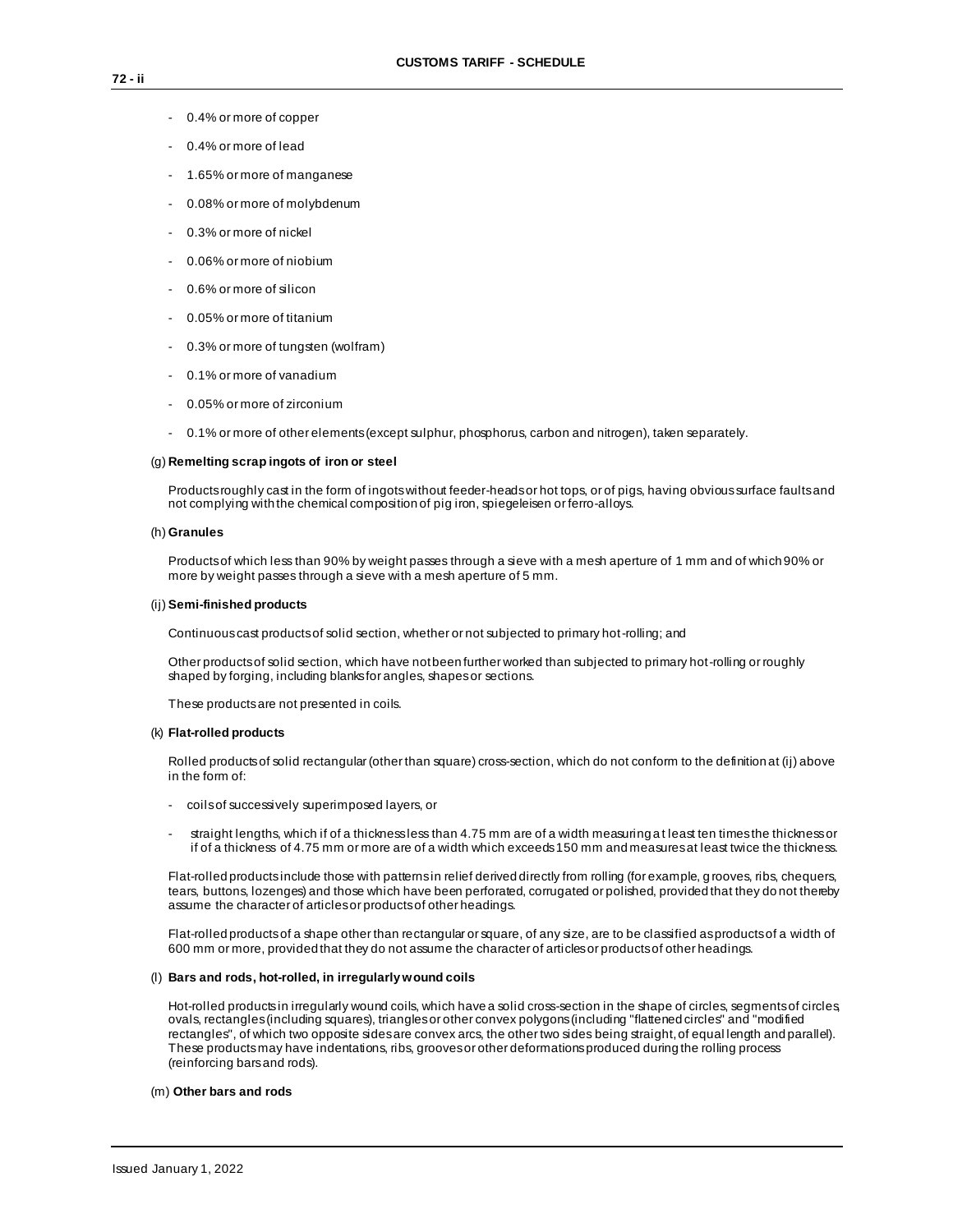Products which do not conform to any of the definitions at (ij), (k) or (l) above or to the definition of wire, which have a uniform solid cross-section along their whole length in the shape of circles, segments of circles, ovals, rectangles (including squares), triangles or other convex polygons (including "flattened circles" and "modified rectangles", of which two opposite sides are convex arcs, the other two sides being straight, of equal length and parallel). These products may :

- have indentations, ribs, grooves or other deformations produced during the rolling process (reinforcing bars and rods);
- be twisted after rolling.

### (n) **Angles, shapes and sections**

Products having a uniform solid cross-section along their whole length which do not conform to any of the definitions at (ij), (k), (l) or (m) above or to the definition of wire.

Chapter 72 does not include products of heading 73.01 or 73.02.

## (o) **Wire**

Cold-formed products in coils, of any uniform solid cross-section along their whole length, which do not conform to the definition of flat-rolled products.

### (p) **Hollow drill bars and rods**

Hollow bars and rods of any cross-section, suitable for drills, of which the greatest external dimension of the cross-section exceeds 15 mm but does not exceed 52 mm, and of which the greatest internal dimension does not exceed one half of the greatest external dimension. Hollow bars and rods of iron or steel not conforming to this definition are to be classifie d in heading 73.04.

- 2. Ferrous metals clad with another ferrous metal are to be classified as products of the ferrous metal predominating by weight.
- 3. Iron or steel products obtained by electrolytic deposition, by pressure casting or by sintering are to be classified, according to their form, their composition and their appearance, in the headings of this Chapter ap propriate to similar hot-rolled products.

## **Subheading Notes.**

1. In this Chapter the following expressions have the meanings hereby assigned to them:

### (a) **Alloy pig iron**

Pig iron containing, by weight, one or more of the following elements in the specified proportions:

- more than 0.2% of chromium
- more than 0.3% of copper
- more than 0.3% of nickel
- more than 0.1% of any of the following elements: aluminum, molybdenum, titanium, tungsten (wolfram), vanadium.

## (b) **Non-alloy free-cutting steel**

Non-alloy steel containing, by weight, one or more of the following elements in the specified proportions:

- 0.08% or more of sulphur
- 0.1% or more of lead
- more than 0.05% of selenium
- more than 0.01% of tellurium
- more than 0.05% of bismuth.

### (c) **Silicon-electrical steel**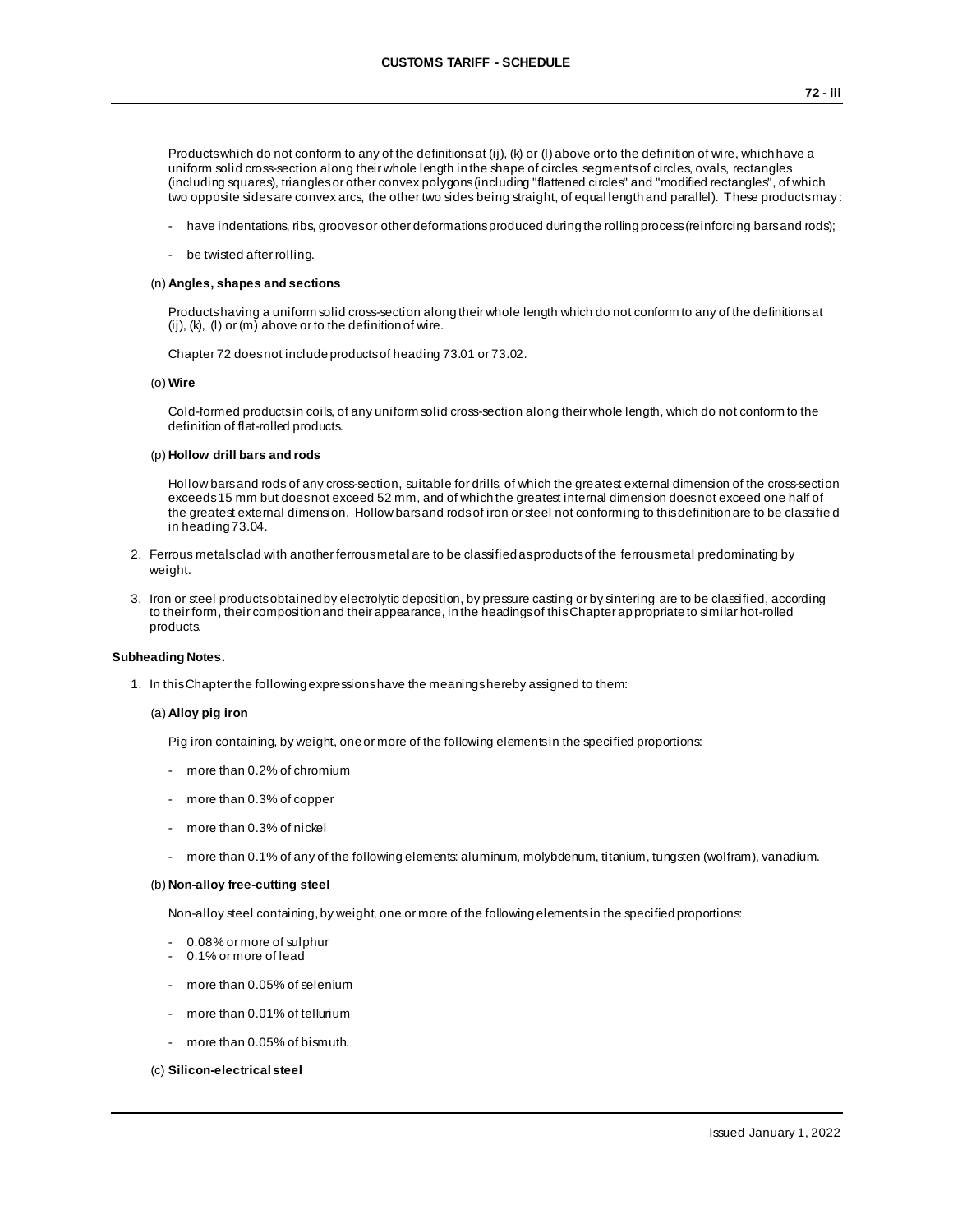Alloy steels containing by weight at least 0.6% but not more than 6% of silicon and not more than 0.08% of carbon. They may also contain by weight not more than 1% of aluminum but no other element in a proportion that would give the steel the characteristics of another alloy steel.

### (d) **High speed steel**

Alloy steels containing, with or without other elements, at least two of the three elements molybdenu m, tungsten and vanadium with a combined content by weight of 7% or more, 0.6% or more of carbon and 3 to 6% of chromium.

## (e) **Silico-manganese steel**

Alloy steels containing by weight:

- not more than 0.7% of carbon,
- 0.5% or more but not more than 1.9% of manganese, and
- 0.6% or more but not more than 2.3% of silicon, but no other element in a proportion that would give the steel the characteristics of another alloy steel.
- 2. For the classification of ferro-alloys in the subheadings of heading 72.02 the following rule should be observed:

A ferro-alloy is considered as binary and classified under the relevant subheading (if it exists) if only one of the alloy elements exceeds the minimum percentage laid down in Chapter Note 1 (c); by analogy, it is considered respectively as ternary or quaternary if two or three alloy elements exceed the minimum percentage.

For the application of this rule the unspecified "other elements" referred to in Chapter Note 1 (c) must each exceed 10% by weight.

## **Statistical Notes**. (NB These notesdo not form part of the *Customs Tariff* legislation.)

- 1. For the statistical purposes of subheadings 7222.11, 7222.19, 7222.20 and 7222.30, the expression "high nickel alloy steel" is considered to be nickel alloy steel containing by weight 24% or more of nickel.
- 2. . For the statistical purposes of this Chapter, the expression "tire cord-quality steel wire rod" is considered to be rod measuring 5.0 mm or more but not more than 6.0 mm in cross-sectional diameter, with an average partial decarburization of no more than 70 micrometers in depth (maximum 200 micrometers); having no non -deformable inclusions with a thickness (measured perpendicular to the rolling direction) greater than 20 micrometers; and, containing by weight the following elements in proportions:
	- 0.68% or more carbon,
	- less than 0.01% of aluminum,
	- 0.04% or less, in aggregate, of phosphorus and sulfur,
	- 0.008% or less of nitrogen, and
	- not more than 0.55% in the aggregate, of copper, nickel and chromium.
- 3. For the statistical purposes of this Chapter, the expression "cold heading quality (CHQ)" is considered to be rod suitable for cold heading, forging, or thread rolling, and meeting standard ASTM F2282.
- 4. For the statistical purposes of this Chapter, the expression "welding quality wire rod" is considered to be rod measuring less than 10 mm in diameter having less than 0.2% carbon, less than 0.04% sulfur, and less than 0.04% phosphorus, suitable for drawing or rolling to final size for use as:
	- an uncoated or plated or copper coated solid welding wire or rod;
	- the core wire or core rod for covered shielded metal arc ("SMAW") welding electrode, or
	- the formed jacket of a flux cored welding electrode that is suitable for consumption in the electric arc welding process.
- 5. For the purposes of this Chapter, the term "concrete reinforcing bar", commonly known as rebar, means a steel bar produced with deformations.

 $\mathbf{I}$ 

 $\overline{\phantom{a}}$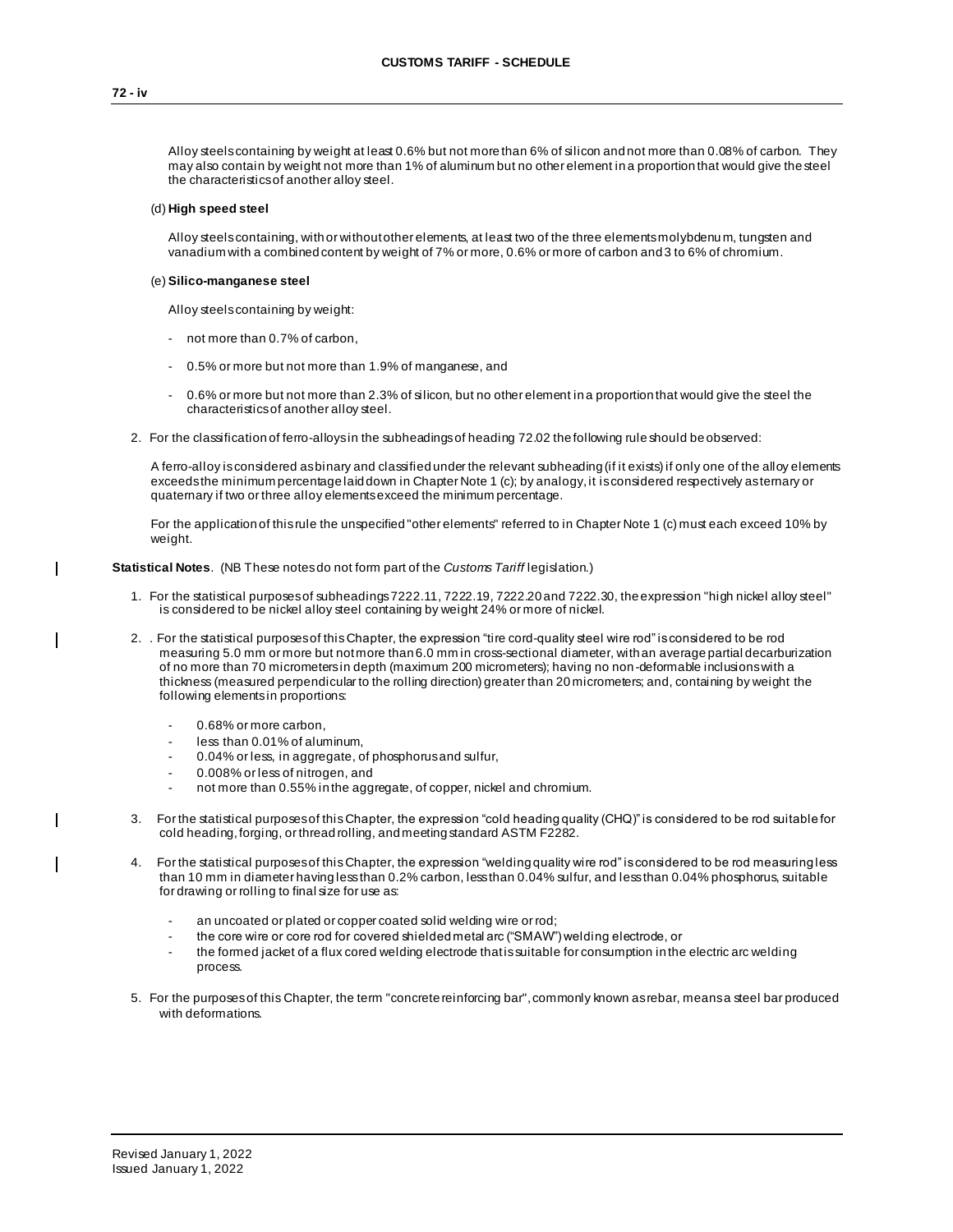| <b>Tariff</b><br><b>Item</b> | SS | <b>Description of Goods</b>                                                         | Unit of<br>Meas. | <b>MFN</b><br><b>Tariff</b> | <b>Applicable</b><br><b>Preferential Tariffs</b>                                                                            |
|------------------------------|----|-------------------------------------------------------------------------------------|------------------|-----------------------------|-----------------------------------------------------------------------------------------------------------------------------|
|                              |    | I. - PRIMARY MATERIALS; PRODUCTS IN GRANULAR OR POWDER<br><b>FORM</b>               |                  |                             |                                                                                                                             |
| 72.01                        |    | Pig iron and spiegeleisen in pigs, blocks or other primary forms.                   |                  |                             |                                                                                                                             |
|                              |    | 7201.10.00 00 -Non-alloy pig iron containing by weight 0.5% or less of phosphorus   | KGM              | Free                        | CCCT, LDCT, GPT, UST,<br>MXT, CIAT, CT, CRT, IT,<br>NT, SLT, PT, COLT, JT,<br>PAT, HNT, KRT, CEUT,<br>UAT, CPTPT, UKT: Free |
|                              |    | 7201.20.00 00 -Non-alloy pig iron containing by weight more than 0.5% of phosphorus | KGM              | Free                        | CCCT, LDCT, GPT, UST,<br>MXT, CIAT, CT, CRT, IT,<br>NT, SLT, PT, COLT, JT,<br>PAT, HNT, KRT, CEUT,<br>UAT, CPTPT, UKT: Free |
|                              |    | 7201.50.00 00 -Alloy pig iron; spiegeleisen                                         | <b>KGM</b>       | Free                        | CCCT, LDCT, GPT, UST,<br>MXT, CIAT, CT, CRT, IT,<br>NT, SLT, PT, COLT, JT,<br>PAT, HNT, KRT, CEUT,<br>UAT, CPTPT, UKT: Free |
| 72.02                        |    | Ferro-alloys.                                                                       |                  |                             |                                                                                                                             |
|                              |    | -Ferro-manganese:                                                                   |                  |                             |                                                                                                                             |
|                              |    | 7202.11.00 00 - - Containing by weight more than 2% of carbon                       | <b>KGM</b>       | Free                        | CCCT, LDCT, GPT, UST,<br>MXT, CIAT, CT, CRT, IT,<br>NT, SLT, PT, COLT, JT,<br>PAT, HNT, KRT, CEUT,<br>UAT, CPTPT, UKT: Free |
| 7202.19.00 00 - - Other      |    |                                                                                     | <b>KGM</b>       | Free                        | CCCT, LDCT, GPT, UST,<br>MXT, CIAT, CT, CRT, IT,<br>NT, SLT, PT, COLT, JT,<br>PAT, HNT, KRT, CEUT,<br>UAT, CPTPT, UKT: Free |
|                              |    | -Ferro-silicon:                                                                     |                  |                             |                                                                                                                             |
|                              |    | 7202.21.00 00 - - Containing by weight more than 55% of silicon                     | KGM              | Free                        | CCCT, LDCT, GPT, UST,<br>MXT, CIAT, CT, CRT, IT,<br>NT, SLT, PT, COLT, JT,<br>PAT, HNT, KRT, CEUT,<br>UAT, CPTPT, UKT: Free |
| 7202.29.00 00 - - Other      |    |                                                                                     | <b>KGM</b>       | Free                        | CCCT, LDCT, GPT, UST,<br>MXT, CIAT, CT, CRT, IT,<br>NT, SLT, PT, COLT, JT,<br>PAT, HNT, KRT, CEUT,<br>UAT, CPTPT, UKT: Free |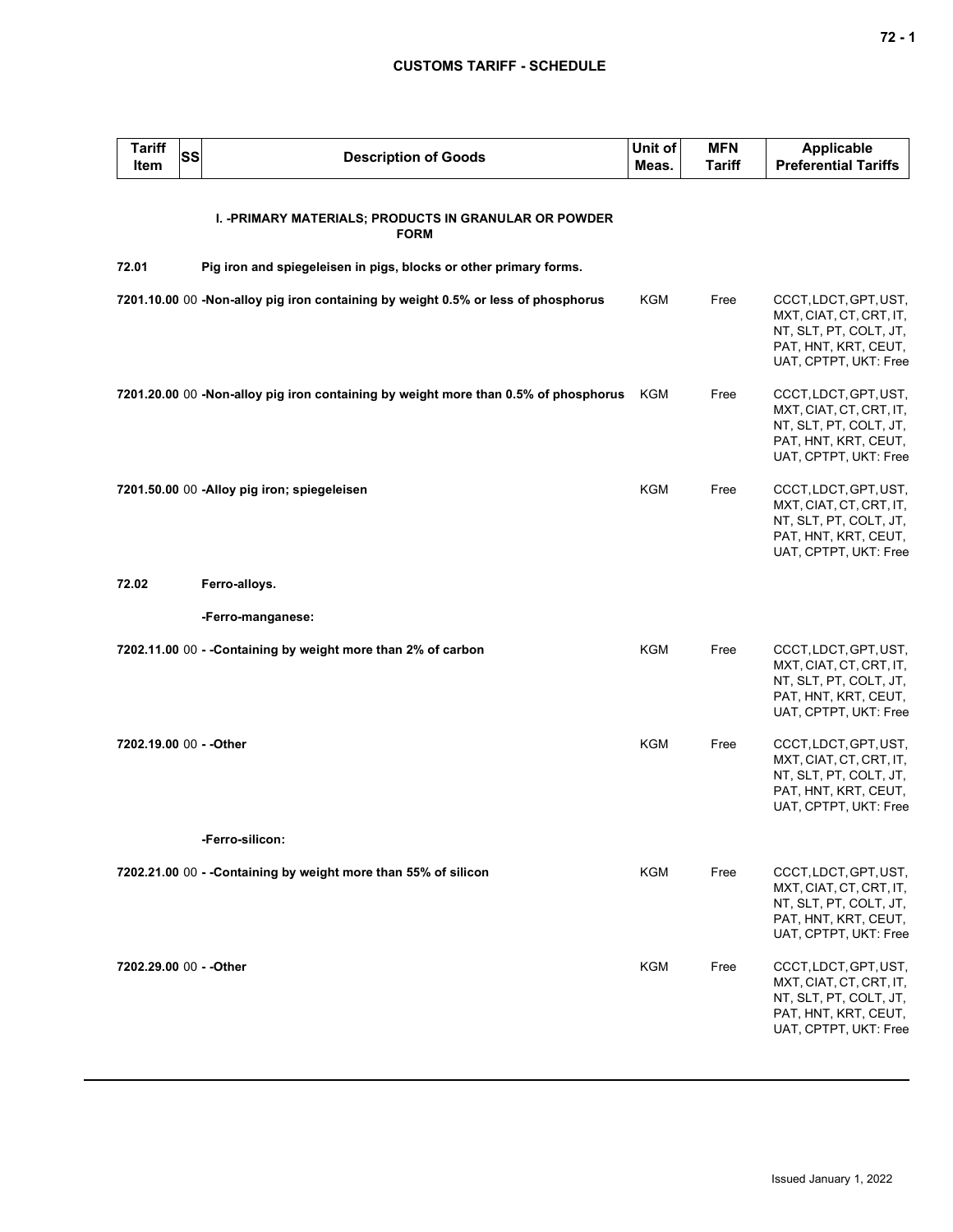| <b>Tariff</b> | SS<br><b>Description of Goods</b>                                                                                                                                           | Unit of    | <b>MFN</b>    | <b>Applicable</b>                                                                                                           |
|---------------|-----------------------------------------------------------------------------------------------------------------------------------------------------------------------------|------------|---------------|-----------------------------------------------------------------------------------------------------------------------------|
| Item          |                                                                                                                                                                             | Meas.      | <b>Tariff</b> | <b>Preferential Tariffs</b>                                                                                                 |
|               | 7202.30.00 00 -Ferro-silico-manganese                                                                                                                                       | <b>KGM</b> | Free          | CCCT, LDCT, GPT, UST,<br>MXT, CIAT, CT, CRT, IT,<br>NT, SLT, PT, COLT, JT,<br>PAT, HNT, KRT, CEUT,<br>UAT, CPTPT, UKT: Free |
|               | -Ferro-chromium:                                                                                                                                                            |            |               |                                                                                                                             |
|               | 7202.41.00 00 - - Containing by weight more than 4% of carbon                                                                                                               | KGM        | Free          | CCCT, LDCT, GPT, UST,<br>MXT, CIAT, CT, CRT, IT,                                                                            |
|               | Note: The benefit of the Most-Favoured-Nation Tariff is extended to<br>goods of this tariff item that originate in a country to which the<br><b>General Tariff applies.</b> |            |               | NT, SLT, PT, COLT, JT,<br>PAT, HNT, KRT, CEUT,<br>UAT, CPTPT, UKT: Free                                                     |
|               | 7202.49.00 00 - - Other                                                                                                                                                     | KGM        | Free          | CCCT, LDCT, GPT, UST,<br>MXT, CIAT, CT, CRT, IT,                                                                            |
|               | Note: The benefit of the Most-Favoured-Nation Tariff is extended to<br>goods of this tariff item that originate in a country to which the<br><b>General Tariff applies.</b> |            |               | NT, SLT, PT, COLT, JT,<br>PAT, HNT, KRT, CEUT,<br>UAT, CPTPT, UKT: Free                                                     |
|               | 7202.50.00 00 - Ferro-silico-chromium                                                                                                                                       | <b>KGM</b> | Free          | CCCT, LDCT, GPT, UST,<br>MXT, CIAT, CT, CRT, IT,<br>NT, SLT, PT, COLT, JT,<br>PAT, HNT, KRT, CEUT,<br>UAT, CPTPT, UKT: Free |
|               | 7202.60.00 00 - Ferro-nickel                                                                                                                                                | <b>KGM</b> | Free          | CCCT, LDCT, GPT, UST,<br>MXT, CIAT, CT, CRT, IT,<br>NT, SLT, PT, COLT, JT,<br>PAT, HNT, KRT, CEUT,<br>UAT, CPTPT, UKT: Free |
|               | 7202.70.00 00 - Ferro-molybdenum                                                                                                                                            | <b>KGM</b> | Free          | CCCT, LDCT, GPT, UST,<br>MXT, CIAT, CT, CRT, IT,<br>NT, SLT, PT, COLT, JT,<br>PAT, HNT, KRT, CEUT,<br>UAT, CPTPT, UKT: Free |
|               | 7202.80.00 00 - Ferro-tungsten and ferro-silico-tungsten                                                                                                                    | KGM        | Free          | CCCT, LDCT, GPT, UST,<br>MXT, CIAT, CT, CRT, IT,<br>NT, SLT, PT, COLT, JT,<br>PAT, HNT, KRT, CEUT,<br>UAT, CPTPT, UKT: Free |
|               | -Other:                                                                                                                                                                     |            |               |                                                                                                                             |
|               | 7202.91.00 00 - - Ferro-titanium and ferro-silico-titanium                                                                                                                  | KGM        | Free          | CCCT, LDCT, GPT, UST,<br>MXT, CIAT, CT, CRT, IT,<br>NT, SLT, PT, COLT, JT,<br>PAT, HNT, KRT, CEUT,<br>UAT, CPTPT, UKT: Free |
|               | 7202.92.00 00 - - Ferro-vanadium                                                                                                                                            | KGM        | Free          | CCCT, LDCT, GPT, UST,<br>MXT, CIAT, CT, CRT, IT,<br>NT, SLT, PT, COLT, JT,<br>PAT, HNT, KRT, CEUT,<br>UAT, CPTPT, UKT: Free |

 $\mathbf{I}$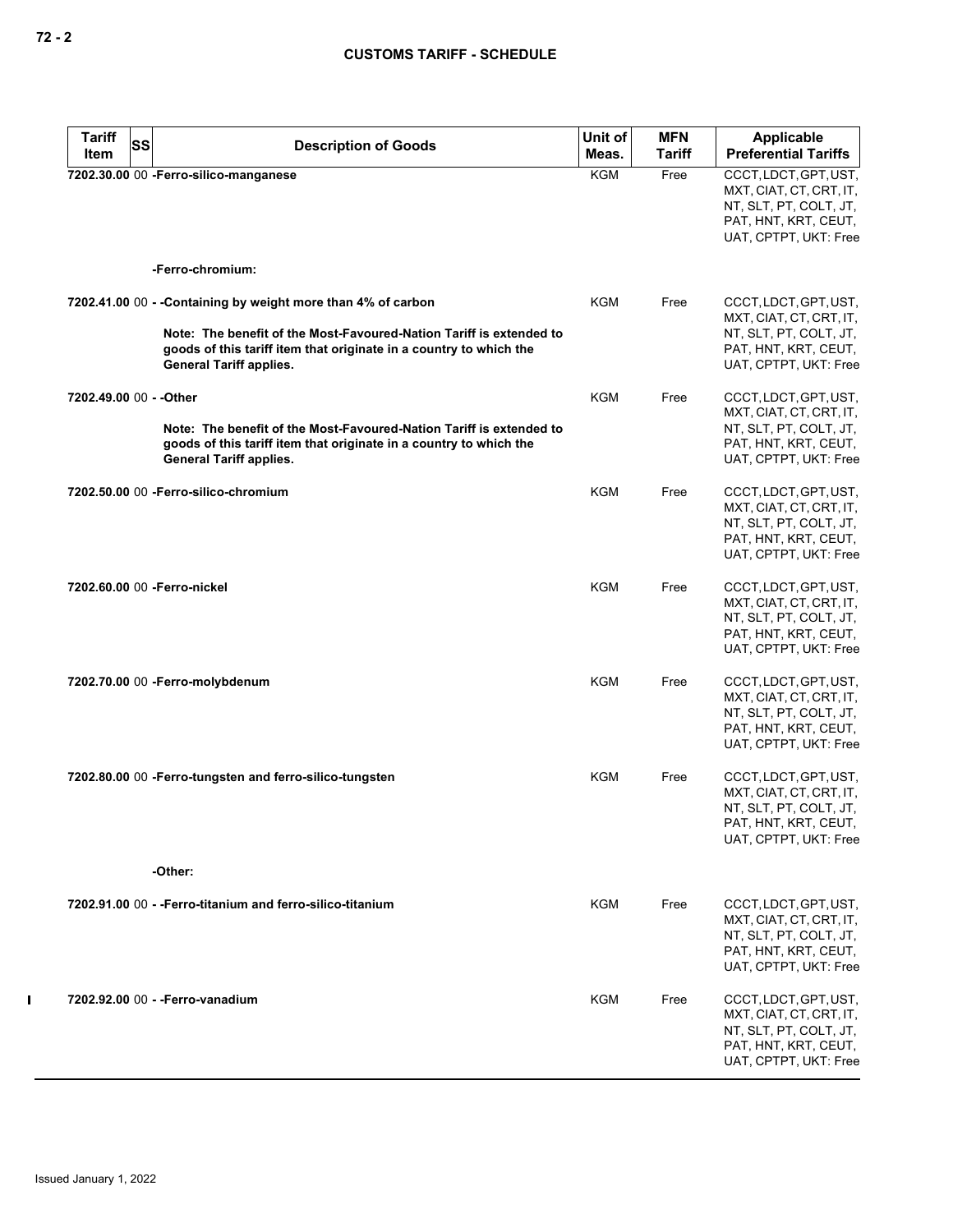| <b>Tariff</b><br>Item   | <b>SS</b><br><b>Description of Goods</b>                                                                                                                                                                                     | Unit of<br>Meas. | <b>MFN</b><br><b>Tariff</b> | <b>Applicable</b><br><b>Preferential Tariffs</b>                                                                            |
|-------------------------|------------------------------------------------------------------------------------------------------------------------------------------------------------------------------------------------------------------------------|------------------|-----------------------------|-----------------------------------------------------------------------------------------------------------------------------|
|                         | 7202.93.00 00 - - Ferro-niobium                                                                                                                                                                                              | KGM              | Free                        | CCCT, LDCT, GPT, UST,<br>MXT, CIAT, CT, CRT, IT,<br>NT, SLT, PT, COLT, JT,<br>PAT, HNT, KRT, CEUT,<br>UAT, CPTPT, UKT: Free |
| 7202.99.00 00 - - Other |                                                                                                                                                                                                                              | KGM              | Free                        | CCCT, LDCT, GPT, UST,<br>MXT, CIAT, CT, CRT, IT,<br>NT, SLT, PT, COLT, JT,<br>PAT, HNT, KRT, CEUT,<br>UAT, CPTPT, UKT: Free |
| 72.03                   | Ferrous products obtained by direct reduction of iron ore and other<br>spongy ferrous products, in lumps, pellets or similar forms; iron having<br>a minimum purity by weight of 99.94%, in lumps, pellets or similar forms. |                  |                             |                                                                                                                             |
|                         | 7203.10.00 00 -Ferrous products obtained by direct reduction of iron ore                                                                                                                                                     | <b>KGM</b>       | Free                        | CCCT, LDCT, GPT, UST,<br>MXT, CIAT, CT, CRT, IT,<br>NT, SLT, PT, COLT, JT,<br>PAT, HNT, KRT, CEUT,<br>UAT, CPTPT, UKT: Free |
| 7203.90.00 00 - Other   |                                                                                                                                                                                                                              | <b>KGM</b>       | Free                        | CCCT, LDCT, GPT, UST,<br>MXT, CIAT, CT, CRT, IT,<br>NT, SLT, PT, COLT, JT,<br>PAT, HNT, KRT, CEUT,<br>UAT, CPTPT, UKT: Free |
| 72.04                   | Ferrous waste and scrap; remelting scrap ingots of iron or steel.                                                                                                                                                            |                  |                             |                                                                                                                             |
|                         | 7204.10.00 00 - Waste and scrap of cast iron                                                                                                                                                                                 | <b>KGM</b>       | Free                        | CCCT, LDCT, GPT, UST,<br>MXT, CIAT, CT, CRT, IT,<br>NT, SLT, PT, COLT, JT,<br>PAT, HNT, KRT, CEUT,<br>UAT, CPTPT, UKT: Free |
|                         | -Waste and scrap of alloy steel:                                                                                                                                                                                             |                  |                             |                                                                                                                             |
|                         | 7204.21.00 00 - - Of stainless steel                                                                                                                                                                                         | KGM              | Free                        | CCCT, LDCT, GPT, UST,<br>MXT, CIAT, CT, CRT, IT,<br>NT, SLT, PT, COLT, JT,<br>PAT, HNT, KRT, CEUT,<br>UAT, CPTPT, UKT: Free |
| 7204.29.00 00 - - Other |                                                                                                                                                                                                                              | <b>KGM</b>       | Free                        | CCCT, LDCT, GPT, UST,<br>MXT, CIAT, CT, CRT, IT,<br>NT, SLT, PT, COLT, JT,<br>PAT, HNT, KRT, CEUT,<br>UAT, CPTPT, UKT: Free |
|                         | 7204.30.00 00 - Waste and scrap of tinned iron or steel                                                                                                                                                                      | KGM              | Free                        | CCCT, LDCT, GPT, UST,<br>MXT, CIAT, CT, CRT, IT,<br>NT, SLT, PT, COLT, JT,<br>PAT, HNT, KRT, CEUT,<br>UAT, CPTPT, UKT: Free |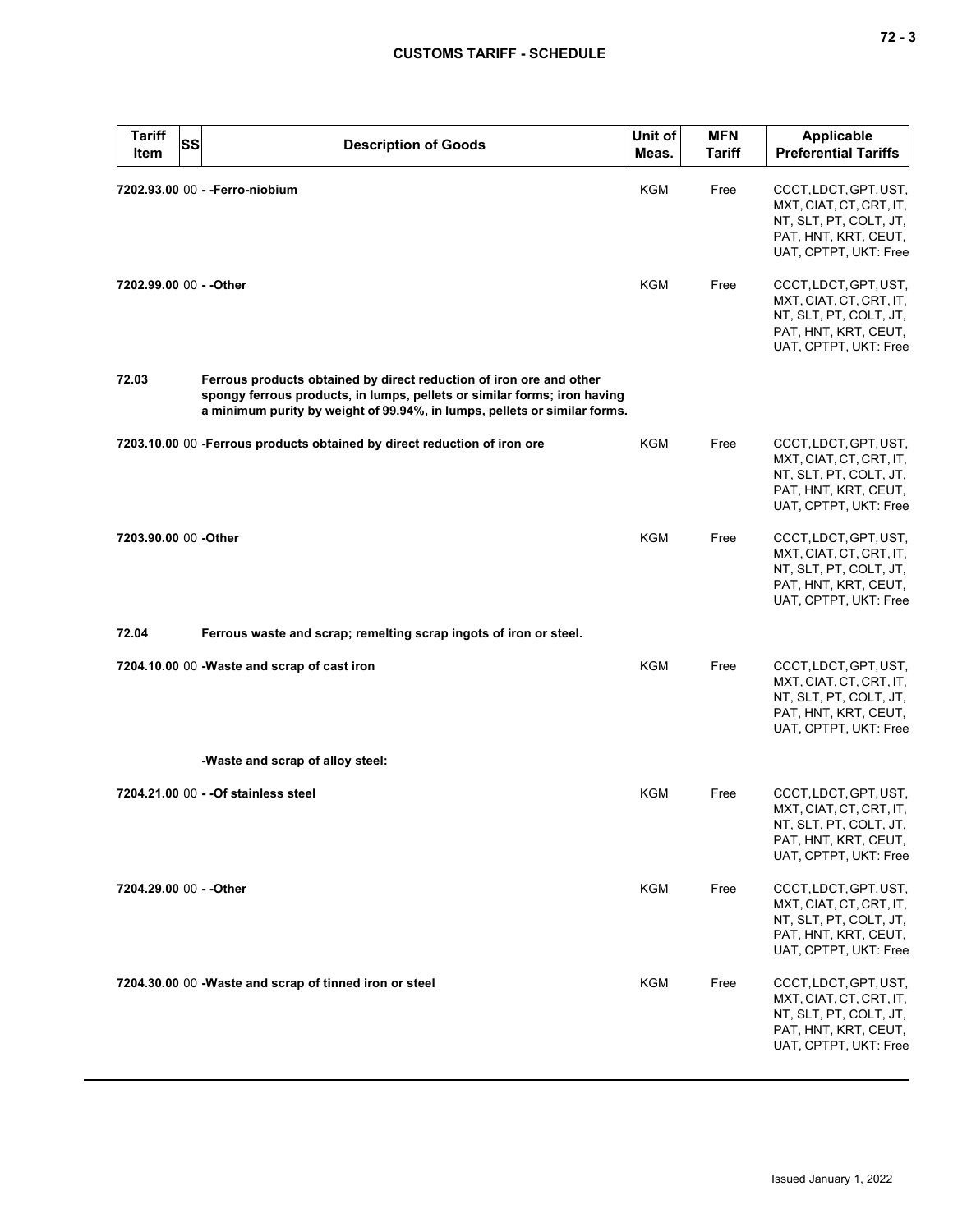| Tariff<br>Item           | <b>SS</b> | <b>Description of Goods</b>                                                                                         | Unit of<br>Meas.                       | <b>MFN</b><br><b>Tariff</b> | Applicable<br><b>Preferential Tariffs</b>                                                                                   |
|--------------------------|-----------|---------------------------------------------------------------------------------------------------------------------|----------------------------------------|-----------------------------|-----------------------------------------------------------------------------------------------------------------------------|
|                          |           | -Other waste and scrap:                                                                                             |                                        |                             |                                                                                                                             |
| 7204.41.00               |           | --Turnings, shavings, chips, milling waste, sawdust, filings, trimmings<br>and stampings, whether or not in bundles |                                        | Free                        | CCCT, LDCT, GPT, UST,<br>MXT, CIAT, CT, CRT, IT,<br>NT, SLT, PT, COLT, JT,<br>PAT, HNT, KRT, CEUT,<br>UAT, CPTPT, UKT: Free |
|                          |           |                                                                                                                     | <b>KGM</b><br><b>KGM</b><br><b>KGM</b> |                             |                                                                                                                             |
| 7204.49.00               |           | - -Other                                                                                                            |                                        | Free                        | CCCT, LDCT, GPT, UST,<br>MXT, CIAT, CT, CRT, IT,<br>NT, SLT, PT, COLT, JT,<br>PAT, HNT, KRT, CEUT,<br>UAT, CPTPT, UKT: Free |
|                          |           | $---Other:$                                                                                                         | <b>KGM</b><br><b>KGM</b>               |                             |                                                                                                                             |
|                          |           |                                                                                                                     | <b>KGM</b><br><b>KGM</b>               |                             |                                                                                                                             |
|                          |           | 7204.50.00 00 -Remelting scrap ingots                                                                               | KGM                                    | Free                        | CCCT, LDCT, GPT, UST,<br>MXT, CIAT, CT, CRT, IT,<br>NT, SLT, PT, COLT, JT,<br>PAT, HNT, KRT, CEUT,<br>UAT, CPTPT, UKT: Free |
| 72.05                    |           | Granules and powders, of pig iron, spiegeleisen, iron or steel.                                                     |                                        |                             |                                                                                                                             |
| 7205.10.00 00 - Granules |           |                                                                                                                     | <b>KGM</b>                             | Free                        | CCCT, LDCT, GPT, UST,<br>MXT, CIAT, CT, CRT, IT,<br>NT, SLT, PT, COLT, JT,<br>PAT, HNT, KRT, CEUT,<br>UAT, CPTPT, UKT: Free |
|                          |           | -Powders:                                                                                                           |                                        |                             |                                                                                                                             |
|                          |           | 7205.21.00 00 - - Of alloy steel                                                                                    | KGM                                    | Free                        | CCCT, LDCT, GPT, UST,<br>MXT, CIAT, CT, CRT, IT,<br>NT, SLT, PT, COLT, JT,<br>PAT, HNT, KRT, CEUT,<br>UAT, CPTPT, UKT: Free |
| 7205.29.00 00 - - Other  |           |                                                                                                                     | KGM                                    | Free                        | CCCT, LDCT, GPT, UST,<br>MXT, CIAT, CT, CRT, IT,<br>NT, SLT, PT, COLT, JT,<br>PAT, HNT, KRT, CEUT,<br>UAT, CPTPT, UKT: Free |
|                          |           | <b>II. -IRON AND NON-ALLOY STEEL</b>                                                                                |                                        |                             |                                                                                                                             |
| 72.06                    |           | Iron and non-alloy steel in ingots or other primary forms (excluding iron                                           |                                        |                             |                                                                                                                             |

**of heading 72.03).**

Issued January 1, 2022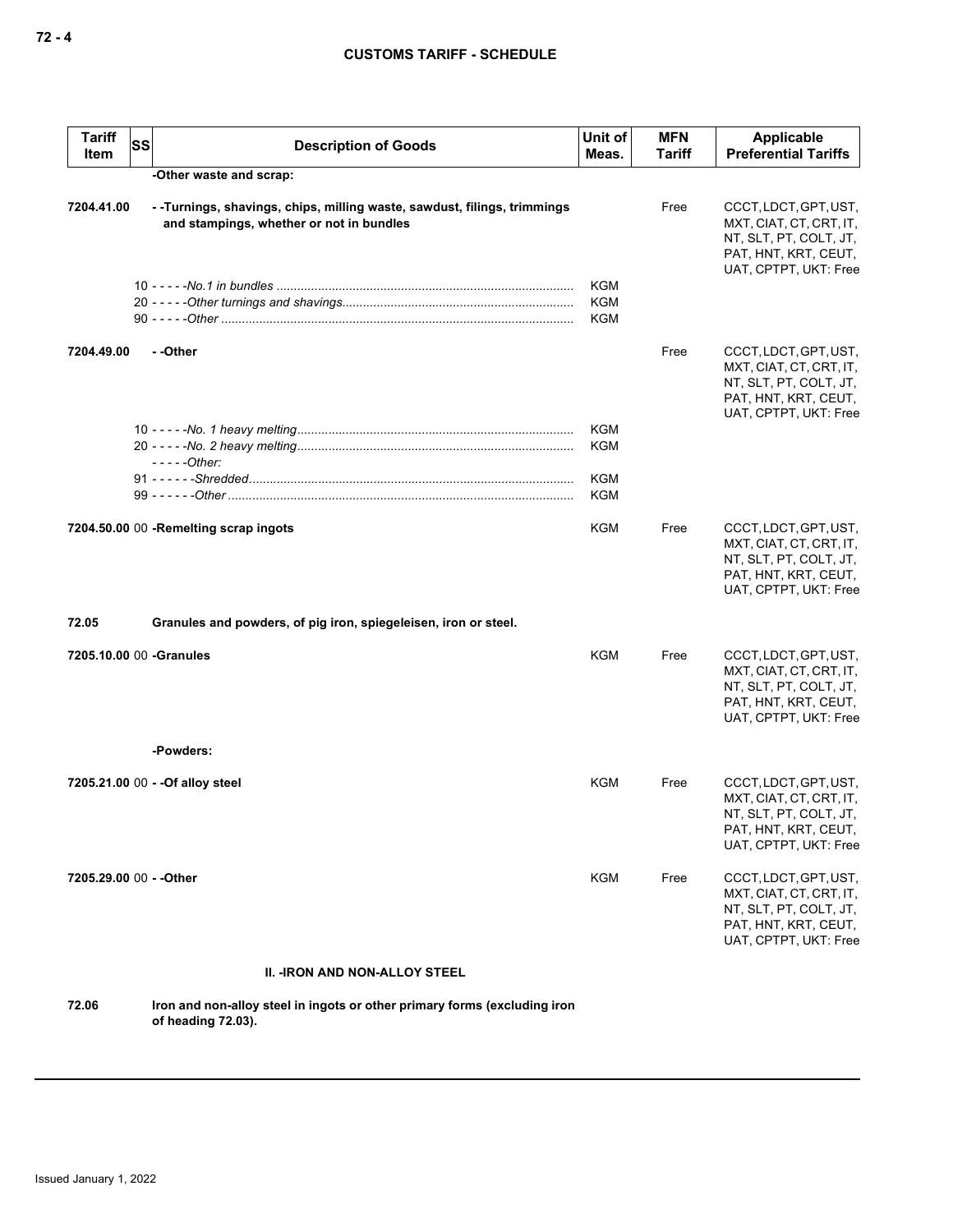| <b>Tariff</b>         | SS                                                                                                                        | Unit of           | <b>MFN</b>    | <b>Applicable</b>                                                                                                                        |
|-----------------------|---------------------------------------------------------------------------------------------------------------------------|-------------------|---------------|------------------------------------------------------------------------------------------------------------------------------------------|
| Item                  | <b>Description of Goods</b>                                                                                               | Meas.             | <b>Tariff</b> | <b>Preferential Tariffs</b>                                                                                                              |
| 7206.10.00 00 -Ingots |                                                                                                                           | <b>KGM</b>        | Free          | CCCT, LDCT, GPT, UST,<br>MXT, CIAT, CT, CRT, IT,<br>NT, SLT, PT, COLT, JT,<br>PAT, HNT, KRT, CEUT,<br>UAT, CPTPT, UKT: Free              |
| 7206.90.00 00 - Other |                                                                                                                           | <b>KGM</b>        | Free          | CCCT, LDCT, GPT, UST,<br>MXT, CIAT, CT, CRT, IT,<br>NT, SLT, PT, COLT, JT,<br>PAT, HNT, KRT, CEUT,<br>UAT, CPTPT, UKT: Free              |
| 72.07                 | Semi-finished products of iron or non-alloy steel.                                                                        |                   |               |                                                                                                                                          |
|                       | -Containing by weight less than 0.25% of carbon:                                                                          |                   |               |                                                                                                                                          |
| 7207.11.00            | - - Of rectangular (including square) cross-section, the width measuring<br>less than twice the thickness                 |                   | Free          | AUT, NZT, CCCT, LDCT,<br>GPT, UST, MXT, CIAT,<br>CT, CRT, IT, NT, SLT, PT,<br>COLT, JT, PAT, HNT,<br>KRT, CEUT, UAT,<br>CPTPT, UKT: Free |
|                       |                                                                                                                           | <b>KGM</b>        |               |                                                                                                                                          |
|                       | -----Of non-alloy steel:                                                                                                  | <b>KGM</b>        |               |                                                                                                                                          |
|                       |                                                                                                                           | <b>KGM</b>        |               |                                                                                                                                          |
|                       | 7207.12.00 00 - - Other, of rectangular (other than square) cross-section                                                 | KGM               | Free          | AUT, NZT, CCCT, LDCT,<br>UST, MXT, CIAT, CT,<br>CRT, IT, NT, SLT, PT,<br>COLT, JT, PAT, HNT,<br>KRT, CEUT, UAT,<br>CPTPT, UKT: Free      |
| 7207.19.00            | - -Other                                                                                                                  | KGM               | Free          | CCCT, LDCT, GPT, UST,<br>MXT, CIAT, CT, CRT, IT,<br>NT, SLT, PT, COLT, JT,<br>PAT, HNT, KRT, CEUT,<br>UAT, CPTPT, UKT: Free              |
|                       |                                                                                                                           | KGM               |               |                                                                                                                                          |
| 7207.20.00            | -Containing by weight 0.25% or more of carbon                                                                             |                   | Free          | AUT, NZT, CCCT, LDCT,<br>GPT, UST, MXT, CIAT,<br>CT, CRT, IT, NT, SLT, PT,<br>COLT, JT, PAT, HNT,<br>KRT, CEUT, UAT,<br>CPTPT, UKT: Free |
|                       |                                                                                                                           | KGM               |               |                                                                                                                                          |
|                       |                                                                                                                           | <b>KGM</b><br>KGM |               |                                                                                                                                          |
|                       |                                                                                                                           | <b>KGM</b>        |               |                                                                                                                                          |
| 72.08                 | Flat-rolled products of iron or non-alloy steel, of a width of 600 mm or<br>more, hot-rolled, not clad, plated or coated. |                   |               |                                                                                                                                          |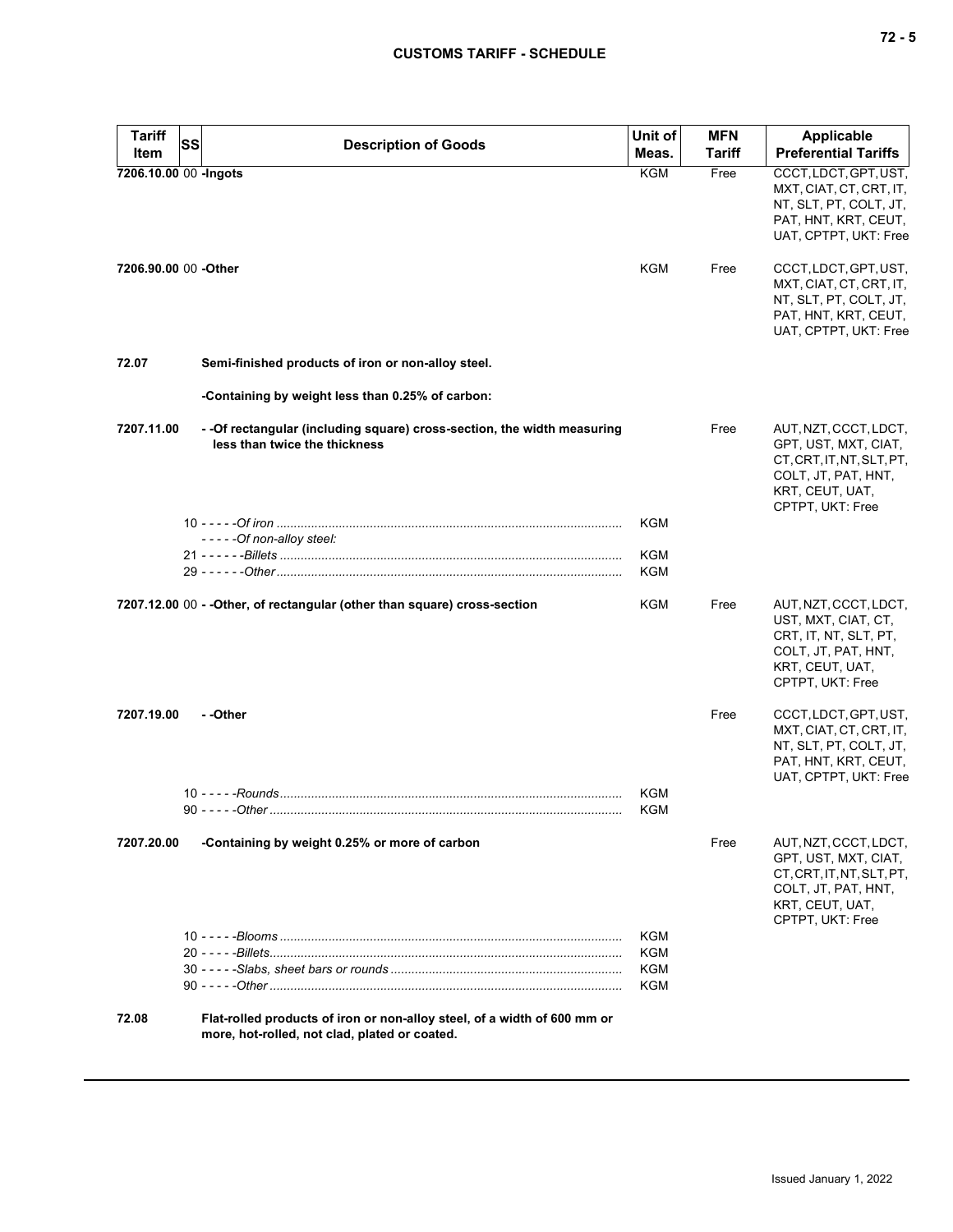| <b>Tariff</b> | <b>SS</b><br><b>Description of Goods</b>                                                                                                      | Unit of                         | <b>MFN</b> | <b>Applicable</b>                                                                                                                        |
|---------------|-----------------------------------------------------------------------------------------------------------------------------------------------|---------------------------------|------------|------------------------------------------------------------------------------------------------------------------------------------------|
| Item          |                                                                                                                                               | Meas.                           | Tariff     | <b>Preferential Tariffs</b>                                                                                                              |
|               | 7208.10.00 00 - In coils, not further worked than hot-rolled, with patterns in relief                                                         | <b>KGM</b>                      | Free       | AUT, NZT, CCCT, LDCT,<br>UST, MXT, CIAT, CT,<br>CRT, IT, NT, SLT, PT,<br>COLT, JT, PAT, HNT,<br>KRT, CEUT, UAT,<br>CPTPT, UKT: Free      |
|               | -Other, in coils, not further worked than hot-rolled, pickled:                                                                                |                                 |            |                                                                                                                                          |
|               | 7208.25.00 00 - - Of a thickness of 4.75 mm or more                                                                                           | <b>KGM</b>                      | Free       | AUT, NZT, CCCT, LDCT,<br>GPT, UST, MXT, CIAT,<br>CT, CRT, IT, NT, SLT, PT,<br>COLT, JT, PAT, HNT,<br>KRT, CEUT, UAT,<br>CPTPT, UKT: Free |
|               | 7208.26.00 00 - - Of a thickness of 3 mm or more but less than 4.75 mm                                                                        | KGM                             | Free       | AUT, NZT, CCCT, LDCT,<br>GPT, UST, MXT, CIAT,<br>CT, CRT, IT, NT, SLT, PT,<br>COLT, JT, PAT, HNT,<br>KRT, CEUT, UAT,<br>CPTPT, UKT: Free |
|               | 7208.27.00 00 - - Of a thickness of less than 3 mm                                                                                            | KGM                             | Free       | AUT, NZT, CCCT, LDCT,<br>GPT, UST, MXT, CIAT,<br>CT, CRT, IT, NT, SLT, PT,<br>COLT, JT, PAT, HNT,<br>KRT, CEUT, UAT,<br>CPTPT, UKT: Free |
|               | -Other, in coils, not further worked than hot-rolled:                                                                                         |                                 |            |                                                                                                                                          |
|               | 7208.36.00 00 - - Of a thickness exceeding 10 mm                                                                                              | <b>KGM</b>                      | Free       | AUT, NZT, CCCT, LDCT,<br>UST, MXT, CIAT, CT,<br>CRT, IT, NT, SLT, PT,<br>COLT, JT, PAT, HNT,<br>KRT, CEUT, UAT,<br>CPTPT, UKT: Free      |
| 7208.37.00    | - - Of a thickness of 4.75 mm or more but not exceeding 10 mm                                                                                 |                                 | Free       | AUT, NZT, CCCT, LDCT,<br>GPT, UST, MXT, CIAT,<br>CT, CRT, IT, NT, SLT, PT,<br>COLT, JT, PAT, HNT,<br>KRT, CEUT, UAT,<br>CPTPT, UKT: Free |
|               | 10 - - - - - Of a width of 600 mm or more but not exceeding 1,525 mm<br>20 - - - - - Of a width exceeding 1,525 mm but not exceeding 1,830 mm | <b>KGM</b><br><b>KGM</b><br>KGM |            |                                                                                                                                          |
| 7208.38.00    | - -Of a thickness of 3 mm or more but less than 4.75 mm                                                                                       |                                 | Free       | AUT, NZT, CCCT, LDCT,<br>GPT, UST, MXT, CIAT,<br>CT, CRT, IT, NT, SLT, PT,<br>COLT, JT, PAT, HNT,<br>KRT, CEUT, UAT,<br>CPTPT, UKT: Free |
|               | 10 - - - - - Of a width of 600 mm or more but not exceeding 1,525 mm<br>20 - - - - - Of a width exceeding 1,525 mm but not exceeding 1,830 mm | <b>KGM</b><br><b>KGM</b>        |            |                                                                                                                                          |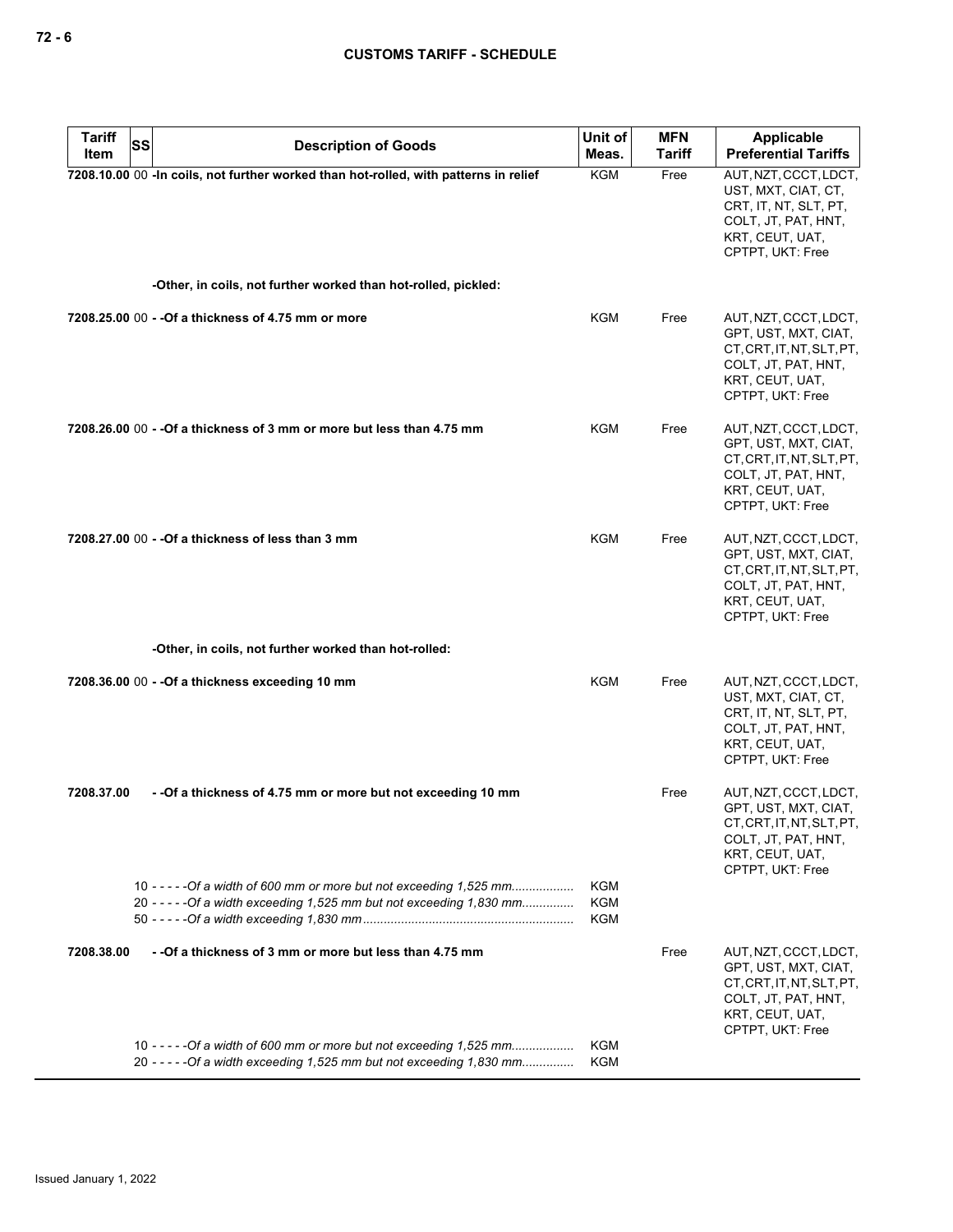|--|--|--|

| <b>Tariff</b><br>Item | <b>SS</b> | <b>Description of Goods</b>                                                              | Unit of<br>Meas.  | <b>MFN</b><br><b>Tariff</b> | <b>Applicable</b><br><b>Preferential Tariffs</b>                                                                                         |
|-----------------------|-----------|------------------------------------------------------------------------------------------|-------------------|-----------------------------|------------------------------------------------------------------------------------------------------------------------------------------|
|                       |           |                                                                                          | <b>KGM</b>        |                             |                                                                                                                                          |
|                       |           | 7208.39.00 00 - - Of a thickness of less than 3 mm                                       | <b>KGM</b>        | Free                        | AUT, NZT, CCCT, LDCT,<br>UST, MXT, CIAT, CT,<br>CRT, IT, NT, SLT, PT,<br>COLT, JT, PAT, HNT,<br>KRT, CEUT, UAT,<br>CPTPT, UKT: Free      |
|                       |           | 7208.40.00 00 -Not in coils, not further worked than hot-rolled, with patterns in relief | KGM               | Free                        | AUT, NZT, CCCT, LDCT,<br>GPT, UST, MXT, CIAT,<br>CT, CRT, IT, NT, SLT, PT,<br>COLT, JT, PAT, HNT,<br>KRT, CEUT, UAT,<br>CPTPT, UKT: Free |
|                       |           | -Other, not in coils, not further worked than hot-rolled:                                |                   |                             |                                                                                                                                          |
| 7208.51.00            |           | - -Of a thickness exceeding 10 mm                                                        |                   | Free                        | AUT, NZT, CCCT, LDCT,<br>GPT, UST, MXT, CIAT,<br>CT, CRT, IT, NT, SLT, PT,<br>COLT, JT, PAT, HNT,<br>KRT, CEUT, UAT,<br>CPTPT, UKT: Free |
|                       |           | -----Heat treated:                                                                       |                   |                             |                                                                                                                                          |
|                       |           | -----Other, of a thickness of more than 10 mm but not exceeding 15.875                   | KGM<br>KGM<br>KGM |                             |                                                                                                                                          |
|                       |           | mm:                                                                                      | KGM               |                             |                                                                                                                                          |
|                       |           | 22 - - - - - - - Of a width of 1,168.4 mm or more but not exceeding 1,879.6 mm           | KGM               |                             |                                                                                                                                          |
|                       |           | 23 - - - - - - - Of a width exceeding 1,879.6 mm but not exceeding 2,489.2 mm            | KGM               |                             |                                                                                                                                          |
|                       |           | 24 - - - - - - - Of a width exceeding 2,489.2 mm but not exceeding 3,098.8 mm            | KGM               |                             |                                                                                                                                          |
|                       |           | -----Other, of a thickness of more than 15.875 mm but not exceeding 25.4<br>mm:          | KGM               |                             |                                                                                                                                          |
|                       |           |                                                                                          | KGM               |                             |                                                                                                                                          |
|                       |           | 32 - - - - - - - Of a width of 1,168.4 mm or more but not exceeding 1,879.6 mm           | KGM               |                             |                                                                                                                                          |
|                       |           | 33 - - - - - - - Of a width exceeding 1,879.6 mm but not exceeding 2,489.2 mm            | KGM               |                             |                                                                                                                                          |
|                       |           | 34 - - - - - - - Of a width exceeding 2,489.2 mm but not exceeding 3,098.8 mm            | KGM               |                             |                                                                                                                                          |
|                       |           |                                                                                          | KGM               |                             |                                                                                                                                          |
|                       |           | -----Other, of a thickness of more than 25.4 mm but not exceeding 50.8<br>mm:            |                   |                             |                                                                                                                                          |
|                       |           |                                                                                          | KGM               |                             |                                                                                                                                          |
|                       |           | 42 - - - - - - - Of a width of 1,168.4 mm or more but not exceeding 1,879.6 mm           | <b>KGM</b>        |                             |                                                                                                                                          |
|                       |           | 43 - - - - - - - Of a width exceeding 1,879.6 mm but not exceeding 2,489.2 mm            | <b>KGM</b>        |                             |                                                                                                                                          |
|                       |           | 44 - - - - - - - Of a width exceeding 2,489.2 mm but not exceeding 3,098.8 mm            | <b>KGM</b>        |                             |                                                                                                                                          |
|                       |           | -----Other, of a thickness of more than 50.8 mm but not exceeding 76.2<br>mm:            | KGM               |                             |                                                                                                                                          |
|                       |           |                                                                                          | KGM               |                             |                                                                                                                                          |
|                       |           | 52 - - - - - - - Of a width of 1,168.4 mm or more but not exceeding 1,879.6 mm           | <b>KGM</b>        |                             |                                                                                                                                          |
|                       |           | 53 - - - - - - - Of a width exceeding 1,879.6 mm but not exceeding 2,489.2 mm            | KGM               |                             |                                                                                                                                          |
|                       |           |                                                                                          |                   |                             |                                                                                                                                          |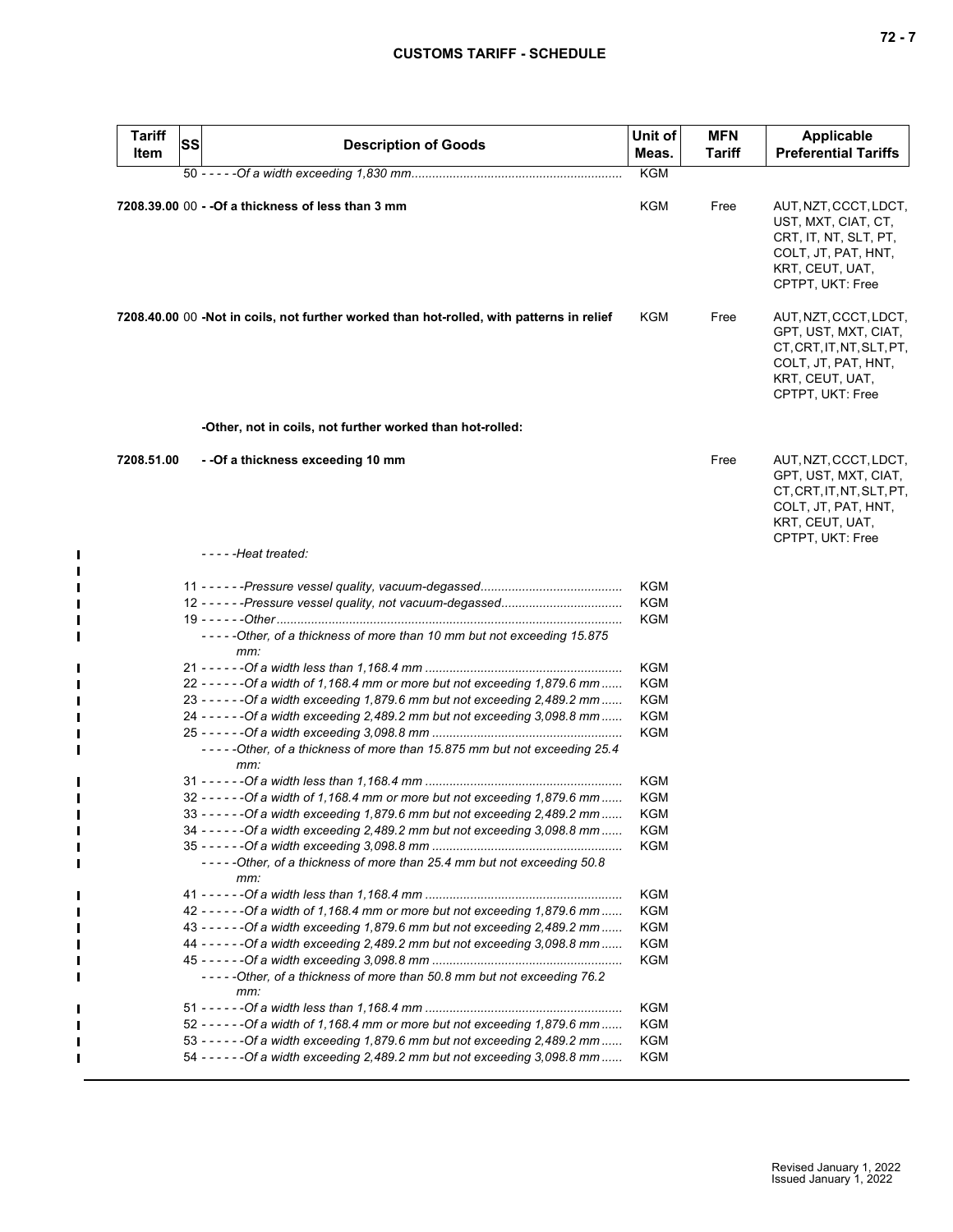| <b>Tariff</b><br><b>Item</b> | SS | <b>Description of Goods</b>                                                     | Unit of<br>Meas. | <b>MFN</b><br><b>Tariff</b> | <b>Applicable</b><br><b>Preferential Tariffs</b>                                                                                         |
|------------------------------|----|---------------------------------------------------------------------------------|------------------|-----------------------------|------------------------------------------------------------------------------------------------------------------------------------------|
|                              |    |                                                                                 | <b>KGM</b>       |                             |                                                                                                                                          |
|                              |    | -----Other, of a thickness of more than 76.2 mm but not exceeding 101.6<br>mm:  |                  |                             |                                                                                                                                          |
|                              |    |                                                                                 | KGM              |                             |                                                                                                                                          |
|                              |    | 62 - - - - - - - Of a width of 1,168.4 mm or more but not exceeding 1,879.6 mm  | <b>KGM</b>       |                             |                                                                                                                                          |
|                              |    | 63 - - - - - - - Of a width exceeding 1,879.6 mm but not exceeding 2,489.2 mm   | <b>KGM</b>       |                             |                                                                                                                                          |
|                              |    | 64 ----- - - Of a width exceeding 2,489.2 mm but not exceeding 3,098.8 mm       | KGM              |                             |                                                                                                                                          |
|                              |    |                                                                                 | KGM              |                             |                                                                                                                                          |
|                              |    | -----Other, of a thickness exceeding 101.6 mm:                                  |                  |                             |                                                                                                                                          |
|                              |    |                                                                                 | <b>KGM</b>       |                             |                                                                                                                                          |
|                              |    | 72 ----- - - - Of a width of 1,168.4 mm or more but not exceeding 1,879.6 mm    | KGM              |                             |                                                                                                                                          |
|                              |    | 73 - - - - - - - Of a width exceeding 1,879.6 mm but not exceeding 2,489.2 mm   | KGM              |                             |                                                                                                                                          |
|                              |    | 74 ----- - - Of a width exceeding 2,489.2 mm but not exceeding 3,098.8 mm       | <b>KGM</b>       |                             |                                                                                                                                          |
|                              |    |                                                                                 | <b>KGM</b>       |                             |                                                                                                                                          |
| 7208.52.00                   |    | - -Of a thickness of 4.75 mm or more but not exceeding 10 mm                    |                  | Free                        | AUT, NZT, CCCT, LDCT,<br>GPT, UST, MXT, CIAT,<br>CT, CRT, IT, NT, SLT, PT,<br>COLT, JT, PAT, HNT,<br>KRT, CEUT, UAT,<br>CPTPT, UKT: Free |
|                              |    |                                                                                 |                  |                             |                                                                                                                                          |
|                              |    | $---$ Heat treated:                                                             |                  |                             |                                                                                                                                          |
|                              |    |                                                                                 | <b>KGM</b>       |                             |                                                                                                                                          |
|                              |    |                                                                                 | <b>KGM</b>       |                             |                                                                                                                                          |
|                              |    |                                                                                 | <b>KGM</b>       |                             |                                                                                                                                          |
|                              |    | $---Other:$                                                                     |                  |                             |                                                                                                                                          |
|                              |    |                                                                                 | <b>KGM</b>       |                             |                                                                                                                                          |
|                              |    | 82 ----- - - - Of a width of 1,168.4 mm or more but not exceeding 1,879.6 mm    | <b>KGM</b>       |                             |                                                                                                                                          |
|                              |    | 83 ----- - - - - - Of a width exceeding 1,879.6 mm but not exceeding 2,489.2 mm | KGM              |                             |                                                                                                                                          |
|                              |    | 84 - - - - - - - Of a width exceeding 2,489.2 mm but not exceeding 3,098.8 mm   | KGM              |                             |                                                                                                                                          |
|                              |    |                                                                                 | <b>KGM</b>       |                             |                                                                                                                                          |
|                              |    | 7208.53.00 00 - - Other, of a thickness of 3 mm or more but less than 4.75 mm   | <b>KGM</b>       | Free                        | AUT, NZT, CCCT, LDCT,                                                                                                                    |

COLT, JT, PAT, HNT, KRT, CEUT, UAT, CPTPT, UKT: Free

 $\mathbf{I}$  $\blacksquare$ 

П П П H  $\blacksquare$  $\blacksquare$  $\blacksquare$  $\blacksquare$  $\blacksquare$  $\mathbf{I}$  $\mathbf{I}$  $\mathbf{I}$  $\mathbf{I}$  $\mathbf{I}$  $\mathbf{I}$  $\blacksquare$  $\mathbf{I}$ 

 $\mathbf{I}$  $\blacksquare$  $\mathbf{I}$  $\mathbf{I}$  $\mathbf{I}$  $\mathbf{I}$  $\blacksquare$  $\blacksquare$  $\blacksquare$  $\blacksquare$  $\blacksquare$  $\mathbf{I}$  $\blacksquare$  $\blacksquare$  $\mathbf{I}$  $\blacksquare$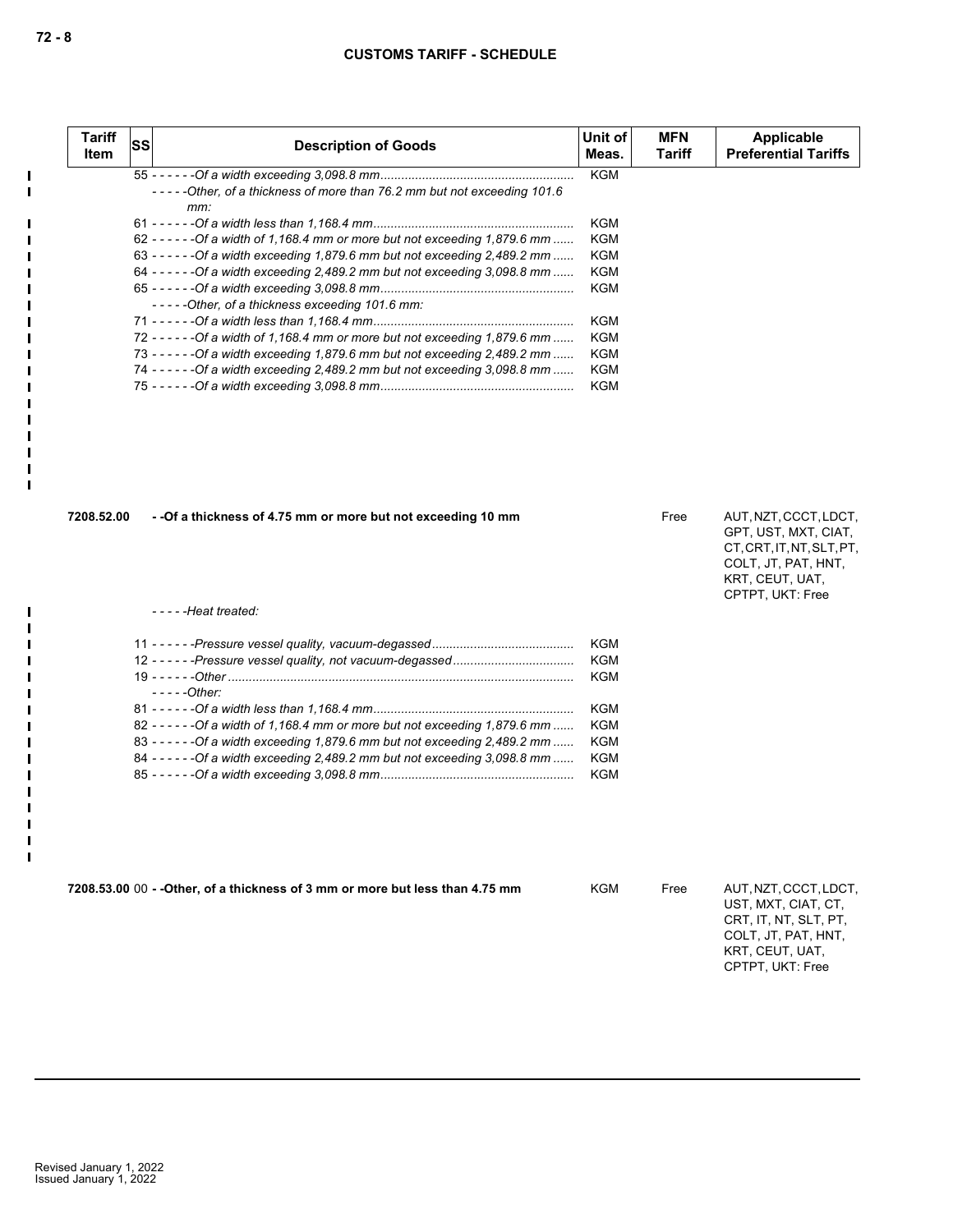|  |  | $\sim$ |
|--|--|--------|
|--|--|--------|

| <b>Tariff</b>        | <b>SS</b> | <b>Description of Goods</b>                                                                                                               | Unit of           | <b>MFN</b> | <b>Applicable</b>                                                                                                                        |
|----------------------|-----------|-------------------------------------------------------------------------------------------------------------------------------------------|-------------------|------------|------------------------------------------------------------------------------------------------------------------------------------------|
| Item                 |           |                                                                                                                                           | Meas.             | Tariff     | <b>Preferential Tariffs</b>                                                                                                              |
|                      |           | 7208.54.00 00 - - Other, of a thickness of less than 3 mm                                                                                 | <b>KGM</b>        | Free       | AUT, NZT, CCCT, LDCT,<br>UST, MXT, CIAT, CT,<br>CRT, IT, NT, SLT, PT,<br>COLT, JT, PAT, HNT,<br>KRT, CEUT, UAT,<br>CPTPT, UKT: Free      |
| 7208.90.00 00 -Other |           |                                                                                                                                           | <b>KGM</b>        | Free       | CCCT, LDCT, UST,<br>MXT, CIAT, CT, CRT, IT,<br>NT, SLT, PT, COLT, JT,<br>PAT, HNT, KRT, CEUT,<br>UAT, CPTPT, UKT: Free                   |
| 72.09                |           | Flat-rolled products of iron or non-alloy steel, of a width of 600 mm or<br>more, cold-rolled (cold-reduced), not clad, plated or coated. |                   |            |                                                                                                                                          |
|                      |           | -In coils, not further worked than cold-rolled (cold-reduced):                                                                            |                   |            |                                                                                                                                          |
|                      |           | 7209.15.00 00 - - Of a thickness of 3 mm or more                                                                                          | KGM               | Free       | CCCT, LDCT, UST,<br>MXT, CIAT, CT, CRT, IT,<br>NT, SLT, PT, COLT, JT,<br>PAT, HNT, KRT, CEUT,<br>UAT, CPTPT, UKT: Free                   |
| 7209.16.00           |           | - - Of a thickness exceeding 1 mm but less than 3 mm                                                                                      |                   | Free       | AUT, NZT, CCCT, LDCT,<br>GPT, UST, MXT, CIAT,<br>CT, CRT, IT, NT, SLT, PT,<br>COLT, JT, PAT, HNT,<br>KRT, CEUT, UAT,<br>CPTPT, UKT: Free |
|                      |           |                                                                                                                                           | <b>KGM</b><br>KGM |            |                                                                                                                                          |
| 7209.17.00           |           | - - Of a thickness of 0.5 mm or more but not exceeding 1 mm                                                                               |                   | Free       | AUT, NZT, CCCT, LDCT,<br>GPT, UST, MXT, CIAT,<br>CT, CRT, IT, NT, SLT, PT,<br>COLT, JT, PAT, HNT,<br>KRT, CEUT, UAT,<br>CPTPT, UKT: Free |
|                      |           |                                                                                                                                           | KGM               |            |                                                                                                                                          |
|                      |           |                                                                                                                                           | KGM               |            |                                                                                                                                          |
|                      |           | 7209.18.00 00 - - Of a thickness of less than 0.5 mm                                                                                      | KGM               | Free       | AUT, NZT, CCCT, LDCT,<br>GPT, UST, MXT, CIAT,<br>CT.CRT.IT.NT.SLT.PT.<br>COLT, JT, PAT, HNT,<br>KRT, CEUT, UAT,<br>CPTPT, UKT: Free      |
|                      |           | -Not in coils, not further worked than cold-rolled (cold-reduced):                                                                        |                   |            |                                                                                                                                          |
|                      |           | 7209.25.00 00 - - Of a thickness of 3 mm or more                                                                                          | <b>KGM</b>        | Free       | CCCT, LDCT, UST,<br>MXT, CIAT, CT, CRT, IT,<br>NT, SLT, PT, COLT, JT,<br>PAT, HNT, KRT, CEUT,<br>UAT, CPTPT, UKT: Free                   |

 $\mathbf{I}$ 

 $\mathbf{I}$  $\blacksquare$ 

 $\blacksquare$ 

 $\blacksquare$  $\blacksquare$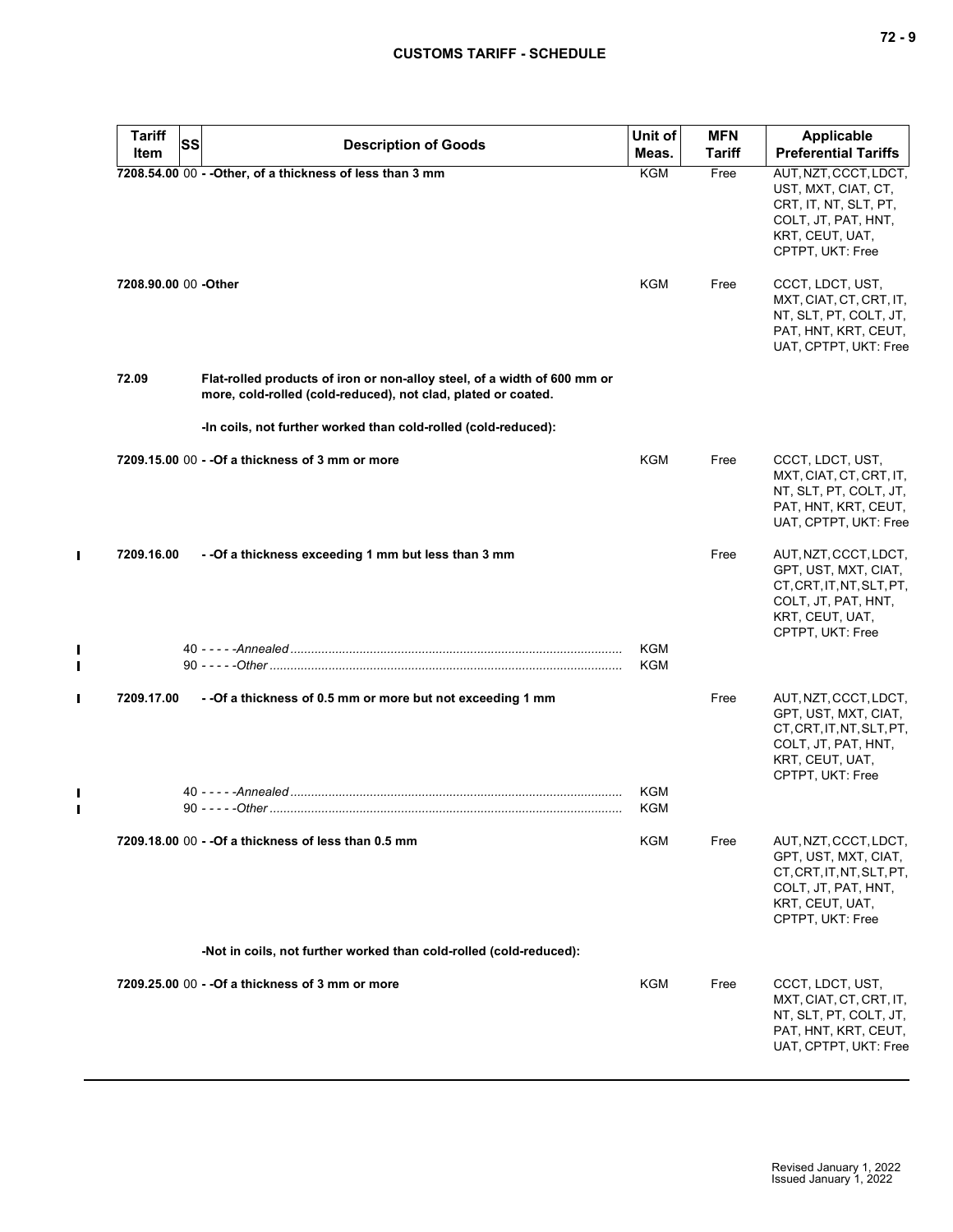| <b>Tariff</b>        | <b>SS</b> | <b>Description of Goods</b>                                                                               | Unit of    | <b>MFN</b>    | <b>Applicable</b>                                                                                                                   |
|----------------------|-----------|-----------------------------------------------------------------------------------------------------------|------------|---------------|-------------------------------------------------------------------------------------------------------------------------------------|
| Item                 |           |                                                                                                           | Meas.      | <b>Tariff</b> | <b>Preferential Tariffs</b>                                                                                                         |
|                      |           | 7209.26.00 00 - - Of a thickness exceeding 1 mm but less than 3 mm                                        | <b>KGM</b> | Free          | CCCT, LDCT, UST,<br>MXT, CIAT, CT, CRT, IT,<br>NT, SLT, PT, COLT, JT,<br>PAT, HNT, KRT, CEUT,<br>UAT, CPTPT, UKT: Free              |
|                      |           | 7209.27.00 00 - - Of a thickness of 0.5 mm or more but not exceeding 1 mm                                 | KGM        | Free          | CCCT, LDCT, UST,<br>MXT, CIAT, CT, CRT, IT,<br>NT, SLT, PT, COLT, JT,<br>PAT, HNT, KRT, CEUT,<br>UAT, CPTPT, UKT: Free              |
|                      |           | 7209.28.00 00 - - Of a thickness of less than 0.5 mm                                                      | KGM        | Free          | CCCT, LDCT, UST,<br>MXT, CIAT, CT, CRT, IT,<br>NT, SLT, PT, COLT, JT,<br>PAT, HNT, KRT, CEUT,<br>UAT, CPTPT, UKT: Free              |
| 7209.90.00 00 -Other |           |                                                                                                           | KGM        | Free          | CCCT, LDCT, UST,<br>MXT, CIAT, CT, CRT, IT,<br>NT, SLT, PT, COLT, JT,<br>PAT, HNT, KRT, CEUT,<br>UAT, CPTPT, UKT: Free              |
| 72.10                |           | Flat-rolled products of iron or non-alloy steel, of a width of 600 mm or<br>more, clad, plated or coated. |            |               |                                                                                                                                     |
|                      |           | -Plated or coated with tin:                                                                               |            |               |                                                                                                                                     |
|                      |           | 7210.11.00 00 - - Of a thickness of 0.5 mm or more                                                        | <b>KGM</b> | Free          | CCCT, LDCT, UST,<br>MXT, CIAT, CT, CRT, IT,<br>NT, SLT, PT, COLT, JT,<br>PAT, HNT, KRT, CEUT,<br>UAT, CPTPT, UKT: Free              |
|                      |           | 7210.12.00 00 - - Of a thickness of less than 0.5 mm                                                      | KGM        | Free          | CCCT, LDCT, UST,<br>MXT, CIAT, CT, CRT, IT,<br>NT, SLT, PT, COLT, JT,<br>PAT, HNT, KRT, CEUT,<br>UAT, CPTPT, UKT: Free              |
|                      |           | 7210.20.00 00 -Plated or coated with lead, including terne-plate                                          | <b>KGM</b> | Free          | CCCT, LDCT, GPT, UST,<br>MXT, CIAT, CT, CRT, IT,<br>NT, SLT, PT, COLT, JT,<br>PAT, HNT, KRT, CEUT,<br>UAT, CPTPT, UKT: Free         |
|                      |           | 7210.30.00 00 - Electrolytically plated or coated with zinc                                               | <b>KGM</b> | Free          | AUT, NZT, CCCT, LDCT,<br>UST, MXT, CIAT, CT,<br>CRT, IT, NT, SLT, PT,<br>COLT, JT, PAT, HNT,<br>KRT, CEUT, UAT,<br>CPTPT, UKT: Free |

**-Otherwise plated or coated with zinc:**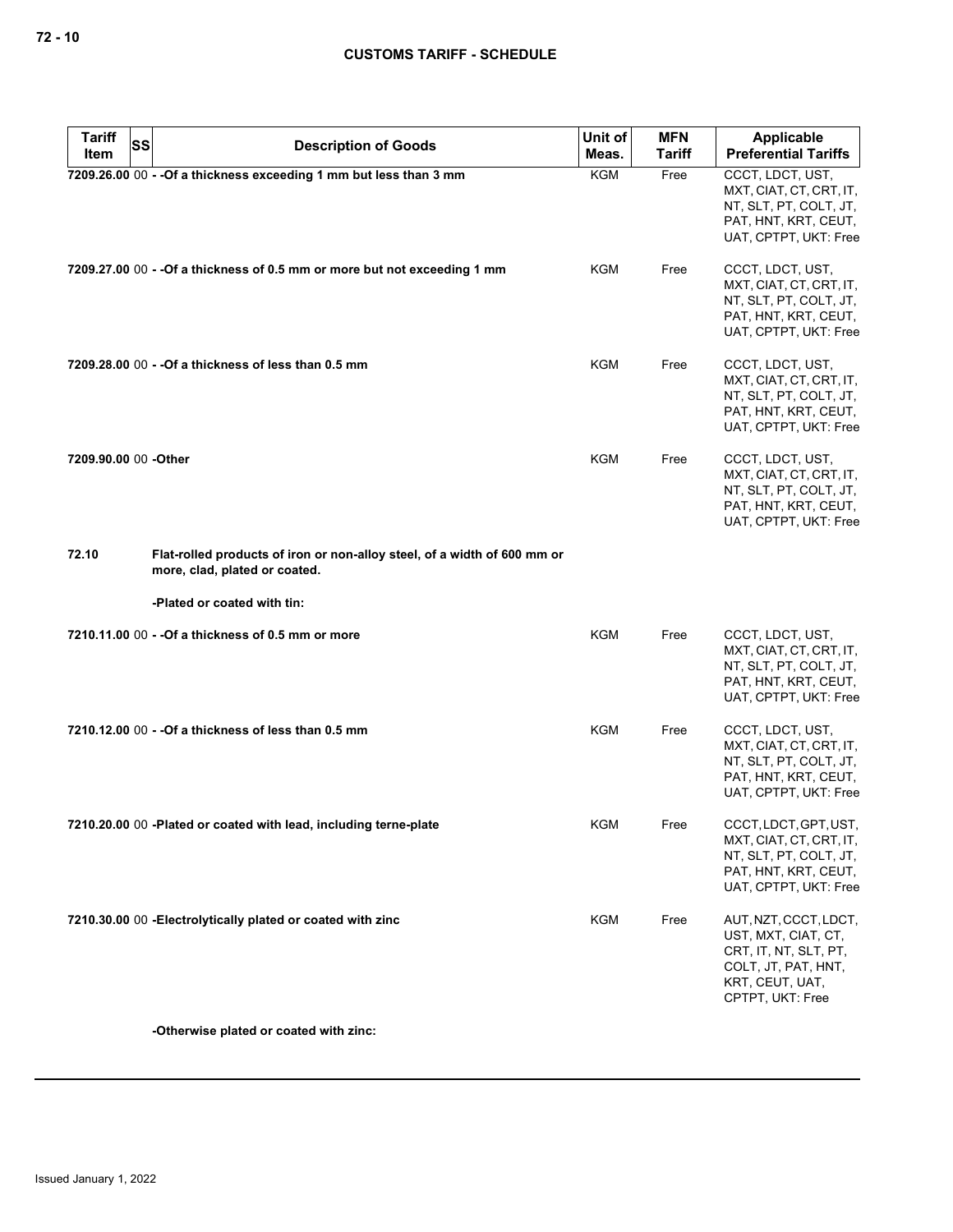| <b>Tariff</b> | <b>SS</b> | <b>Description of Goods</b>                                                                  | Unit of           | <b>MFN</b> | <b>Applicable</b>                                                                                                                   |
|---------------|-----------|----------------------------------------------------------------------------------------------|-------------------|------------|-------------------------------------------------------------------------------------------------------------------------------------|
| Item          |           |                                                                                              | Meas.             | Tariff     | <b>Preferential Tariffs</b>                                                                                                         |
|               |           | 7210.41.00 00 - - Corrugated                                                                 | <b>KGM</b>        | Free       | CCCT, LDCT, UST,<br>MXT, CIAT, CT, CRT, IT,<br>NT, SLT, PT, COLT, JT,<br>PAT, HNT, KRT, CEUT,<br>UAT, CPTPT, UKT: Free              |
| 7210.49.00    |           | - -Other                                                                                     |                   | Free       | AUT, NZT, CCCT, LDCT,<br>UST, MXT, CIAT, CT,<br>CRT, IT, NT, SLT, PT,<br>COLT, JT, PAT, HNT,<br>KRT, CEUT, UAT,<br>CPTPT, UKT: Free |
|               |           |                                                                                              |                   |            |                                                                                                                                     |
|               |           | 50 - - - - - Of a thickness of 0.25 mm or more but less than 0.5 mm                          | <b>KGM</b><br>KGM |            |                                                                                                                                     |
|               |           | 60 - - - - - Of a thickness of 0.5 mm or more but not exceeding 1 mm                         | KGM               |            |                                                                                                                                     |
|               |           |                                                                                              | KGM               |            |                                                                                                                                     |
|               |           | 7210.50.00 00 -Plated or coated with chromium oxides or with chromium and<br>chromium oxides | KGM               | Free       | CCCT, LDCT, UST,<br>MXT, CIAT, CT, CRT, IT,<br>NT, SLT, PT, COLT, JT,<br>PAT, HNT, KRT, CEUT,<br>UAT, CPTPT, UKT: Free              |
|               |           | -Plated or coated with aluminum:                                                             |                   |            |                                                                                                                                     |
| 7210.61.00    |           | --Plated or coated with aluminium-zinc alloys                                                |                   | Free       | CCCT, LDCT, UST,<br>MXT, CIAT, CT, CRT, IT,<br>NT, SLT, PT, COLT, JT,<br>PAT, HNT, KRT, CEUT,<br>UAT, CPTPT, UKT: Free              |
|               |           |                                                                                              | KGM               |            |                                                                                                                                     |
|               |           |                                                                                              | KGM               |            |                                                                                                                                     |
| 7210.69.00    |           | - -Other                                                                                     |                   | Free       | CCCT, LDCT, UST,<br>MXT, CIAT, CT, CRT, IT,<br>NT, SLT, PT, COLT, JT,<br>PAT, HNT, KRT, CEUT,<br>UAT, CPTPT, UKT: Free              |
|               |           |                                                                                              | KGM               |            |                                                                                                                                     |
|               |           |                                                                                              | KGM               |            |                                                                                                                                     |
| 7210.70.00    |           | -Painted, varnished or coated with plastics                                                  |                   | Free       | CCCT, LDCT, UST,<br>MXT, CIAT, CT, CRT, IT,<br>NT, SLT, PT, COLT, JT,<br>PAT, HNT, KRT, CEUT,<br>UAT, CPTPT, UKT: Free              |
|               |           | -----Plated or coated with zinc:                                                             | KGM               |            |                                                                                                                                     |
|               |           |                                                                                              | KGM               |            |                                                                                                                                     |
|               |           |                                                                                              | KGM               |            |                                                                                                                                     |
|               |           |                                                                                              |                   |            |                                                                                                                                     |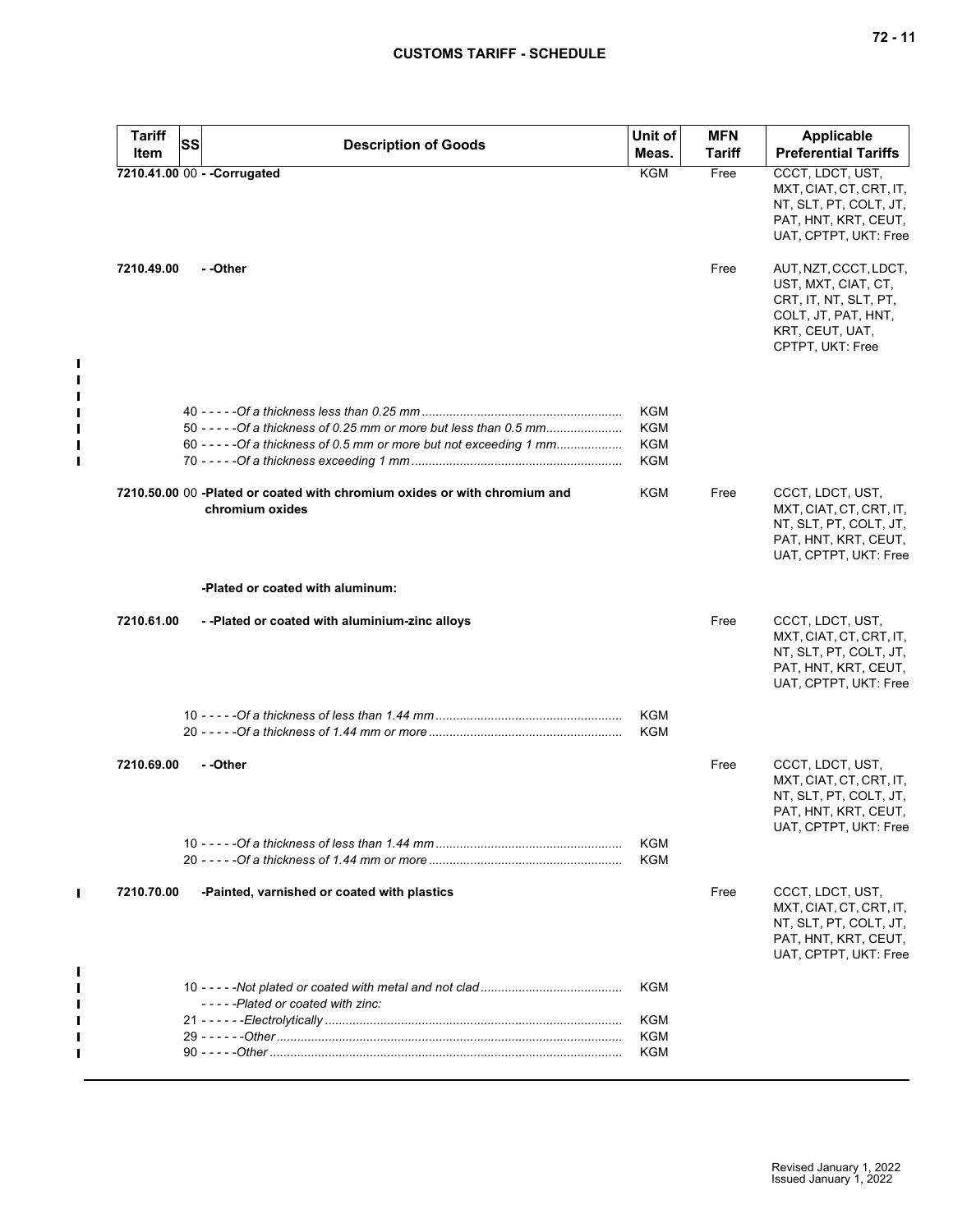| <b>Tariff</b><br><b>SS</b><br>Item | <b>Description of Goods</b>                                                                                                                                                          | Unit of<br>Meas.         | <b>MFN</b><br><b>Tariff</b> | Applicable<br><b>Preferential Tariffs</b>                                                                                           |
|------------------------------------|--------------------------------------------------------------------------------------------------------------------------------------------------------------------------------------|--------------------------|-----------------------------|-------------------------------------------------------------------------------------------------------------------------------------|
| 7210.90.00 00 -Other               |                                                                                                                                                                                      | <b>KGM</b>               | Free                        | AUT, NZT, CCCT, LDCT,<br>UST, MXT, CIAT, CT,<br>CRT, IT, NT, SLT, PT,<br>COLT, JT, PAT, HNT,<br>KRT, CEUT, UAT,<br>CPTPT, UKT: Free |
| 72.11                              | Flat-rolled products of iron or non-alloy steel, of a width of less than<br>600 mm, not clad, plated or coated.                                                                      |                          |                             |                                                                                                                                     |
|                                    | -Not further worked than hot-rolled:                                                                                                                                                 |                          |                             |                                                                                                                                     |
|                                    | 7211.13.00 00 - - Rolled on four faces or in a closed box pass, of a width exceeding<br>150 mm and a thickness of not less than 4 mm, not in coils and<br>without patterns in relief | KGM                      | Free                        | CCCT, LDCT, UST,<br>MXT, CIAT, CT, CRT, IT,<br>NT, SLT, PT, COLT, JT,<br>PAT, HNT, KRT, CEUT,<br>UAT, CPTPT, UKT: Free              |
| 7211.14.00                         | - -Other, of a thickness of 4.75 mm or more                                                                                                                                          |                          | Free                        | CCCT, LDCT, UST,<br>MXT, CIAT, CT, CRT, IT,<br>NT, SLT, PT, COLT, JT,<br>PAT, HNT, KRT, CEUT,<br>UAT, CPTPT, UKT: Free              |
|                                    |                                                                                                                                                                                      | <b>KGM</b><br><b>KGM</b> |                             |                                                                                                                                     |
| 7211.19.00                         | - -Other                                                                                                                                                                             |                          | Free                        | CCCT, LDCT, GPT, UST,<br>MXT, CIAT, CT, CRT, IT,<br>NT, SLT, PT, COLT, JT,<br>PAT, HNT, KRT, CEUT,<br>UAT, CPTPT, UKT: Free         |
|                                    |                                                                                                                                                                                      | <b>KGM</b><br>KGM        |                             |                                                                                                                                     |
|                                    | -Not further worked than cold-rolled (cold-reduced):                                                                                                                                 |                          |                             |                                                                                                                                     |
|                                    | 7211.23.00 00 - - Containing by weight less than 0.25% of carbon                                                                                                                     | KGM                      | Free                        | CCCT, LDCT, GPT, UST,<br>MXT, CIAT, CT, CRT, IT,<br>NT, SLT, PT, COLT, JT,<br>PAT, HNT, KRT, CEUT,<br>UAT, CPTPT, UKT: Free         |
| 7211.29.00 00 - - Other            |                                                                                                                                                                                      | KGM                      | Free                        | CCCT, LDCT, GPT, UST,<br>MXT, CIAT, CT, CRT, IT,<br>NT, SLT, PT, COLT, JT,<br>PAT, HNT, KRT, CEUT,<br>UAT, CPTPT, UKT: Free         |
| 7211.90.00 00 -Other               |                                                                                                                                                                                      | KGM                      | Free                        | CCCT, LDCT, GPT, UST,<br>MXT, CIAT, CT, CRT, IT,<br>NT, SLT, PT, COLT, JT,<br>PAT, HNT, KRT, CEUT,<br>UAT, CPTPT, UKT: Free         |
| 72.12                              | Flat-rolled products of iron or non-alloy steel, of a width of less than                                                                                                             |                          |                             |                                                                                                                                     |

**600 mm, clad, plated or coated.**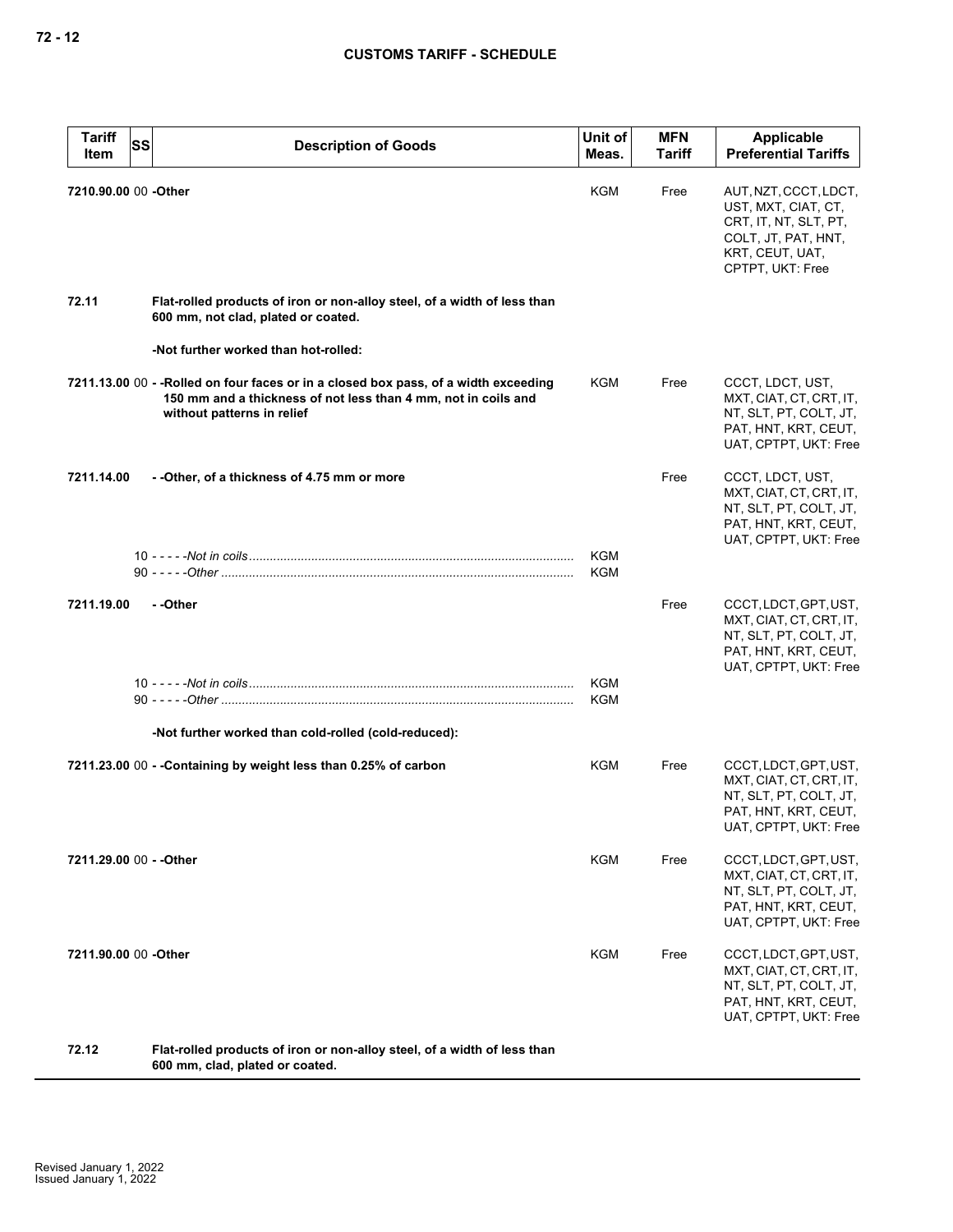| <b>Tariff</b><br>Item | SS | <b>Description of Goods</b>                                                                                                                 | Unit of<br>Meas.                                     | <b>MFN</b><br><b>Tariff</b> | <b>Applicable</b><br><b>Preferential Tariffs</b>                                                                                         |
|-----------------------|----|---------------------------------------------------------------------------------------------------------------------------------------------|------------------------------------------------------|-----------------------------|------------------------------------------------------------------------------------------------------------------------------------------|
|                       |    | 7212.10.00 00 - Plated or coated with tin                                                                                                   | KGM                                                  | Free                        | CCCT, LDCT, UST,<br>MXT, CIAT, CT, CRT, IT,<br>NT, SLT, PT, COLT, JT,<br>PAT, HNT, KRT, CEUT,<br>UAT, CPTPT, UKT: Free                   |
| 7212.20.00            |    | -Electrolytically plated or coated with zinc                                                                                                |                                                      | Free                        | CCCT, LDCT, UST,<br>MXT, CIAT, CT, CRT, IT,<br>NT, SLT, PT, COLT, JT,<br>PAT, HNT, KRT, CEUT,<br>UAT, CPTPT, UKT: Free                   |
|                       |    | 20 - - - - - Of a thickness of 0.25 mm or more but less than 0.5 mm<br>30 - - - - - Of a thickness of 0.5 mm or more but not exceeding 1 mm | <b>KGM</b><br><b>KGM</b><br><b>KGM</b><br><b>KGM</b> |                             |                                                                                                                                          |
| 7212.30.00            |    | -Otherwise plated or coated with zinc                                                                                                       |                                                      | Free                        | AUT, NZT, CCCT, LDCT,<br>UST, MXT, CIAT, CT,<br>CRT, IT, NT, SLT, PT,<br>COLT, JT, PAT, HNT,<br>KRT, CEUT, UAT,<br>CPTPT, UKT: Free      |
|                       |    | 20 - - - - - Of a thickness of 0.25 mm or more but less than 0.5 mm<br>30 - - - - - Of a thickness of 0.5 mm or more but not exceeding 1 mm | <b>KGM</b><br><b>KGM</b><br><b>KGM</b><br>KGM        |                             |                                                                                                                                          |
| 7212.40.00            |    | -Painted, varnished or coated with plastics                                                                                                 |                                                      | Free                        | AUT, NZT, CCCT, LDCT,<br>UST, MXT, CIAT, CT,<br>CRT, IT, NT, SLT, PT,<br>COLT, JT, PAT, HNT,<br>KRT, CEUT, UAT,<br>CPTPT, UKT: Free      |
|                       |    |                                                                                                                                             | KGM                                                  |                             |                                                                                                                                          |
|                       |    | -----Plated or coated with zinc:                                                                                                            | <b>KGM</b>                                           |                             |                                                                                                                                          |
|                       |    |                                                                                                                                             | KGM<br><b>KGM</b>                                    |                             |                                                                                                                                          |
| 7212.50.00            |    | -Otherwise plated or coated                                                                                                                 |                                                      | Free                        | AUT, NZT, CCCT, LDCT,<br>GPT, UST, MXT, CIAT,<br>CT, CRT, IT, NT, SLT, PT,<br>COLT, JT, PAT, HNT,<br>KRT, CEUT, UAT,<br>CPTPT, UKT: Free |
|                       |    |                                                                                                                                             | <b>KGM</b>                                           |                             |                                                                                                                                          |
|                       |    | 40 - - - - - Of a thickness of 0.25 mm or more but less than 0.5 mm<br>50 ----- - Of a thickness of 0.5 mm or more but not exceeding 1 mm   | KGM<br>KGM                                           |                             |                                                                                                                                          |
|                       |    |                                                                                                                                             | KGM                                                  |                             |                                                                                                                                          |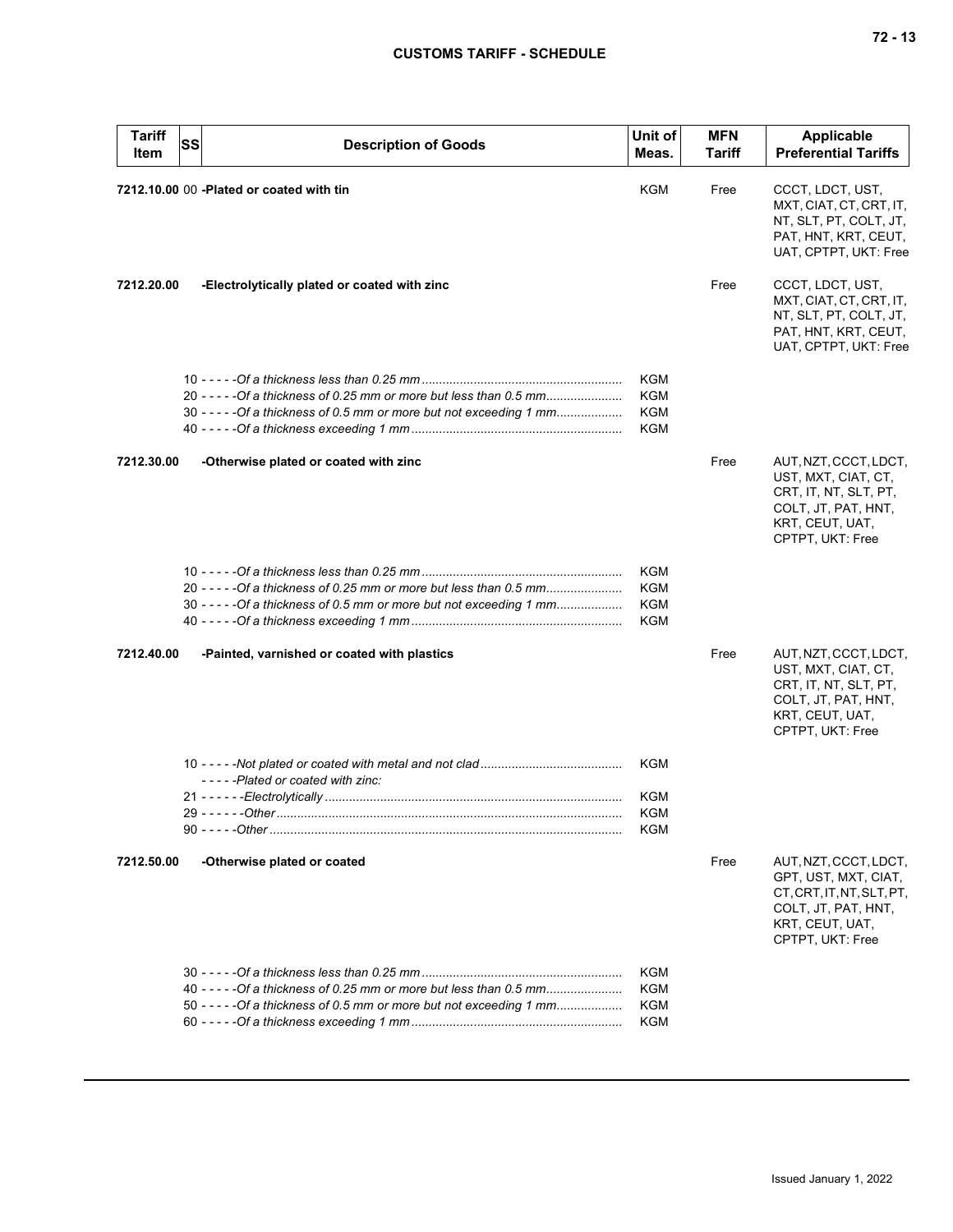| <b>Tariff</b>       |                                                                                                                                                                                                                                                                                                                                                                                                                                                                                                  | Unit of                                                                                 | <b>MFN</b>    | Applicable                                                                                                                               |
|---------------------|--------------------------------------------------------------------------------------------------------------------------------------------------------------------------------------------------------------------------------------------------------------------------------------------------------------------------------------------------------------------------------------------------------------------------------------------------------------------------------------------------|-----------------------------------------------------------------------------------------|---------------|------------------------------------------------------------------------------------------------------------------------------------------|
| <b>SS</b><br>Item   | <b>Description of Goods</b>                                                                                                                                                                                                                                                                                                                                                                                                                                                                      | Meas.                                                                                   | <b>Tariff</b> | <b>Preferential Tariffs</b>                                                                                                              |
| 7212.60.00 00 -Clad |                                                                                                                                                                                                                                                                                                                                                                                                                                                                                                  | <b>KGM</b>                                                                              | Free          | CCCT, LDCT, GPT, UST,<br>MXT, CIAT, CT, CRT, IT,<br>NT, SLT, PT, COLT, JT,<br>PAT, HNT, KRT, CEUT,<br>UAT, CPTPT, UKT: Free              |
| 72.13               | Bars and rods, hot-rolled, in irregularly wound coils, of iron or non-alloy<br>steel.                                                                                                                                                                                                                                                                                                                                                                                                            |                                                                                         |               |                                                                                                                                          |
| 7213.10.00          | -Containing indentations, ribs, grooves or other deformations produced<br>during the rolling process                                                                                                                                                                                                                                                                                                                                                                                             |                                                                                         | Free          | CCCT, LDCT, UST,<br>MXT, CIAT, CT, CRT, IT,<br>NT, SLT, PT, COLT, JT,<br>PAT, HNT, KRT, CEUT,<br>UAT, CPTPT, UKT: Free                   |
|                     | -----Concrete reinforcing bars, of specification CSA G30.18:                                                                                                                                                                                                                                                                                                                                                                                                                                     |                                                                                         |               |                                                                                                                                          |
|                     | 12 - - - - - - Of a diameter of more than 12 mm but not exceeding 17 mm                                                                                                                                                                                                                                                                                                                                                                                                                          | <b>KGM</b><br><b>KGM</b><br><b>KGM</b><br><b>KGM</b>                                    |               |                                                                                                                                          |
| 7213.20.00          | -Other, of free-cutting steel                                                                                                                                                                                                                                                                                                                                                                                                                                                                    |                                                                                         | Free          | AUT, NZT, CCCT, LDCT,<br>GPT, UST, MXT, CIAT,<br>CT, CRT, IT, NT, SLT, PT,<br>COLT, JT, PAT, HNT,<br>KRT, CEUT, UAT,<br>CPTPT, UKT: Free |
|                     | -Other:                                                                                                                                                                                                                                                                                                                                                                                                                                                                                          | <b>KGM</b><br><b>KGM</b>                                                                |               |                                                                                                                                          |
| 7213.91.00          | - - Of circular cross-section measuring less than 14 mm in diameter                                                                                                                                                                                                                                                                                                                                                                                                                              |                                                                                         | Free          | AUT, NZT, CCCT, LDCT,<br>GPT, UST, MXT, CIAT,<br>CT, CRT, IT, NT, SLT, PT,<br>COLT, JT, PAT, HNT,<br>KRT, CEUT, UAT,<br>CPTPT, UKT: Free |
|                     | -----Not tempered or treated and not partly manufactured:<br>41 - - - - - - Tire cord-quality steel wire rod, as defined in Statistical Note 2 to this<br>42 - - - - - - Of cold heading quality (CHQ) steel, as defined in Statistical Note 3 to<br>43 - - - - - - Of welding quality wire rods, as defined in Statistical Note 4 to this<br>50 - - - - - Other, containing by weight less than 0.25% of carbon<br>60 - - - - - Other, containing by weight 0.25% or more but less than 0.6% of | <b>KGM</b><br>KGM<br><b>KGM</b><br><b>KGM</b><br><b>KGM</b><br><b>KGM</b><br><b>KGM</b> |               |                                                                                                                                          |
| 7213.99.00          | - -Other                                                                                                                                                                                                                                                                                                                                                                                                                                                                                         |                                                                                         | Free          | AUT, NZT, CCCT, LDCT,<br>GPT, UST, MXT, CIAT,<br>CT, CRT, IT, NT, SLT, PT,<br>COLT, JT, PAT, HNT,<br>KRT, CEUT, UAT,<br>CPTPT, UKT: Free |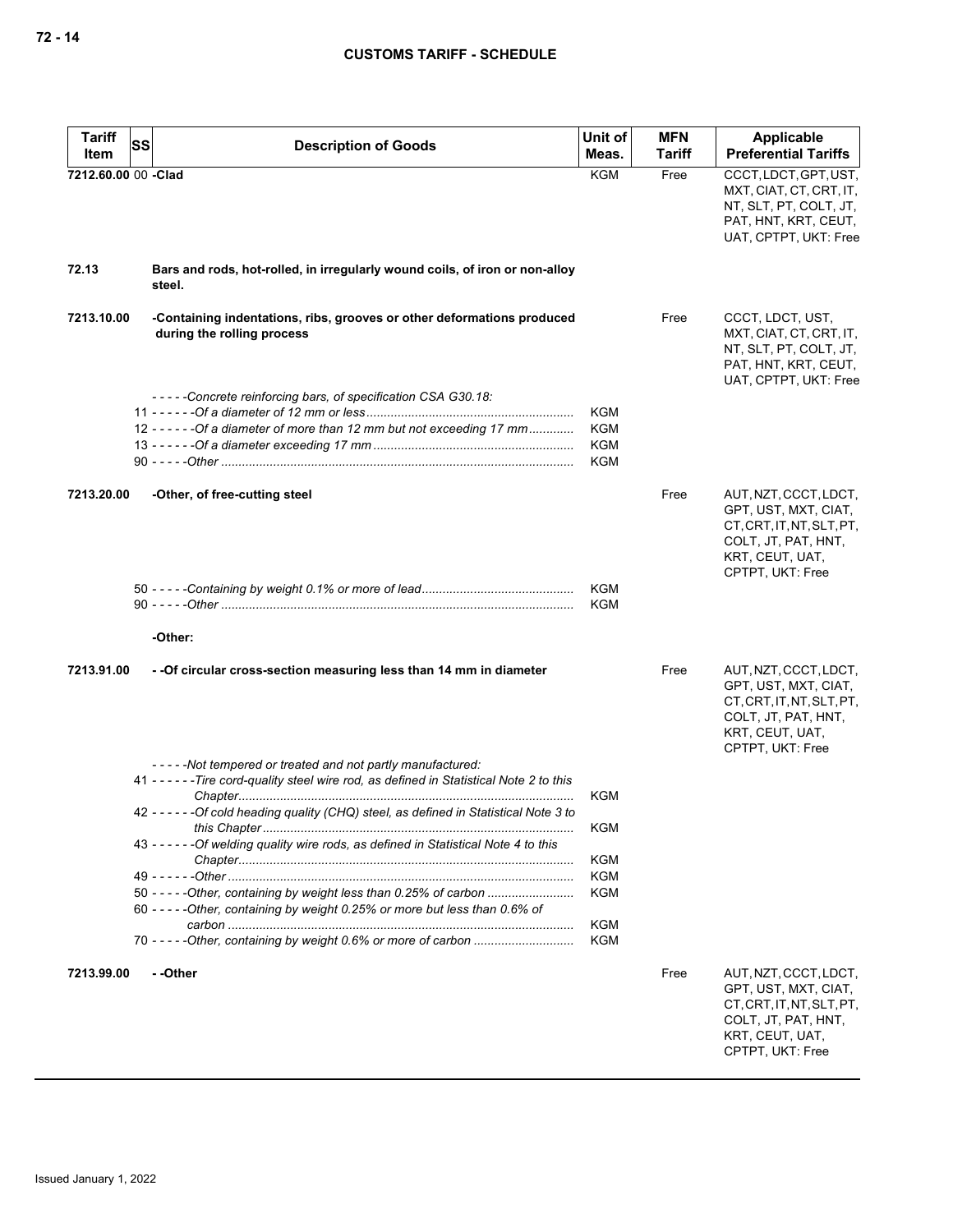| 72 - 15 |  |
|---------|--|
|         |  |
|         |  |
|         |  |

| Item                  | <b>SS</b> | <b>Description of Goods</b>                                                                                                                                             | Unit of<br>Meas.  | <b>MFN</b><br><b>Tariff</b> | <b>Applicable</b><br><b>Preferential Tariffs</b>                                                   |
|-----------------------|-----------|-------------------------------------------------------------------------------------------------------------------------------------------------------------------------|-------------------|-----------------------------|----------------------------------------------------------------------------------------------------|
|                       |           | -----Of circular cross-section, containing by weight less than 0.25% of<br>carbon:                                                                                      |                   |                             |                                                                                                    |
|                       |           | 11 - - - - - - Of a diameter of 14 mm or more but less than 19 mm                                                                                                       | KGM               |                             |                                                                                                    |
|                       |           | 12 - - - - - - Of a diameter of 19 mm or more but not exceeding 25.5 mm                                                                                                 | <b>KGM</b>        |                             |                                                                                                    |
|                       |           |                                                                                                                                                                         | KGM               |                             |                                                                                                    |
|                       |           | -----Of circular cross-section, containing by weight 0.25% or more but less<br>than 0.6% of carbon:                                                                     |                   |                             |                                                                                                    |
|                       |           | 31 - - - - - - Of a diameter of 14 mm or more but less than 19 mm                                                                                                       | KGM               |                             |                                                                                                    |
|                       |           | $32 - - - - -$ - Of a diameter of 19 mm or more but not exceeding 25.5 mm                                                                                               | KGM               |                             |                                                                                                    |
|                       |           |                                                                                                                                                                         | KGM               |                             |                                                                                                    |
|                       |           | - - - - - Of circular cross-section, containing by weight 0.6% or more of carbon:                                                                                       |                   |                             |                                                                                                    |
|                       |           |                                                                                                                                                                         | KGM               |                             |                                                                                                    |
|                       |           | 52 - - - - - - Of a diameter of 19 mm or more but not exceeding 25.5 mm                                                                                                 | <b>KGM</b>        |                             |                                                                                                    |
|                       |           |                                                                                                                                                                         | KGM               |                             |                                                                                                    |
|                       |           |                                                                                                                                                                         | KGM               |                             |                                                                                                    |
| 72.14                 |           | Other bars and rods of iron or non-alloy steel, not further worked than<br>forged, hot-rolled, hot-drawn or hot-extruded, but including those<br>twisted after rolling. |                   |                             |                                                                                                    |
| 7214.10.00 00 -Forged |           |                                                                                                                                                                         | <b>KGM</b>        | Free                        | CCCT, LDCT, UST,                                                                                   |
|                       |           |                                                                                                                                                                         |                   |                             | MXT, CIAT, CT, CRT, IT,<br>NT, SLT, PT, COLT, JT,<br>PAT, HNT, KRT, CEUT,<br>UAT, CPTPT, UKT: Free |
| 7214.20.00            |           | -Containing indentations, ribs, grooves or other deformations produced<br>during the rolling process or twisted after rolling                                           |                   | Free                        | CCCT, LDCT, UST,<br>MXT, CIAT, CT, CRT, IT,                                                        |
|                       |           |                                                                                                                                                                         |                   |                             | NT, SLT, PT, COLT, JT,<br>PAT, HNT, KRT, CEUT,<br>UAT, CPTPT, UKT: Free                            |
|                       |           | -----Concrete reinforcing bar, of specification CSA G30.18, with a diameter                                                                                             |                   |                             |                                                                                                    |
|                       |           | of 12 mm or less:                                                                                                                                                       |                   |                             |                                                                                                    |
|                       |           |                                                                                                                                                                         | KGM               |                             |                                                                                                    |
|                       |           | 12 - - - - - - With a minimum yield point greater than 400MPa but not exceeding                                                                                         |                   |                             |                                                                                                    |
|                       |           |                                                                                                                                                                         | KGM               |                             |                                                                                                    |
|                       |           | 13 - - - - - - With a minimum yield point greater than 500MPa but not exceeding                                                                                         |                   |                             |                                                                                                    |
|                       |           |                                                                                                                                                                         | KGM               |                             |                                                                                                    |
|                       |           | -----Concrete reinforcing bar, of specification CSA G30.18, with a diameter                                                                                             | KGM               |                             |                                                                                                    |
|                       |           | of more than 12 mm but not exceeding 39 mm:                                                                                                                             |                   |                             |                                                                                                    |
|                       |           |                                                                                                                                                                         | KGM               |                             |                                                                                                    |
|                       |           | 22 - - - - - - With a minimum yield point greater than 400MPa but not exceeding                                                                                         | KGM               |                             |                                                                                                    |
|                       |           | 23 - - - - - - With a minimum yield point greater than 500MPa but not exceeding                                                                                         |                   |                             |                                                                                                    |
|                       |           |                                                                                                                                                                         | KGM               |                             |                                                                                                    |
|                       |           |                                                                                                                                                                         | KGM               |                             |                                                                                                    |
|                       |           | -----Concrete reinforcing bar, of specification CSA G30.18, with a diameter<br>exceeding 39 mm:                                                                         |                   |                             |                                                                                                    |
|                       |           |                                                                                                                                                                         | <b>KGM</b>        |                             |                                                                                                    |
|                       |           | 32 - - - - - - With a minimum yield point greater than 400MPa but not exceeding                                                                                         |                   |                             |                                                                                                    |
|                       |           |                                                                                                                                                                         | <b>KGM</b>        |                             |                                                                                                    |
|                       |           | 33 - - - - - - With a minimum yield point greater than 500MPa but not exceeding                                                                                         |                   |                             |                                                                                                    |
|                       |           |                                                                                                                                                                         | KGM<br><b>KGM</b> |                             |                                                                                                    |

 $\mathbf{I}$ 

 $\blacksquare$ П П

П

П  $\blacksquare$ 

> П П

 $\blacksquare$ L Г

 $\blacksquare$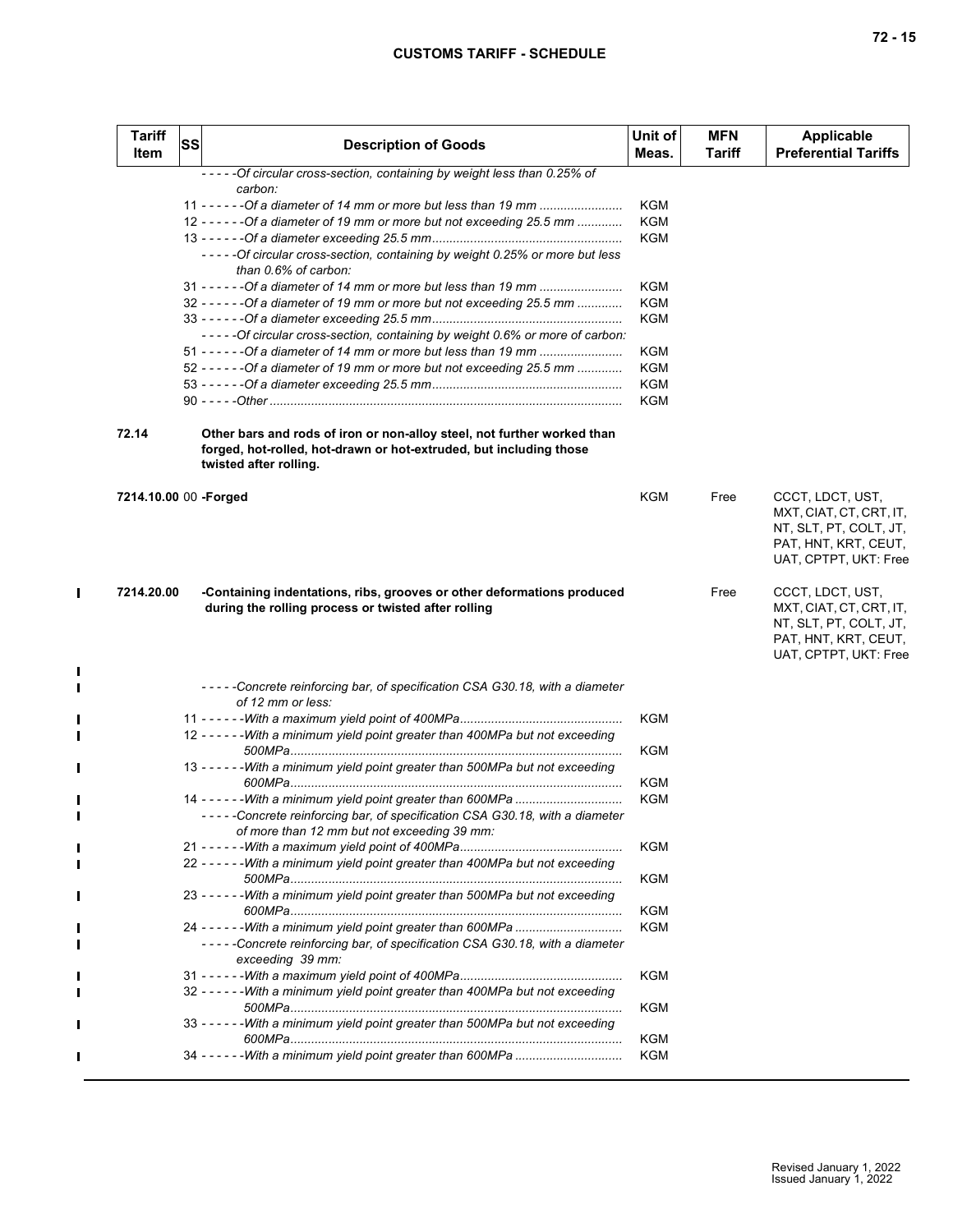| <b>Tariff</b><br>Item | SS | <b>Description of Goods</b>                                                                                                                                                                           | Unit of<br>Meas. | <b>MFN</b><br>Tariff | Applicable<br><b>Preferential Tariffs</b>                                                                                                |
|-----------------------|----|-------------------------------------------------------------------------------------------------------------------------------------------------------------------------------------------------------|------------------|----------------------|------------------------------------------------------------------------------------------------------------------------------------------|
|                       |    |                                                                                                                                                                                                       | <b>KGM</b>       |                      |                                                                                                                                          |
| 7214.30.00            |    | -Other, of free-cutting steel                                                                                                                                                                         |                  | Free                 | AUT, NZT, CCCT, LDCT,<br>GPT, UST, MXT, CIAT,<br>CT, CRT, IT, NT, SLT, PT,<br>COLT, JT, PAT, HNT,<br>KRT, CEUT, UAT,<br>CPTPT, UKT: Free |
|                       |    | 10 -----Containing by weight 0.15% or more but not exceeding 0.35% of lead<br>or 0.05% or more but not exceeding 0.4% of bismuth, for use in<br>-----Flat bars, including flat grader blade sections: | KGM              |                      |                                                                                                                                          |
|                       |    |                                                                                                                                                                                                       | KGM              |                      |                                                                                                                                          |
|                       |    |                                                                                                                                                                                                       | KGM              |                      |                                                                                                                                          |
|                       |    | - - - - -Rounds:                                                                                                                                                                                      | <b>KGM</b>       |                      |                                                                                                                                          |
|                       |    |                                                                                                                                                                                                       | KGM              |                      |                                                                                                                                          |
|                       |    |                                                                                                                                                                                                       | KGM              |                      |                                                                                                                                          |
|                       |    |                                                                                                                                                                                                       | KGM              |                      |                                                                                                                                          |
|                       |    |                                                                                                                                                                                                       | KGM<br>KGM       |                      |                                                                                                                                          |
|                       |    | -Other:                                                                                                                                                                                               |                  |                      |                                                                                                                                          |
| 7214.91.00            |    | - - Of rectangular (other than square) cross-section                                                                                                                                                  |                  | Free                 | AUT, NZT, CCCT, LDCT,<br>GPT, UST, MXT, CIAT,<br>CT, CRT, IT, NT, SLT, PT,<br>COLT, JT, PAT, HNT,<br>KRT, CEUT, UAT,                     |
|                       |    | -----Containing by weight less than 0.25% of carbon:                                                                                                                                                  |                  |                      | CPTPT, UKT: Free                                                                                                                         |
|                       |    |                                                                                                                                                                                                       | KGM              |                      |                                                                                                                                          |
|                       |    |                                                                                                                                                                                                       | KGM              |                      |                                                                                                                                          |
|                       |    |                                                                                                                                                                                                       | KGM              |                      |                                                                                                                                          |
|                       |    | -----Containing by weight 0.25% or more but less than 0.6% of carbon:                                                                                                                                 |                  |                      |                                                                                                                                          |
|                       |    |                                                                                                                                                                                                       | KGM              |                      |                                                                                                                                          |
|                       |    |                                                                                                                                                                                                       | KGM              |                      |                                                                                                                                          |
|                       |    | -----Containing by weight 0.6% or more of carbon:                                                                                                                                                     | <b>KGM</b>       |                      |                                                                                                                                          |
|                       |    |                                                                                                                                                                                                       | KGM              |                      |                                                                                                                                          |
|                       |    |                                                                                                                                                                                                       | KGM              |                      |                                                                                                                                          |
|                       |    |                                                                                                                                                                                                       | KGM              |                      |                                                                                                                                          |
| 7214.99.00            |    | --Other                                                                                                                                                                                               |                  | Free                 | AUT, NZT, CCCT, LDCT,<br>GPT, UST, MXT, CIAT,<br>CT, CRT, IT, NT, SLT, PT,<br>COLT, JT, PAT, HNT,                                        |

COLT, JT, PAT, HNT, KRT, CEUT, UAT, CPTPT, UKT: Free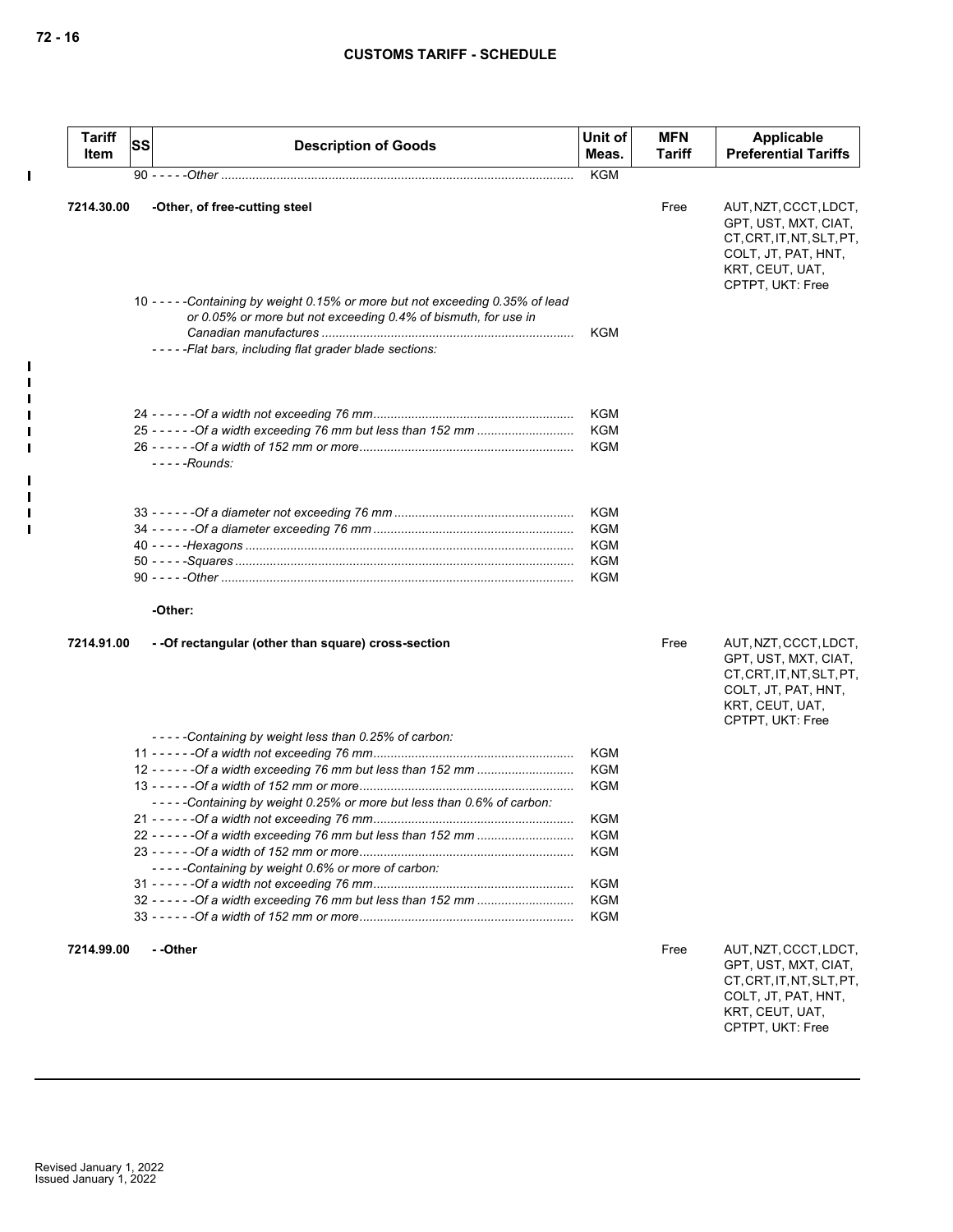| <b>Tariff</b><br>Item | <b>SS</b> | <b>Description of Goods</b>                                                     | Unit of<br>Meas.         | <b>MFN</b><br><b>Tariff</b> | <b>Applicable</b><br><b>Preferential Tariffs</b> |
|-----------------------|-----------|---------------------------------------------------------------------------------|--------------------------|-----------------------------|--------------------------------------------------|
|                       |           |                                                                                 | <b>KGM</b>               |                             |                                                  |
|                       |           |                                                                                 | <b>KGM</b>               |                             |                                                  |
|                       |           | -----Other, containing by weight less than 0.25% of carbon:                     |                          |                             |                                                  |
|                       |           |                                                                                 | <b>KGM</b>               |                             |                                                  |
|                       |           | 42 - - - - - - Rounds, of a diameter of 76 mm or more but not exceeding 152 mm. | <b>KGM</b>               |                             |                                                  |
|                       |           |                                                                                 | <b>KGM</b><br><b>KGM</b> |                             |                                                  |
|                       |           | -----Other, containing by weight 0.25% or more but less than 0.6% of            |                          |                             |                                                  |
|                       |           | carbon:                                                                         |                          |                             |                                                  |
|                       |           |                                                                                 | <b>KGM</b>               |                             |                                                  |
|                       |           | 52 - - - - - - Rounds, of a diameter of 76 mm or more but not exceeding 152 mm. | <b>KGM</b>               |                             |                                                  |
|                       |           |                                                                                 | KGM                      |                             |                                                  |
|                       |           |                                                                                 | <b>KGM</b>               |                             |                                                  |
|                       |           | 60 - - - - - Other, containing by weight 0.6% or more of carbon                 | <b>KGM</b>               |                             |                                                  |
| 72.15                 |           | Other bars and rods of iron or non-alloy steel.                                 |                          |                             |                                                  |
| 7215.10.00            |           | -Of free-cutting steel, not further worked than cold-formed or cold-            |                          | Free                        | AUT, NZT, CCCT, LDCT,                            |
|                       |           | finished                                                                        |                          |                             | UST, MXT, CIAT, CT,                              |
|                       |           |                                                                                 |                          |                             | CRT, IT, NT, SLT, PT,                            |
|                       |           |                                                                                 |                          |                             | COLT, JT, PAT, HNT,                              |
|                       |           |                                                                                 |                          |                             | KRT, CEUT, UAT,                                  |
|                       |           |                                                                                 | <b>KGM</b>               |                             | CPTPT, UKT: Free                                 |
|                       |           |                                                                                 | KGM                      |                             |                                                  |
|                       |           |                                                                                 |                          |                             |                                                  |
| 7215.50.00            |           | -Other, not further worked than cold-formed or cold-finished                    |                          | Free                        | AUT, NZT, CCCT, LDCT,                            |
|                       |           |                                                                                 |                          |                             | UST, MXT, CIAT, CT,                              |
|                       |           |                                                                                 |                          |                             | CRT, IT, NT, SLT, PT,                            |
|                       |           |                                                                                 |                          |                             | COLT, JT, PAT, HNT,                              |
|                       |           |                                                                                 |                          |                             | KRT, CEUT, UAT,                                  |
|                       |           |                                                                                 |                          |                             | CPTPT, UKT: Free                                 |
|                       |           | $---$ Rounds:                                                                   | KGM                      |                             |                                                  |
|                       |           |                                                                                 | KGM                      |                             |                                                  |
|                       |           |                                                                                 | KGM                      |                             |                                                  |
|                       |           |                                                                                 | KGM                      |                             |                                                  |
|                       |           |                                                                                 |                          |                             |                                                  |
| 7215.90.00            |           | -Other                                                                          |                          | Free                        | AUT, NZT, CCCT, LDCT,                            |
|                       |           |                                                                                 |                          |                             | UST, MXT, CIAT, CT,                              |
|                       |           |                                                                                 |                          |                             | CRT, IT, NT, SLT, PT,                            |
|                       |           |                                                                                 |                          |                             | COLT, JT, PAT, HNT,                              |
|                       |           |                                                                                 |                          |                             | KRT, CEUT, UAT,<br>CPTPT, UKT: Free              |
|                       |           |                                                                                 | <b>KGM</b>               |                             |                                                  |
|                       |           |                                                                                 | KGM                      |                             |                                                  |
|                       |           |                                                                                 | <b>KGM</b>               |                             |                                                  |
|                       |           |                                                                                 | <b>KGM</b>               |                             |                                                  |
| 72.16                 |           | Angles, shapes and sections of iron or non-alloy steel.                         |                          |                             |                                                  |
|                       |           |                                                                                 |                          |                             |                                                  |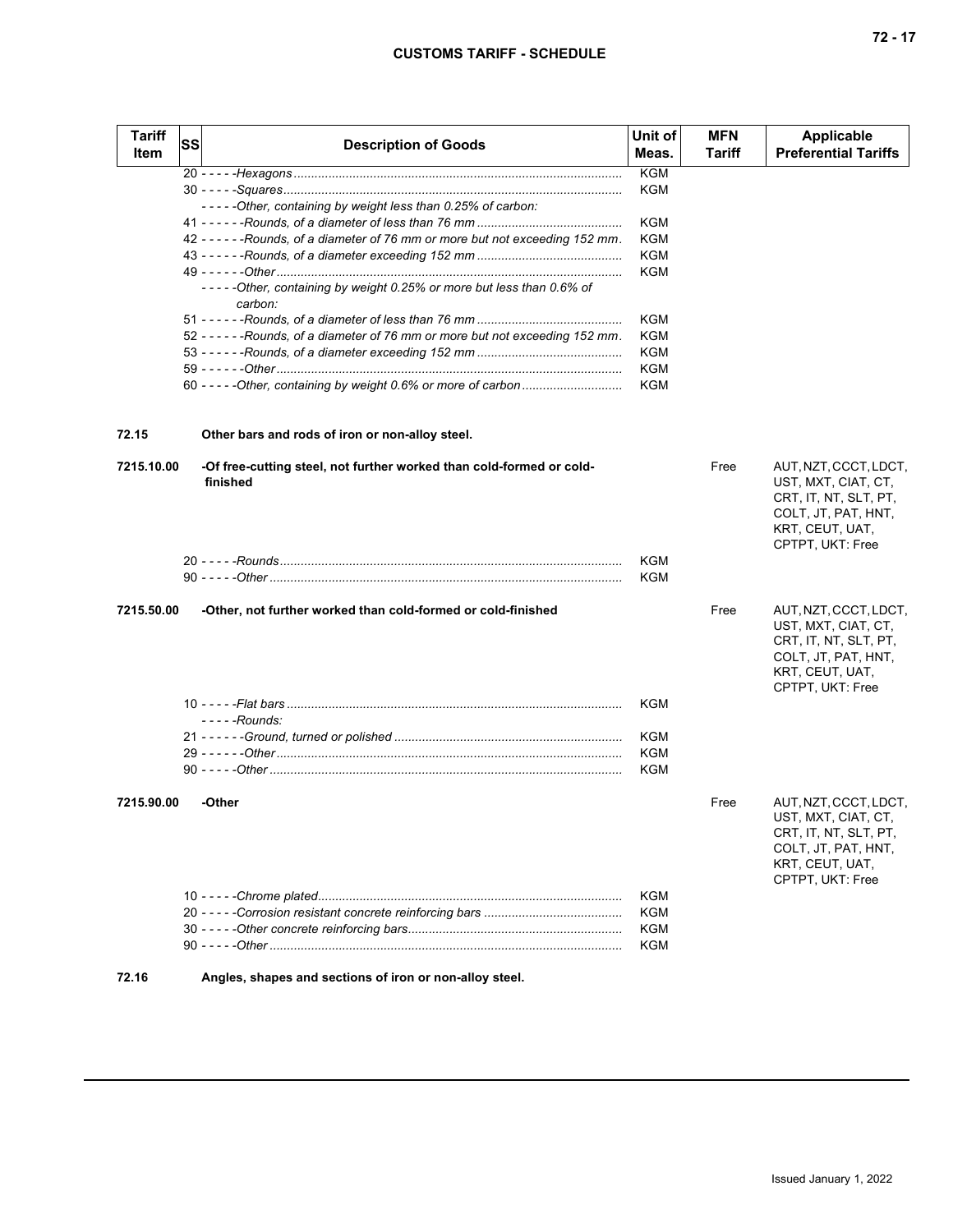| <b>Tariff</b><br>Item | <b>SS</b><br><b>Description of Goods</b>                                                                          | Unit of<br>Meas. | <b>MFN</b><br><b>Tariff</b> | Applicable<br><b>Preferential Tariffs</b>                                                                                   |
|-----------------------|-------------------------------------------------------------------------------------------------------------------|------------------|-----------------------------|-----------------------------------------------------------------------------------------------------------------------------|
| 7216.10.00            | -U, I or H sections, not further worked than hot-rolled, hot-drawn or<br>extruded, of a height of less than 80 mm |                  | Free                        | CCCT, LDCT, UST,<br>MXT, CIAT, CT, CRT, IT,<br>NT, SLT, PT, COLT, JT,<br>PAT, HNT, KRT, CEUT,<br>UAT, CPTPT, UKT: Free      |
|                       | $---U$ sections:                                                                                                  |                  |                             |                                                                                                                             |
|                       |                                                                                                                   | KGM              |                             |                                                                                                                             |
|                       |                                                                                                                   | KGM              |                             |                                                                                                                             |
|                       | $-- -1$ sections:                                                                                                 |                  |                             |                                                                                                                             |
|                       |                                                                                                                   | KGM              |                             |                                                                                                                             |
|                       |                                                                                                                   | KGM              |                             |                                                                                                                             |
|                       |                                                                                                                   | KGM              |                             |                                                                                                                             |
|                       | -L or T sections, not further worked than hot-rolled, hot-drawn or<br>extruded, of a height of less than 80 mm:   |                  |                             |                                                                                                                             |
| 7216.21.00            | - -L sections                                                                                                     | KGM              | Free                        | CCCT, LDCT, GPT, UST,<br>MXT, CIAT, CT, CRT, IT,<br>NT, SLT, PT, COLT, JT,<br>PAT, HNT, KRT, CEUT,<br>UAT, CPTPT, UKT: Free |
|                       |                                                                                                                   | KGM              |                             |                                                                                                                             |
|                       | 7216.22.00 00 - - T sections                                                                                      | KGM              | Free                        | CCCT, LDCT, UST,                                                                                                            |
|                       |                                                                                                                   |                  |                             | MXT, CIAT, CT, CRT, IT,<br>NT, SLT, PT, COLT, JT,<br>PAT, HNT, KRT, CEUT,<br>UAT, CPTPT, UKT: Free                          |
|                       | -U, I or H sections, not further worked than hot-rolled, hot-drawn or<br>extruded, of a height of 80 mm or more:  |                  |                             |                                                                                                                             |
| 7216.31.00            | - -U sections<br>-----Of a height of 80 mm or more but not exceeding 152.4 mm:                                    |                  | Free                        | CCCT, LDCT, GPT, UST,<br>MXT, CIAT, CT, CRT, IT,<br>NT, SLT, PT, COLT, JT,<br>PAT, HNT, KRT, CEUT,<br>UAT, CPTPT, UKT: Free |
|                       |                                                                                                                   | KGM              |                             |                                                                                                                             |
|                       |                                                                                                                   | KGM              |                             |                                                                                                                             |
|                       |                                                                                                                   | <b>KGM</b>       |                             |                                                                                                                             |
|                       | -----Of a height exceeding 152.4 mm:                                                                              |                  |                             |                                                                                                                             |
|                       |                                                                                                                   | <b>KGM</b>       |                             |                                                                                                                             |
|                       |                                                                                                                   | KGM              |                             |                                                                                                                             |
|                       |                                                                                                                   | KGM              |                             |                                                                                                                             |
| 7216.32.00            | - -I sections                                                                                                     |                  | Free                        | CCCT, LDCT, GPT, UST,<br>MXT, CIAT, CT, CRT, IT,<br>NT, SLT, PT, COLT, JT,<br>PAT, HNT, KRT, CEUT,<br>UAT, CPTPT, UKT: Free |
|                       | 10 - - - - - Of a height of 80 mm or more but not exceeding 152.4 mm                                              | KGM              |                             |                                                                                                                             |
|                       |                                                                                                                   | KGM              |                             |                                                                                                                             |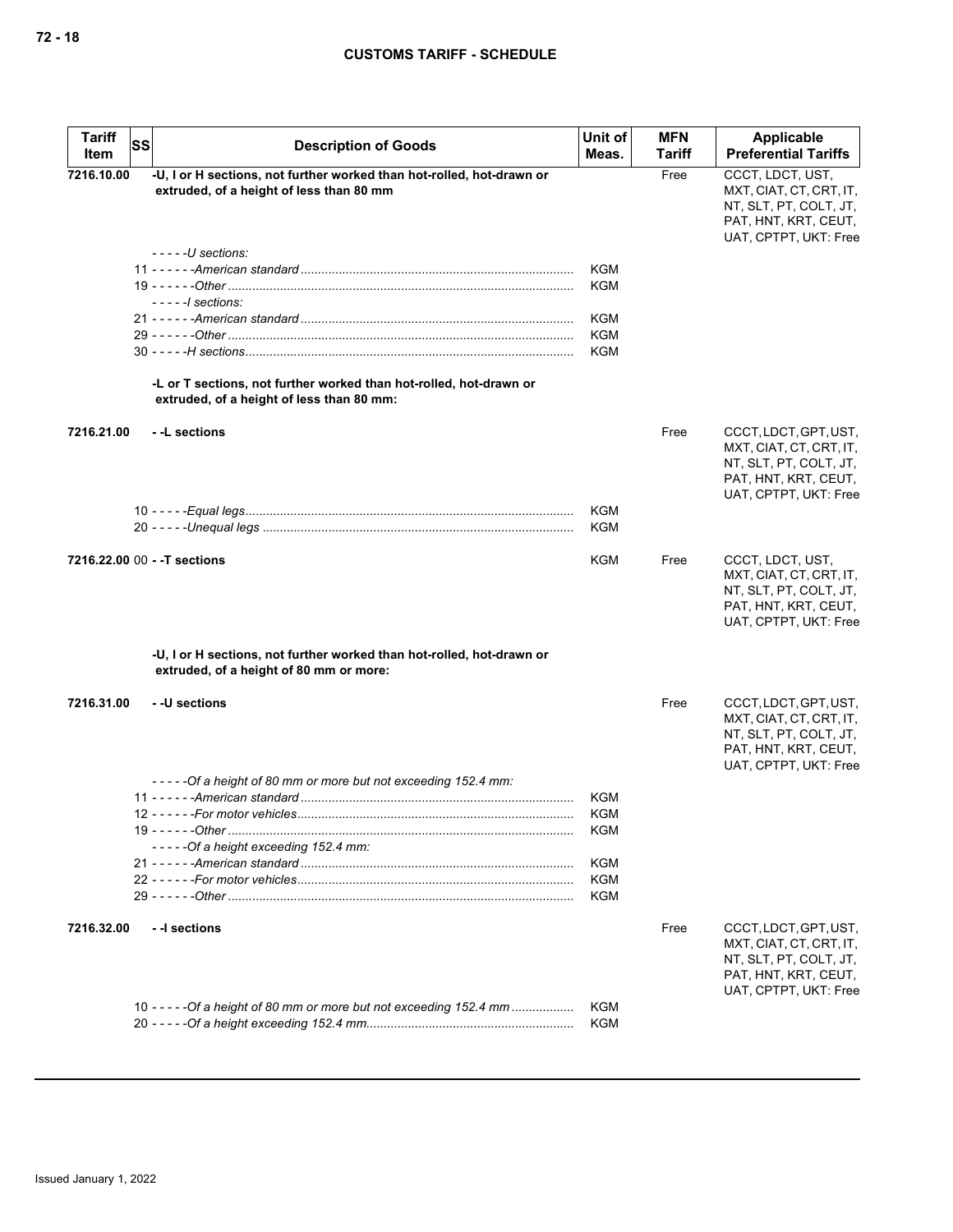| <b>Tariff</b><br>Item | SS | <b>Description of Goods</b>                                                                                                                                                                                                                                                                                                                                                    | Unit of<br>Meas. | <b>MFN</b><br><b>Tariff</b> | Applicable<br><b>Preferential Tariffs</b>                                                                                   |
|-----------------------|----|--------------------------------------------------------------------------------------------------------------------------------------------------------------------------------------------------------------------------------------------------------------------------------------------------------------------------------------------------------------------------------|------------------|-----------------------------|-----------------------------------------------------------------------------------------------------------------------------|
| 7216.33.00            |    | --H sections                                                                                                                                                                                                                                                                                                                                                                   |                  | Free                        | CCCT, LDCT, GPT, UST,<br>MXT, CIAT, CT, CRT, IT,<br>NT, SLT, PT, COLT, JT,<br>PAT, HNT, KRT, CEUT,<br>UAT, CPTPT, UKT: Free |
|                       |    | $---Wideflange:$                                                                                                                                                                                                                                                                                                                                                               | KGM              |                             |                                                                                                                             |
|                       |    |                                                                                                                                                                                                                                                                                                                                                                                | KGM              |                             |                                                                                                                             |
|                       |    | 12 - - - - - - Of a height exceeding 150 mm but not exceeding 355 mm<br>13 - - - - - - Of a height exceeding 355 mm but not exceeding 635 mm                                                                                                                                                                                                                                   | KGM              |                             |                                                                                                                             |
|                       |    |                                                                                                                                                                                                                                                                                                                                                                                | KGM              |                             |                                                                                                                             |
|                       |    |                                                                                                                                                                                                                                                                                                                                                                                | KGM              |                             |                                                                                                                             |
|                       |    | $---Other:$                                                                                                                                                                                                                                                                                                                                                                    |                  |                             |                                                                                                                             |
|                       |    | 91 - - - - - - Of a height of 80 mm or more but not exceeding 152.4 mm                                                                                                                                                                                                                                                                                                         | KGM              |                             |                                                                                                                             |
|                       |    |                                                                                                                                                                                                                                                                                                                                                                                | KGM              |                             |                                                                                                                             |
| 7216.40.00            |    | -L or T sections, not further worked than hot-rolled, hot-drawn or<br>extruded, of a height of 80 mm or more                                                                                                                                                                                                                                                                   |                  | Free                        | CCCT, LDCT, UST,<br>MXT, CIAT, CT, CRT, IT,<br>NT, SLT, PT, COLT, JT,<br>PAT, HNT, KRT, CEUT,<br>UAT, CPTPT, UKT: Free      |
|                       |    | -----L sections, equal legs:                                                                                                                                                                                                                                                                                                                                                   |                  |                             |                                                                                                                             |
|                       |    | 11 - - - - - - Of a height of 80 mm or more but not exceeding 152.4 mm                                                                                                                                                                                                                                                                                                         | KGM              |                             |                                                                                                                             |
|                       |    |                                                                                                                                                                                                                                                                                                                                                                                | KGM              |                             |                                                                                                                             |
|                       |    | -----L sections, unequal legs:                                                                                                                                                                                                                                                                                                                                                 |                  |                             |                                                                                                                             |
|                       |    | 21 - - - - - - Large leg, of a height of 80 mm or more but not exceeding 152.4 mm                                                                                                                                                                                                                                                                                              | KGM              |                             |                                                                                                                             |
|                       |    |                                                                                                                                                                                                                                                                                                                                                                                | <b>KGM</b>       |                             |                                                                                                                             |
|                       |    |                                                                                                                                                                                                                                                                                                                                                                                | KGM              |                             |                                                                                                                             |
| 7216.50.00            |    | -Other angles, shapes and sections, not further worked than hot-rolled,<br>hot-drawn or extruded                                                                                                                                                                                                                                                                               |                  | Free                        | CCCT, LDCT, GPT, UST,<br>MXT, CIAT, CT, CRT, IT,<br>NT, SLT, PT, COLT, JT,<br>PAT, HNT, KRT, CEUT,<br>UAT, CPTPT, UKT: Free |
|                       |    |                                                                                                                                                                                                                                                                                                                                                                                | KGM              |                             |                                                                                                                             |
|                       |    | 20 - - - - - Shapes or sections, with bevelled edge or edges, of a length of more<br>than 3.65 m and either of a width of more than 25.4 cm or of a thickness<br>of more than 3.5 cm, for use in the manufacture of cutting edges for<br>bulldozer or angledozer blades, front-end shovel loader buckets,<br>combination excavating and transporting scrapers, road graders or |                  |                             |                                                                                                                             |
|                       |    |                                                                                                                                                                                                                                                                                                                                                                                | KGM              |                             |                                                                                                                             |
|                       |    | 30 - - - - - Track shoe profile bars of steel, of a width of 190 mm or more but not<br>exceeding 350 mm and of a height not exceeding 150 mm, for use in                                                                                                                                                                                                                       |                  |                             |                                                                                                                             |
|                       |    | the manufacture of track shoes for track-laying machinery or vehicles.                                                                                                                                                                                                                                                                                                         | KGM              |                             |                                                                                                                             |
|                       |    |                                                                                                                                                                                                                                                                                                                                                                                | KGM              |                             |                                                                                                                             |
|                       |    | -Angles, shapes and sections, not further worked than cold-formed or<br>cold-finished:                                                                                                                                                                                                                                                                                         |                  |                             |                                                                                                                             |
|                       |    | 7216.61.00 00 - - Obtained from flat-rolled products                                                                                                                                                                                                                                                                                                                           | KGM              | Free                        | CCCT, LDCT, UST,<br>MXT, CIAT, CT, CRT, IT,<br>NT, SLT, PT, COLT, JT,<br>PAT, HNT, KRT, CEUT,<br>UAT, CPTPT, UKT: Free      |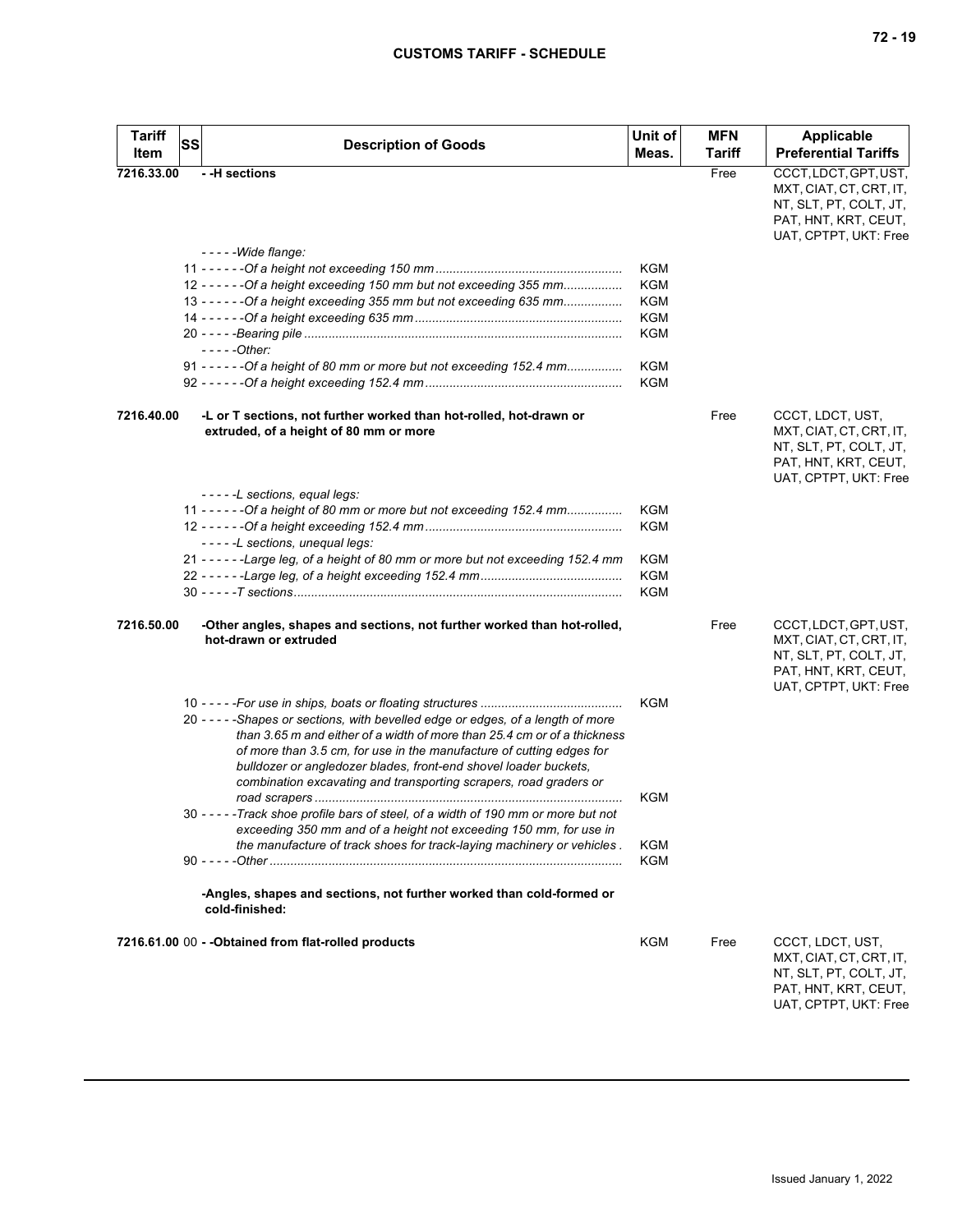| <b>Tariff</b> | <b>Description of Goods</b>                                                         | Unit of    | <b>MFN</b>    | Applicable                                                                                                                               |
|---------------|-------------------------------------------------------------------------------------|------------|---------------|------------------------------------------------------------------------------------------------------------------------------------------|
| Item          | SS                                                                                  | Meas.      | <b>Tariff</b> | <b>Preferential Tariffs</b>                                                                                                              |
|               | 7216.69.00 00 - - Other                                                             | <b>KGM</b> | Free          | CCCT, LDCT, UST,<br>MXT, CIAT, CT, CRT, IT,<br>NT, SLT, PT, COLT, JT,<br>PAT, HNT, KRT, CEUT,<br>UAT, CPTPT, UKT: Free                   |
|               | -Other:                                                                             |            |               |                                                                                                                                          |
| 7216.91.00    | - - Cold-formed or cold-finished from flat-rolled products                          |            | Free          | CCCT, LDCT, GPT, UST,<br>MXT, CIAT, CT, CRT, IT,<br>NT, SLT, PT, COLT, JT,<br>PAT, HNT, KRT, CEUT,<br>UAT, CPTPT, UKT: Free              |
|               |                                                                                     | KGM        |               |                                                                                                                                          |
|               |                                                                                     | KGM        |               |                                                                                                                                          |
|               |                                                                                     | KGM        |               |                                                                                                                                          |
|               | $---Other:$                                                                         |            |               |                                                                                                                                          |
|               |                                                                                     | KGM        |               |                                                                                                                                          |
|               |                                                                                     | KGM        |               |                                                                                                                                          |
| 7216.99.00    | --Other                                                                             |            | Free          | CCCT, LDCT, GPT, UST,<br>MXT, CIAT, CT, CRT, IT,                                                                                         |
|               |                                                                                     |            |               | NT, SLT, PT, COLT, JT,<br>PAT, HNT, KRT, CEUT,<br>UAT, CPTPT, UKT: Free                                                                  |
|               |                                                                                     | <b>KGM</b> |               |                                                                                                                                          |
|               |                                                                                     | <b>KGM</b> |               |                                                                                                                                          |
|               |                                                                                     | <b>KGM</b> |               |                                                                                                                                          |
|               | $---Other:$                                                                         |            |               |                                                                                                                                          |
|               |                                                                                     | KGM        |               |                                                                                                                                          |
|               |                                                                                     | <b>KGM</b> |               |                                                                                                                                          |
| 72.17         | Wire of iron or non-alloy steel.                                                    |            |               |                                                                                                                                          |
| 7217.10.00    | -Not plated or coated, whether or not polished                                      |            | Free          | AUT, NZT, CCCT, LDCT,<br>GPT, UST, MXT, CIAT,<br>CT, CRT, IT, NT, SLT, PT,<br>COLT, JT, PAT, HNT,<br>KRT, CEUT, UAT,<br>CPTPT, UKT: Free |
|               | -----Round, heat treated, containing by weight less than 0.25% of carbon:           |            |               |                                                                                                                                          |
|               | 41 - - - - - - Of a diameter of less than 1.5 mm, in coils weighing not more than 2 |            |               |                                                                                                                                          |
|               |                                                                                     | KGM        |               |                                                                                                                                          |
|               |                                                                                     | KGM        |               |                                                                                                                                          |
|               | 43 - - - - - - Other, of a diameter of 1 mm or more but less than 1.5 mm            | KGM        |               |                                                                                                                                          |
|               | 44 - - - - - - Other, of a diameter of 1.5 mm or more but less than 3 mm            | KGM        |               |                                                                                                                                          |
|               |                                                                                     | KGM        |               |                                                                                                                                          |
|               | -----Other, containing by weight less than 0.25% of carbon:                         |            |               |                                                                                                                                          |
|               |                                                                                     | <b>KGM</b> |               |                                                                                                                                          |
|               | 52 - - - - - - Round, of a diameter of 1 mm or more but less than 1.5 mm            | <b>KGM</b> |               |                                                                                                                                          |
|               | 53 - - - - - - Round, of a diameter of 1.5 mm or more but less than 3 mm            | KGM        |               |                                                                                                                                          |
|               |                                                                                     | KGM        |               |                                                                                                                                          |
|               |                                                                                     | KGM        |               |                                                                                                                                          |
|               | -----Other round, containing by weight 0.25% or more but less than 0.6% of          | KGM        |               |                                                                                                                                          |
|               | carbon:                                                                             |            |               |                                                                                                                                          |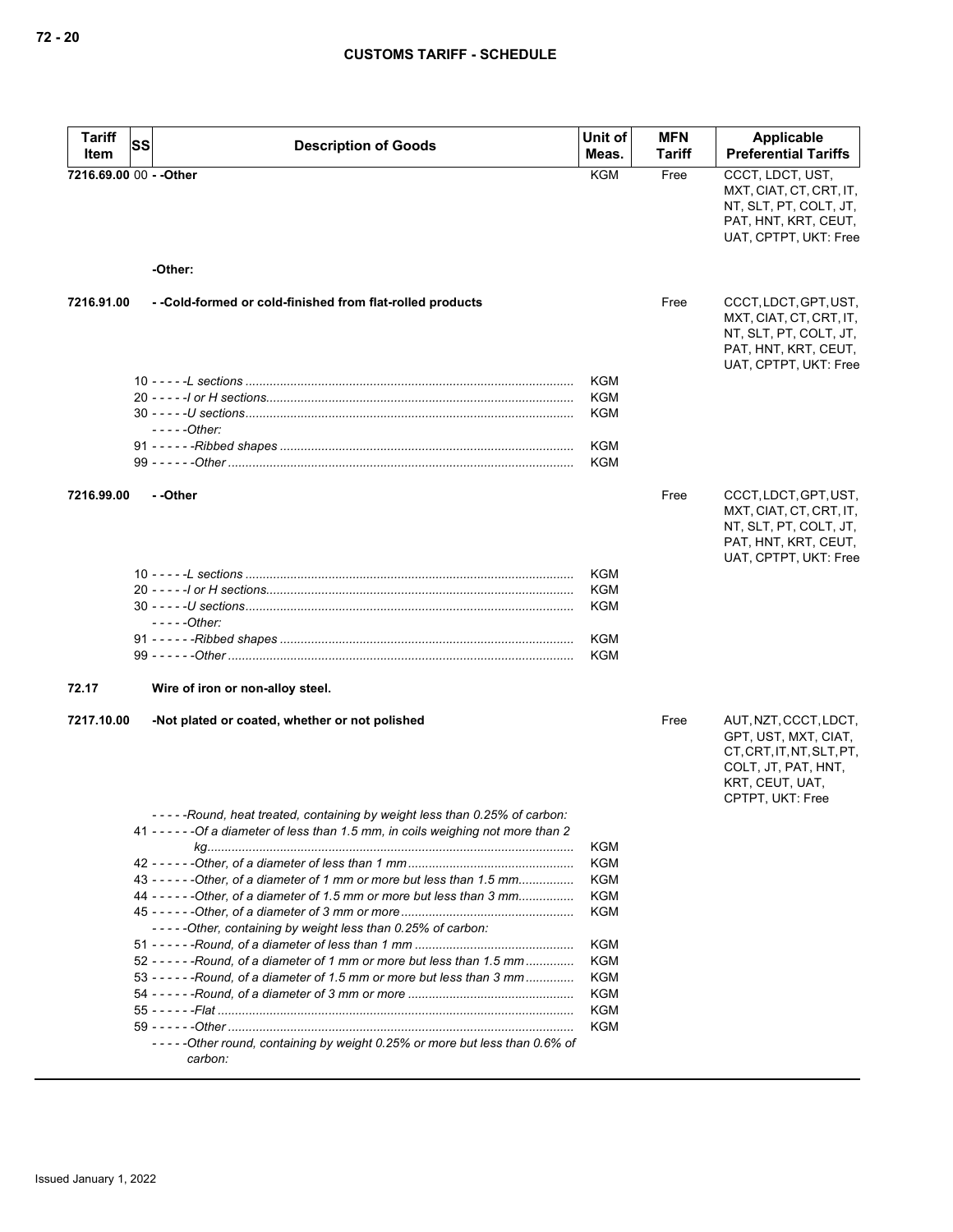| <b>Tariff</b><br>Item | <b>SS</b> | <b>Description of Goods</b>                                                         | Unit of<br>Meas. | <b>MFN</b><br>Tariff | <b>Applicable</b><br><b>Preferential Tariffs</b> |
|-----------------------|-----------|-------------------------------------------------------------------------------------|------------------|----------------------|--------------------------------------------------|
|                       |           |                                                                                     | <b>KGM</b>       |                      |                                                  |
|                       |           | 62 - - - - - - - Heat treated, of a diameter of 1 mm or more but less than 1.5 mm   | <b>KGM</b>       |                      |                                                  |
|                       |           | 63 - - - - - - - - Heat treated, of a diameter of 1.5 mm or more but less than 3 mm | KGM              |                      |                                                  |
|                       |           |                                                                                     | <b>KGM</b>       |                      |                                                  |
|                       |           |                                                                                     | <b>KGM</b>       |                      |                                                  |
|                       |           | 66 - - - - - - - Other, of a diameter of 1 mm or more but less than 1.5 mm          | <b>KGM</b>       |                      |                                                  |
|                       |           | 67 - - - - - - - Other, of a diameter of 1.5 mm or more but less than 3 mm          | KGM              |                      |                                                  |
|                       |           |                                                                                     | KGM              |                      |                                                  |
|                       |           | -----Other, containing by weight 0.25% or more but less than 0.6% of<br>carbon:     |                  |                      |                                                  |
|                       |           |                                                                                     | <b>KGM</b>       |                      |                                                  |
|                       |           |                                                                                     | KGM              |                      |                                                  |
|                       |           | -----Other round, containing by weight 0.6% or more of carbon:                      |                  |                      |                                                  |
|                       |           |                                                                                     | <b>KGM</b>       |                      |                                                  |
|                       |           | 82 - - - - - - Heat treated, of a diameter of 1 mm or more but less than 1.5 mm     | <b>KGM</b>       |                      |                                                  |
|                       |           | 83 - - - - - - - Heat treated, of a diameter of 1.5 mm or more but less than 3 mm   | <b>KGM</b>       |                      |                                                  |
|                       |           |                                                                                     | <b>KGM</b>       |                      |                                                  |
|                       |           |                                                                                     | KGM              |                      |                                                  |
|                       |           | 86 - - - - - - Other, of a diameter of 1 mm or more but less than 1.5 mm            | KGM              |                      |                                                  |
|                       |           | 87 - - - - - - - Other, of a diameter of 1.5 mm or more but less than 3 mm          | KGM              |                      |                                                  |
|                       |           |                                                                                     | <b>KGM</b>       |                      |                                                  |
|                       |           | -----Other, containing by weight 0.6% or more of carbon:                            |                  |                      |                                                  |
|                       |           |                                                                                     | <b>KGM</b>       |                      |                                                  |
|                       |           |                                                                                     | KGM              |                      |                                                  |

# **7217.20.00 -Plated or coated with zinc Free** AUT, NZT, CCCT, LDCT,

GPT, UST, MXT, CIAT, CT, CRT, IT, NT, SLT, PT, COLT, JT, PAT, HNT, KRT, CEUT, UAT, CPTPT, UKT: Free

|                                                                                                               | KGM        |
|---------------------------------------------------------------------------------------------------------------|------------|
| -----Plated or coated with zinc-aluminum, containing by weight less than<br>$0.25\%$ of carbon:               |            |
|                                                                                                               | <b>KGM</b> |
| 42 - - - - - - Round, of a diameter of 1 mm or more but less than 1.5 mm                                      | <b>KGM</b> |
| 43 - - - - - - Round, of a diameter of 1.5 mm or more but less than 3 mm                                      | KGM        |
|                                                                                                               | <b>KGM</b> |
|                                                                                                               | <b>KGM</b> |
| -----Plated or coated with zinc-aluminum, containing by weight 0.25% or<br>more but less than 0.6% of carbon: |            |
|                                                                                                               | $\sim$     |
| 52 - - - - - - Round, of a diameter of 1 mm or more but less than 1.5 mm                                      | $\sim$     |
| 53 - - - - - - Round, of a diameter of 1.5 mm or more but less than 3 mm                                      | KGM        |
|                                                                                                               | <b>KGM</b> |
|                                                                                                               | KGM        |
| -----Plated or coated with zinc-aluminum, containing by weight 0.6% or<br>more of carbon:                     |            |
|                                                                                                               | <b>KGM</b> |
| 62 - - - - - - Round, of a diameter of 1 mm or more but less than 1.5 mm                                      | <b>KGM</b> |
| $63 - - - -$ -Round, of a diameter of 1.5 mm or more but less than 3 mm                                       | KGM        |
|                                                                                                               | KGM        |
|                                                                                                               | KGM        |
| -----Other, containing by weight less than 0.25% of carbon:                                                   |            |
|                                                                                                               | <b>KGM</b> |
| 72 - - - - - - Round, of a diameter of 1 mm or more but less than 1.5 mm                                      | KGM        |
|                                                                                                               |            |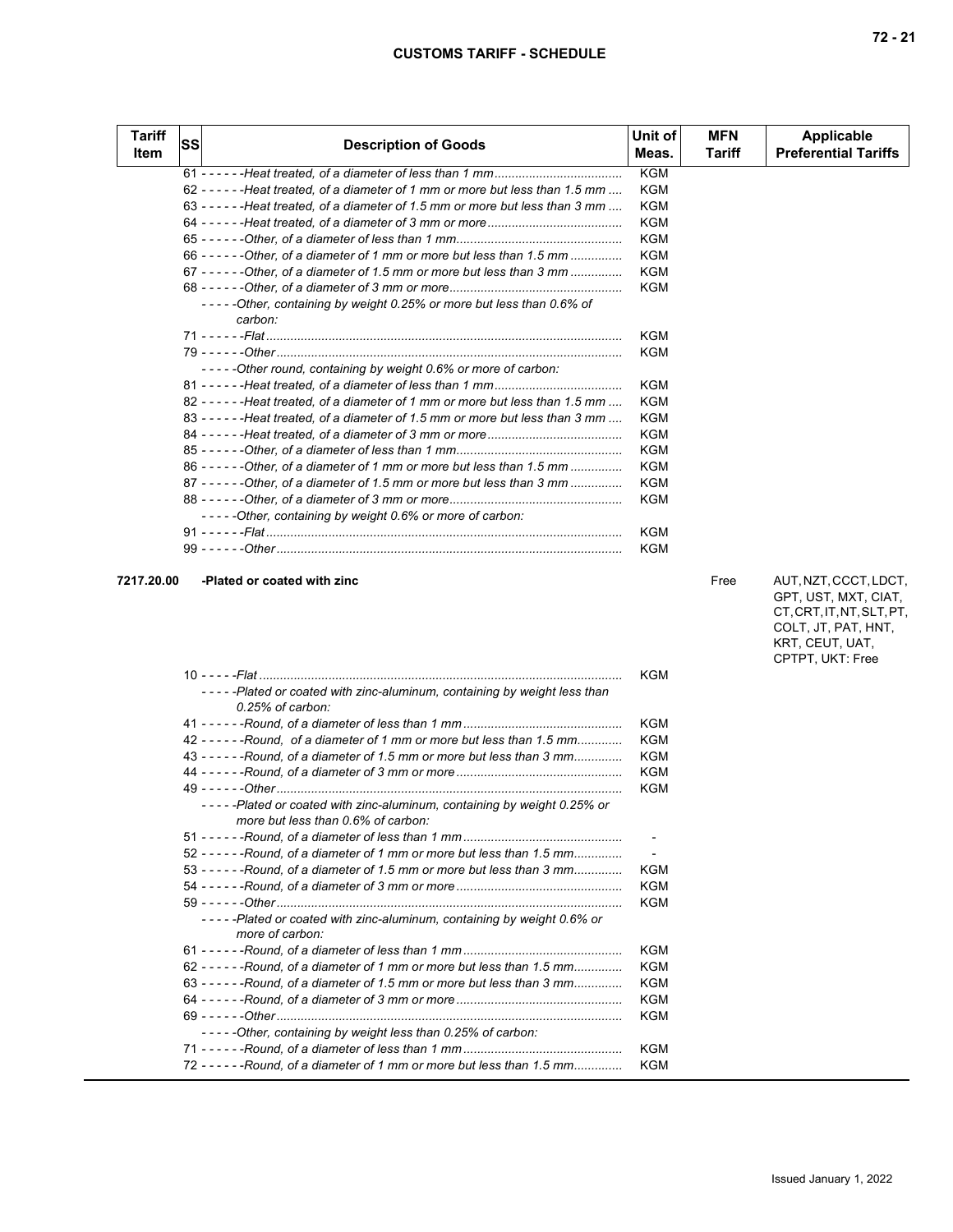| <b>Tariff</b><br>Item | lss | <b>Description of Goods</b>                                                     | Unit of<br>Meas. | <b>MFN</b><br>Tariff | Applicable<br><b>Preferential Tariffs</b> |
|-----------------------|-----|---------------------------------------------------------------------------------|------------------|----------------------|-------------------------------------------|
|                       |     | 73 - - - - - - Round, of a diameter of 1.5 mm or more but less than 3 mm        | KGM              |                      |                                           |
|                       |     |                                                                                 | <b>KGM</b>       |                      |                                           |
|                       |     |                                                                                 | <b>KGM</b>       |                      |                                           |
|                       |     | -----Other, containing by weight 0.25% or more but less than 0.6% of<br>carbon: |                  |                      |                                           |
|                       |     |                                                                                 | KGM              |                      |                                           |
|                       |     | $82 - - - -$ - Round, of a diameter of 1 mm or more but less than 1.5 mm        | KGM              |                      |                                           |
|                       |     | $83 - - - -$ - Round, of a diameter of 1.5 mm or more but less than 3 mm        | KGM              |                      |                                           |
|                       |     |                                                                                 | <b>KGM</b>       |                      |                                           |
|                       |     |                                                                                 | <b>KGM</b>       |                      |                                           |
|                       |     | -----Other, containing by weight 0.6% or more of carbon:                        |                  |                      |                                           |
|                       |     |                                                                                 | KGM              |                      |                                           |
|                       |     | 92 - - - - - - Round, of a diameter of 1 mm or more but less than 1.5 mm        | KGM              |                      |                                           |
|                       |     | 93 - - - - - - Round, of a diameter of 1.5 mm or more but less than 3 mm        | <b>KGM</b>       |                      |                                           |
|                       |     |                                                                                 | KGM              |                      |                                           |
|                       |     |                                                                                 | KGM              |                      |                                           |

## **7217.30.00 -Plated or coated with other base metals** Free CCCT, LDCT, GPT, UST,

MXT, CIAT, CT, CRT, IT, NT, SLT, PT, COLT, JT, PAT, HNT, KRT, CEUT, UAT, CPTPT, UKT: Free

|                                                                                 | KGM        |
|---------------------------------------------------------------------------------|------------|
| -----Other, containing by weight less than 0.25% of carbon:                     |            |
|                                                                                 | KGM        |
| 22 - - - - - - Round, of a diameter of 1 mm or more but less than 1.5 mm        | KGM        |
| 23 - - - - - - Round, of a diameter of 1.5 mm or more but less than 3 mm        | KGM        |
|                                                                                 | <b>KGM</b> |
|                                                                                 | KGM        |
| -----Other, containing by weight 0.25% or more but less than 0.6% of<br>carbon: |            |
|                                                                                 | KGM        |
| $32 - - - -$ -Round, of a diameter of 1 mm or more but less than 1.5 mm         | KGM        |
| 33 - - - - - - Round, of a diameter of 1.5 mm or more but less than 3 mm        | KGM        |
|                                                                                 | KGM        |
|                                                                                 | KGM        |
| -----Other, containing by weight 0.6% or more of carbon:                        |            |
|                                                                                 | KGM        |
| 42 - - - - - - Round, of a diameter of 1 mm or more but less than 1.5 mm        | KGM        |
| 43 - - - - - - Round, of a diameter of 1.5 mm or more but less than 3 mm        | KGM        |
|                                                                                 | <b>KGM</b> |
|                                                                                 | KGM        |
|                                                                                 |            |

**7217.90.00 -Other** Free AUT, NZT, CCCT, LDCT, UST, MXT, CIAT, CT, CRT, IT, NT, SLT, PT, COLT, JT, PAT, HNT, KRT, CEUT, UAT, CPTPT, UKT: Free

|                                                                                | KGM |
|--------------------------------------------------------------------------------|-----|
| $---Other$                                                                     |     |
|                                                                                | KGM |
| 92 - - - - - - Containing by weight 0.25% or more but less than 0.6% of carbon | KGM |
|                                                                                | KGM |

## **III. -STAINLESS STEEL**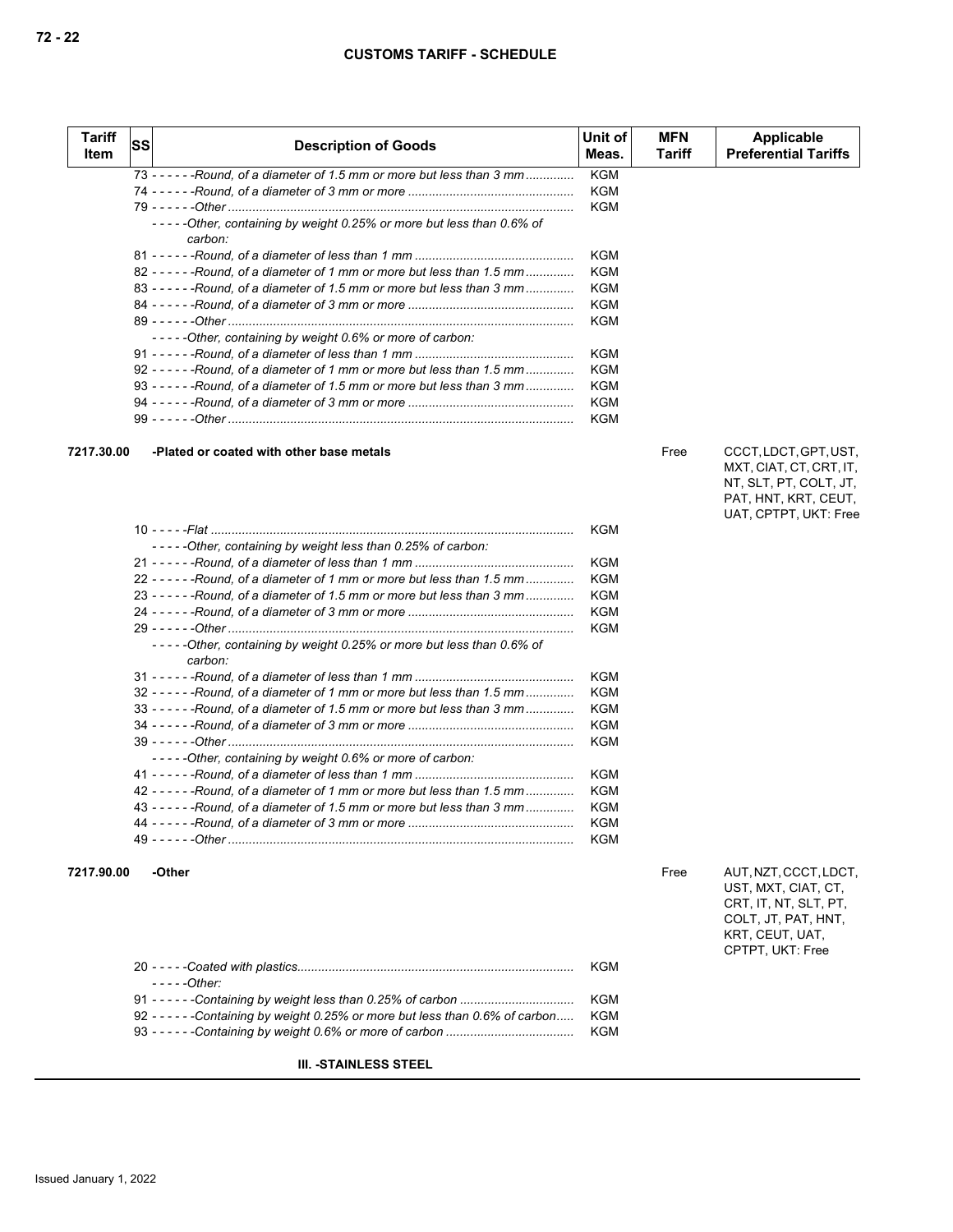|  |  | ×<br>۰. |
|--|--|---------|
|--|--|---------|

| <b>Tariff</b><br>Item | <b>SS</b> | <b>Description of Goods</b>                                                                     | Unit of<br>Meas. | <b>MFN</b><br>Tariff | <b>Applicable</b><br><b>Preferential Tariffs</b>                                                                            |
|-----------------------|-----------|-------------------------------------------------------------------------------------------------|------------------|----------------------|-----------------------------------------------------------------------------------------------------------------------------|
| 72.18                 |           | Stainless steel in ingots or other primary forms; semi-finished products<br>of stainless steel. |                  |                      |                                                                                                                             |
|                       |           | 7218.10.00 00 - Ingots and other primary forms                                                  | KGM              | Free                 | CCCT, LDCT, GPT, UST,<br>MXT, CIAT, CT, CRT, IT,<br>NT, SLT, PT, COLT, JT,<br>PAT, HNT, KRT, CEUT,<br>UAT, CPTPT, UKT: Free |
|                       |           | -Other:                                                                                         |                  |                      |                                                                                                                             |
|                       |           | 7218.91.00 00 - - Of rectangular (other than square) cross-section                              | KGM              | Free                 | CCCT, LDCT, GPT, UST,<br>MXT, CIAT, CT, CRT, IT,<br>NT, SLT, PT, COLT, JT,<br>PAT, HNT, KRT, CEUT,<br>UAT, CPTPT, UKT: Free |
| 7218.99.00            |           | - -Other                                                                                        |                  | Free                 | CCCT, LDCT, GPT, UST,<br>MXT, CIAT, CT, CRT, IT,<br>NT, SLT, PT, COLT, JT,<br>PAT, HNT, KRT, CEUT,<br>UAT, CPTPT, UKT: Free |
|                       |           |                                                                                                 | KGM              |                      |                                                                                                                             |
|                       |           |                                                                                                 | <b>KGM</b>       |                      |                                                                                                                             |
| 72.19                 |           | Flat-rolled products of stainless steel, of a width of 600 mm or more.                          |                  |                      |                                                                                                                             |
|                       |           | -Not further worked than hot-rolled, in coils:                                                  |                  |                      |                                                                                                                             |
|                       |           | 7219.11.00 00 - - Of a thickness exceeding 10 mm                                                | <b>KGM</b>       | Free                 | CCCT, LDCT, UST,<br>MXT, CIAT, CT, CRT, IT,<br>NT, SLT, PT, COLT, JT,<br>PAT, HNT, KRT, CEUT,<br>UAT, CPTPT, UKT: Free      |
|                       |           | 7219.12.00 00 - - Of a thickness of 4.75 mm or more but not exceeding 10 mm                     | KGM              | Free                 | CCCT, LDCT, UST,<br>MXT, CIAT, CT, CRT, IT,<br>NT, SLT, PT, COLT, JT,<br>PAT, HNT, KRT, CEUT,<br>UAT, CPTPT, UKT: Free      |
|                       |           | 7219.13.00 00 - - Of a thickness of 3 mm or more but less than 4.75 mm                          | <b>KGM</b>       | Free                 | CCCT, LDCT, UST,<br>MXT, CIAT, CT, CRT, IT,<br>NT, SLT, PT, COLT, JT,<br>PAT, HNT, KRT, CEUT,<br>UAT, CPTPT, UKT: Free      |
|                       |           | 7219.14.00 00 - - Of a thickness of less than 3 mm                                              | KGM              | Free                 | CCCT, LDCT, UST,<br>MXT, CIAT, CT, CRT, IT,<br>NT, SLT, PT, COLT, JT,<br>PAT, HNT, KRT, CEUT,<br>UAT, CPTPT, UKT: Free      |
|                       |           |                                                                                                 |                  |                      |                                                                                                                             |

**-Not further worked than hot-rolled, not in coils:**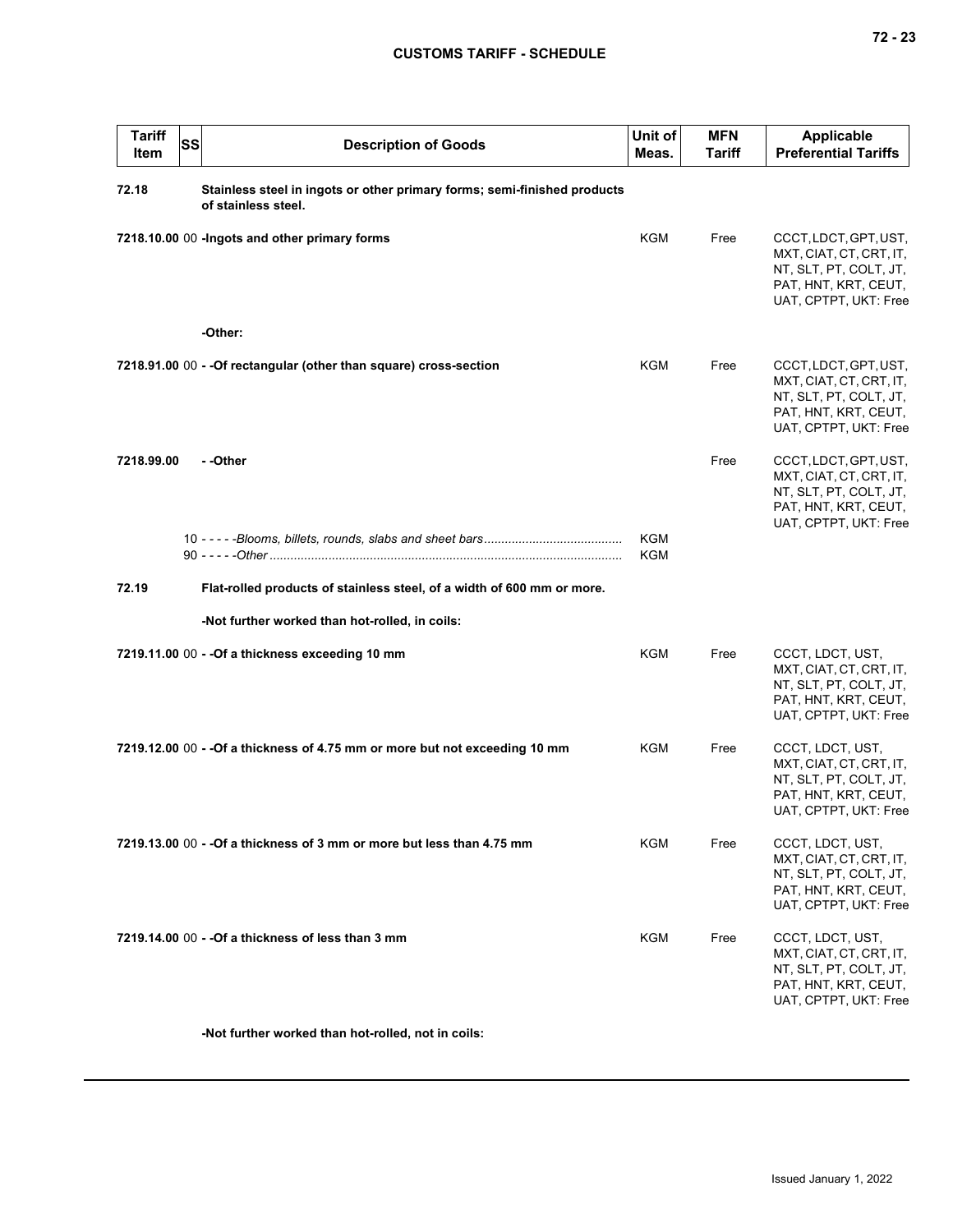| <b>Tariff</b> | <b>SS</b><br><b>Description of Goods</b>                                                                   | Unit of                  | <b>MFN</b> | Applicable                                                                                                                               |
|---------------|------------------------------------------------------------------------------------------------------------|--------------------------|------------|------------------------------------------------------------------------------------------------------------------------------------------|
| Item          |                                                                                                            | Meas.                    | Tariff     | <b>Preferential Tariffs</b>                                                                                                              |
| 7219.21.00    | - - Of a thickness exceeding 10 mm<br>10 - - - - - Of a width of 600 mm or more but not exceeding 1,830 mm | KGM<br>KGM               | Free       | AUT, NZT, CCCT, LDCT,<br>GPT, UST, MXT, CIAT,<br>CT.CRT.IT.NT.SLT.PT.<br>COLT, JT, PAT, HNT,<br>KRT, CEUT, UAT,<br>CPTPT, UKT: Free      |
| 7219.22.00    | - - Of a thickness of 4.75 mm or more but not exceeding 10 mm                                              |                          | Free       | AUT, NZT, CCCT, LDCT,<br>GPT, UST, MXT, CIAT,<br>CT, CRT, IT, NT, SLT, PT,<br>COLT, JT, PAT, HNT,<br>KRT, CEUT, UAT,<br>CPTPT, UKT: Free |
|               | 10 - - - - - Of a width of 600 mm or more but not exceeding 1,830 mm                                       | <b>KGM</b><br><b>KGM</b> |            |                                                                                                                                          |
|               | 7219.23.00 00 - - Of a thickness of 3 mm or more but less than 4.75 mm                                     | KGM                      | Free       | AUT, NZT, CCCT, LDCT,<br>GPT, UST, MXT, CIAT,<br>CT, CRT, IT, NT, SLT, PT,<br>COLT, JT, PAT, HNT,<br>KRT, CEUT, UAT,<br>CPTPT, UKT: Free |
|               | 7219.24.00 00 - - Of a thickness of less than 3 mm                                                         | KGM                      | Free       | CCCT, LDCT, UST,<br>MXT, CIAT, CT, CRT, IT,<br>NT, SLT, PT, COLT, JT,<br>PAT, HNT, KRT, CEUT,<br>UAT, CPTPT, UKT: Free                   |
|               | -Not further worked than cold-rolled (cold-reduced):                                                       |                          |            |                                                                                                                                          |
|               | 7219.31.00 00 - - Of a thickness of 4.75 mm or more                                                        | <b>KGM</b>               | Free       | AUT, NZT, CCCT, LDCT,<br>UST, MXT, CIAT, CT,<br>CRT, IT, NT, SLT, PT,<br>COLT, JT, PAT, HNT,<br>KRT, CEUT, UAT,<br>CPTPT, UKT: Free      |
| 7219.32.00    | - -Of a thickness of 3 mm or more but less than 4.75 mm                                                    |                          | Free       | CCCT, LDCT, UST,<br>MXI, CIAI, CI, CRI, II,<br>NT, SLT, PT, COLT, JT,<br>PAT, HNT, KRT, CEUT,<br>UAT, CPTPT, UKT: Free                   |
|               |                                                                                                            | <b>KGM</b><br><b>KGM</b> |            |                                                                                                                                          |
| 7219.33.00    | - - Of a thickness exceeding 1 mm but less than 3 mm                                                       |                          | Free       | CCCT, LDCT, GPT, UST,<br>MXT, CIAT, CT, CRT, IT,<br>NT, SLT, PT, COLT, JT,<br>PAT, HNT, KRT, CEUT,<br>UAT, CPTPT, UKT: Free              |
|               |                                                                                                            | <b>KGM</b><br>KGM        |            |                                                                                                                                          |
|               |                                                                                                            |                          |            |                                                                                                                                          |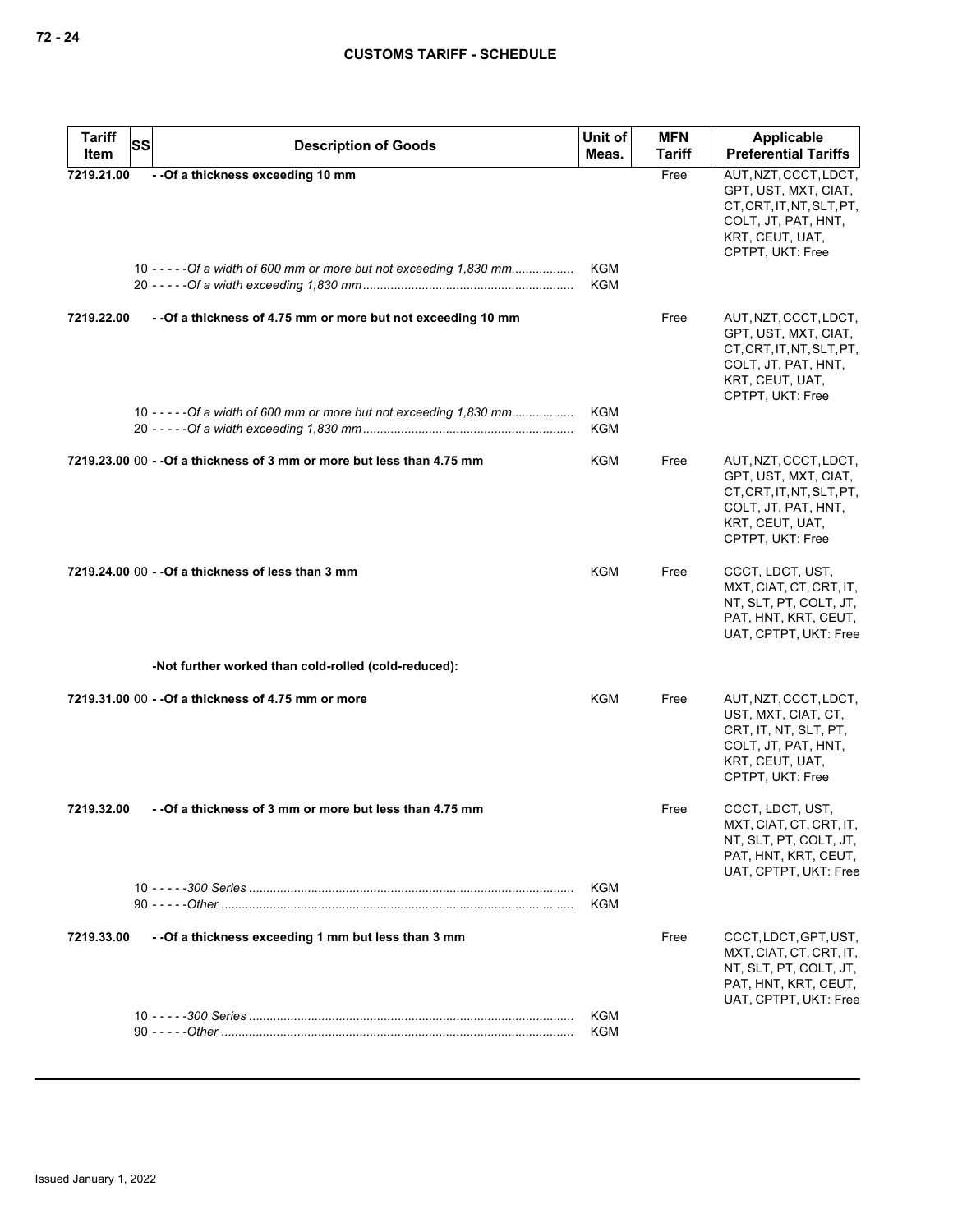|  | ۰. |
|--|----|
|--|----|

| Tariff<br>Item        | SS<br><b>Description of Goods</b>                                          | Unit of<br>Meas.  | <b>MFN</b><br>Tariff | <b>Applicable</b><br><b>Preferential Tariffs</b>                                                                            |
|-----------------------|----------------------------------------------------------------------------|-------------------|----------------------|-----------------------------------------------------------------------------------------------------------------------------|
| 7219.34.00            | - - Of a thickness of 0.5 mm or more but not exceeding 1 mm                | KGM<br>KGM        | Free                 | CCCT, LDCT, UST,<br>MXT, CIAT, CT, CRT, IT,<br>NT, SLT, PT, COLT, JT,<br>PAT, HNT, KRT, CEUT,<br>UAT, CPTPT, UKT: Free      |
| 7219.35.00            | - -Of a thickness of less than 0.5 mm                                      | KGM               | Free                 | CCCT, LDCT, UST,<br>MXT, CIAT, CT, CRT, IT,<br>NT, SLT, PT, COLT, JT,<br>PAT, HNT, KRT, CEUT,<br>UAT, CPTPT, UKT: Free      |
|                       |                                                                            | KGM               |                      |                                                                                                                             |
| 7219.90.00 00 - Other |                                                                            | <b>KGM</b>        | Free                 | CCCT, LDCT, UST,<br>MXT, CIAT, CT, CRT, IT,<br>NT, SLT, PT, COLT, JT,<br>PAT, HNT, KRT, CEUT,<br>UAT, CPTPT, UKT: Free      |
| 72.20                 | Flat-rolled products of stainless steel, of a width of less than 600 mm.   |                   |                      |                                                                                                                             |
|                       | -Not further worked than hot-rolled:                                       |                   |                      |                                                                                                                             |
|                       | 7220.11.00 00 - - Of a thickness of 4.75 mm or more                        | <b>KGM</b>        | Free                 | CCCT, LDCT, UST,<br>MXT, CIAT, CT, CRT, IT,<br>NT, SLT, PT, COLT, JT,<br>PAT, HNT, KRT, CEUT,<br>UAT, CPTPT, UKT: Free      |
|                       | 7220.12.00 00 - - Of a thickness of less than 4.75 mm                      | KGM               | Free                 | CCCT, LDCT, UST,<br>MXT, CIAT, CT, CRT, IT,<br>NT, SLT, PT, COLT, JT,<br>PAT, HNT, KRT, CEUT,<br>UAT, CPTPT, UKT: Free      |
| 7220.20.00            | -Not further worked than cold-rolled (cold-reduced)                        |                   | Free                 | CCCT, LDCT, GPT, UST,<br>MXT, CIAT, CT, CRT, IT,<br>NT, SLT, PT, COLT, JT,<br>PAT, HNT, KRT, CEUT,<br>UAT, CPTPT, UKT: Free |
|                       |                                                                            | KGM<br><b>KGM</b> |                      |                                                                                                                             |
| 7220.90.00 00 - Other |                                                                            | <b>KGM</b>        | Free                 | CCCT, LDCT, GPT, UST,<br>MXT, CIAT, CT, CRT, IT,<br>NT, SLT, PT, COLT, JT,<br>PAT, HNT, KRT, CEUT,<br>UAT, CPTPT, UKT: Free |
| 7221.00.00            | Bars and rods, hot-rolled, in irregularly wound coils, of stainless steel. |                   | Free                 | CCCT, LDCT, GPT, UST,<br>MXT, CIAT, CT, CRT, IT,<br>NT, SLT, PT, COLT, JT,<br>PAT, HNT, KRT, CEUT,<br>UAT, CPTPT, UKT: Free |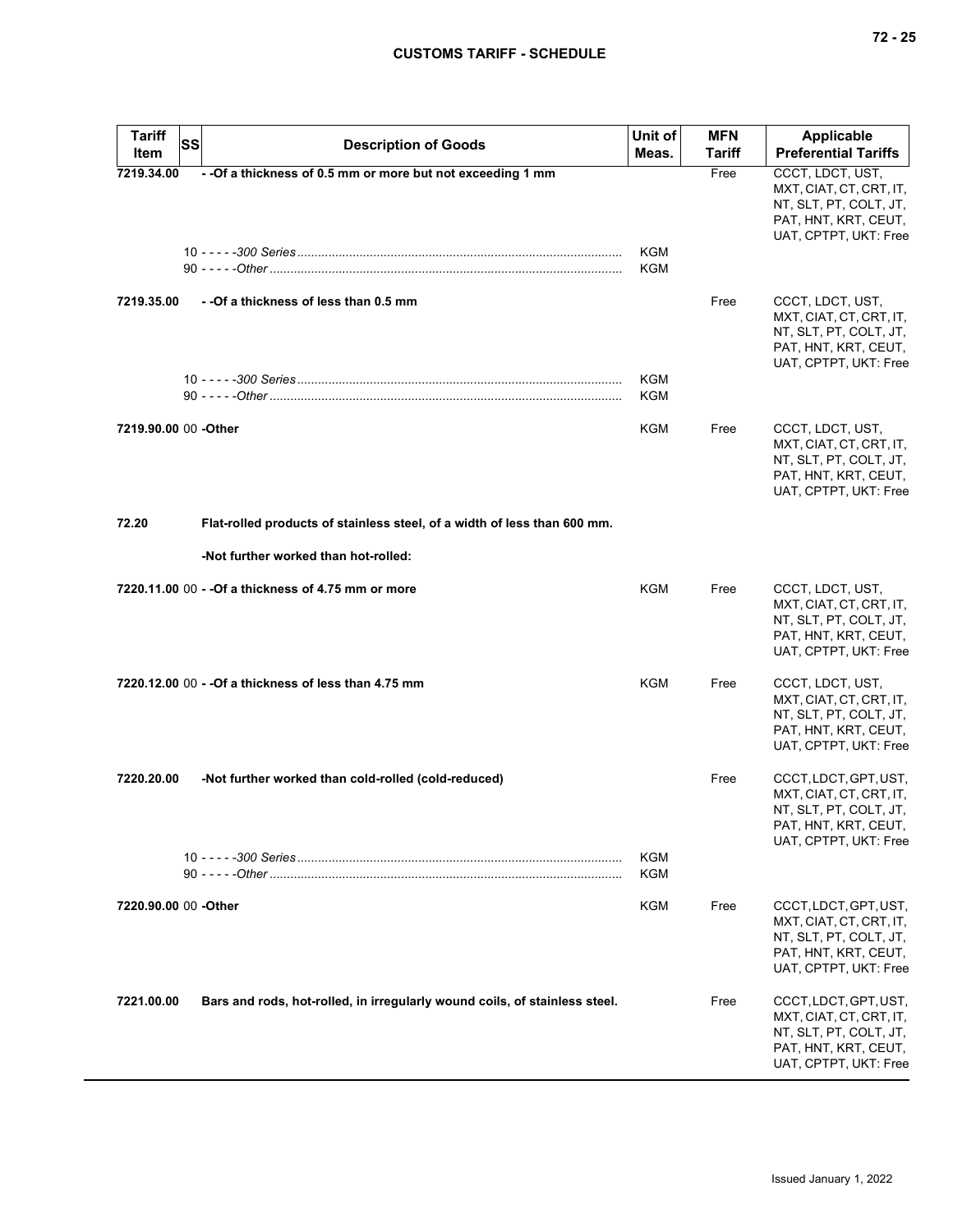| <b>Tariff</b><br>Item | SS | <b>Description of Goods</b>                                                                | Unit of<br>Meas. | <b>MFN</b><br>Tariff | <b>Applicable</b><br><b>Preferential Tariffs</b>                                                                            |
|-----------------------|----|--------------------------------------------------------------------------------------------|------------------|----------------------|-----------------------------------------------------------------------------------------------------------------------------|
|                       |    | 30 - - - - - Containing indentations, ribs, grooves or other deformations produced         |                  |                      |                                                                                                                             |
|                       |    |                                                                                            | KGM              |                      |                                                                                                                             |
|                       |    |                                                                                            | KGM              |                      |                                                                                                                             |
|                       |    |                                                                                            | KGM              |                      |                                                                                                                             |
|                       |    |                                                                                            | KGM              |                      |                                                                                                                             |
|                       |    |                                                                                            | <b>KGM</b>       |                      |                                                                                                                             |
| 72.22                 |    | Other bars and rods of stainless steel; angles, shapes and sections of<br>stainless steel. |                  |                      |                                                                                                                             |
|                       |    | -Bars and rods, not further worked than hot-rolled, hot-drawn or<br>extruded:              |                  |                      |                                                                                                                             |
| 7222.11.00            |    | - - Of circular cross-section                                                              |                  | Free                 | CCCT, LDCT, UST,<br>MXT, CIAT, CT, CRT, IT,<br>NT, SLT, PT, COLT, JT,<br>PAT, HNT, KRT, CEUT,<br>UAT, CPTPT, UKT: Free      |
|                       |    | 10 - - - - - Containing indentations, ribs, grooves or other deformations produced         | KGM              |                      |                                                                                                                             |
|                       |    | -----Other, of high nickel alloy steel:                                                    |                  |                      |                                                                                                                             |
|                       |    |                                                                                            | KGM              |                      |                                                                                                                             |
|                       |    | $---Other$                                                                                 | KGM              |                      |                                                                                                                             |
|                       |    |                                                                                            | <b>KGM</b>       |                      |                                                                                                                             |
|                       |    |                                                                                            | <b>KGM</b>       |                      |                                                                                                                             |
| 7222.19.00            |    | - -Other                                                                                   |                  | Free                 | CCCT, LDCT, UST,<br>MXT, CIAT, CT, CRT, IT,<br>NT, SLT, PT, COLT, JT,<br>PAT, HNT, KRT, CEUT,<br>UAT, CPTPT, UKT: Free      |
|                       |    | -----High nickel alloy steel:                                                              |                  |                      |                                                                                                                             |
|                       |    |                                                                                            | KGM              |                      |                                                                                                                             |
|                       |    |                                                                                            | KGM              |                      |                                                                                                                             |
|                       |    | $---Other:$                                                                                |                  |                      |                                                                                                                             |
|                       |    |                                                                                            | KGM              |                      |                                                                                                                             |
|                       |    |                                                                                            | KGM              |                      |                                                                                                                             |
| 7222.20.00            |    | -Bars and rods, not further worked than cold-formed or cold-finished                       |                  | Free                 | CCCT, LDCT, GPT, UST,<br>MXT, CIAT, CT, CRT, IT,<br>NT, SLT, PT, COLT, JT,<br>PAT, HNT, KRT, CEUT,<br>UAT, CPTPT, UKT: Free |
|                       |    | 20 -----Containing indentations, ribs, grooves or other deformations produced              |                  |                      |                                                                                                                             |
|                       |    | -----Other, of high nickel alloy steel:                                                    | KGM              |                      |                                                                                                                             |
|                       |    |                                                                                            | KGM              |                      |                                                                                                                             |
|                       |    |                                                                                            | KGM              |                      |                                                                                                                             |
|                       |    |                                                                                            | <b>KGM</b>       |                      |                                                                                                                             |
|                       |    | - - - - - Other:                                                                           |                  |                      |                                                                                                                             |
|                       |    |                                                                                            | <b>KGM</b>       |                      |                                                                                                                             |
|                       |    |                                                                                            | <b>KGM</b>       |                      |                                                                                                                             |
|                       |    |                                                                                            | <b>KGM</b>       |                      |                                                                                                                             |
|                       |    |                                                                                            | <b>KGM</b>       |                      |                                                                                                                             |
|                       |    |                                                                                            |                  |                      |                                                                                                                             |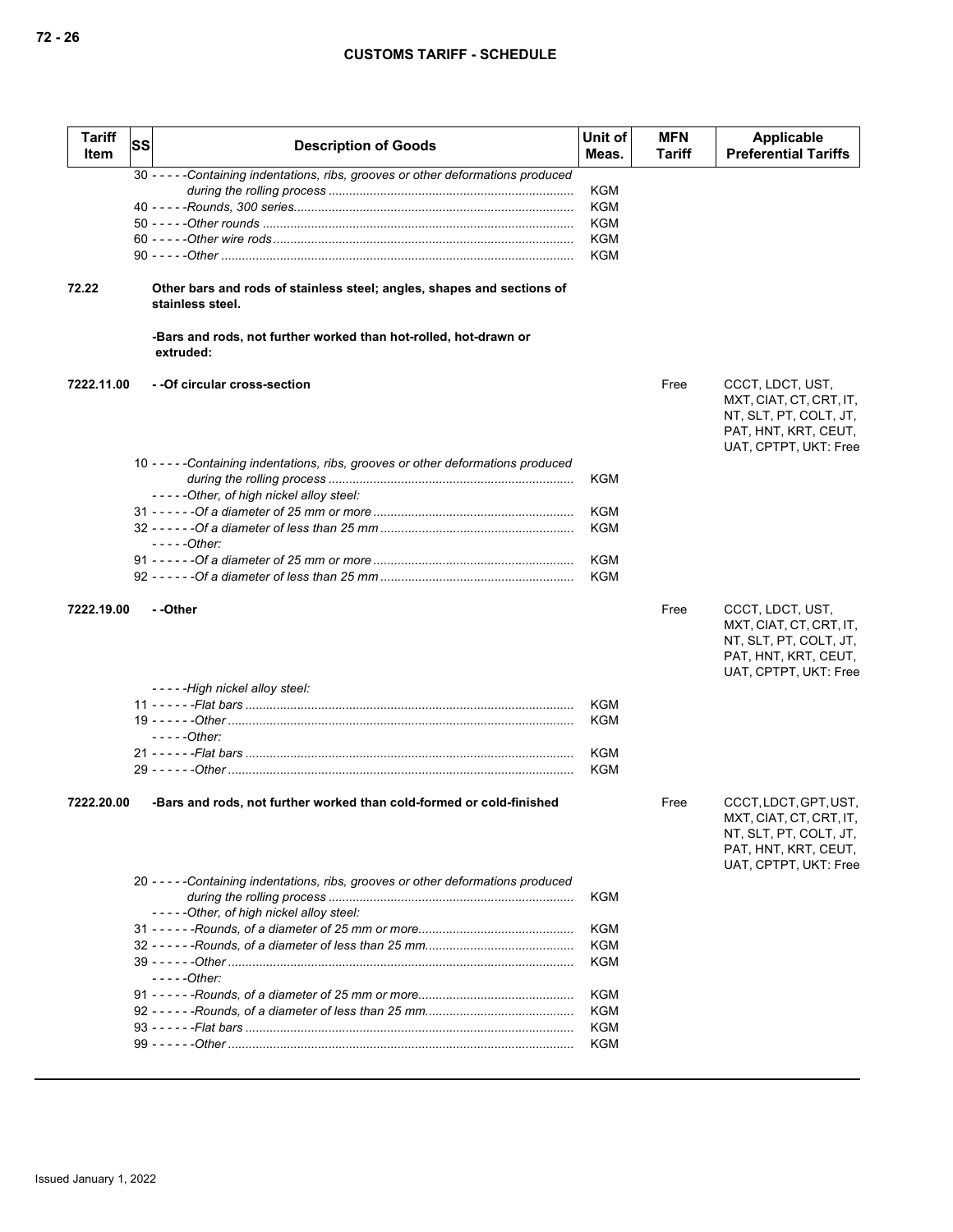| <b>Tariff</b> | SS | <b>Description of Goods</b>                                                                         | Unit of           | <b>MFN</b> | <b>Applicable</b>                                                                                                                        |
|---------------|----|-----------------------------------------------------------------------------------------------------|-------------------|------------|------------------------------------------------------------------------------------------------------------------------------------------|
| Item          |    |                                                                                                     | Meas.             | Tariff     | <b>Preferential Tariffs</b>                                                                                                              |
| 7222.30.00    |    | -Other bars and rods                                                                                |                   | Free       | CCCT, LDCT, UST,<br>MXT, CIAT, CT, CRT, IT,<br>NT, SLT, PT, COLT, JT,<br>PAT, HNT, KRT, CEUT,<br>UAT, CPTPT, UKT: Free                   |
|               |    | 20 - - - - - Containing indentations, ribs, grooves or other deformations produced                  | KGM<br><b>KGM</b> |            |                                                                                                                                          |
|               |    |                                                                                                     | KGM               |            |                                                                                                                                          |
| 7222.40.00    |    | -Angles, shapes and sections                                                                        |                   | Free       | CCCT, LDCT, UST,<br>MXT, CIAT, CT, CRT, IT,<br>NT, SLT, PT, COLT, JT,<br>PAT, HNT, KRT, CEUT,<br>UAT, CPTPT, UKT: Free                   |
|               |    | 10 - - - - - Profile wire, cold drawn or cold drawn and annealed, up to 0.787 mm <sup>2</sup>       | KGM<br>KGM<br>KGM |            |                                                                                                                                          |
| 7223.00.00    |    | Wire of stainless steel.                                                                            |                   | Free       | AUT, NZT, CCCT, LDCT,<br>GPT, UST, MXT, CIAT,<br>CT, CRT, IT, NT, SLT, PT,<br>COLT, JT, PAT, HNT,<br>KRT, CEUT, UAT,<br>CPTPT, UKT: Free |
|               |    | 30 - - - - - Profile wire, cold drawn or cold drawn and annealed, up to 0.787 mm <sup>2</sup>       | KGM               |            |                                                                                                                                          |
|               |    | -----Other, coated or covered:                                                                      | KGM               |            |                                                                                                                                          |
|               |    |                                                                                                     | KGM               |            |                                                                                                                                          |
|               |    |                                                                                                     | KGM               |            |                                                                                                                                          |
|               |    | $---Other round:$                                                                                   |                   |            |                                                                                                                                          |
|               |    |                                                                                                     | KGM<br>KGM        |            |                                                                                                                                          |
|               |    | 53 - - - - - - - Other, of a diameter of 0.25 mm or more but less than 0.76 mm                      | KGM               |            |                                                                                                                                          |
|               |    | 54 - - - - - - - Other, of a diameter of 0.76 mm or more but less than 1.52 mm                      | KGM               |            |                                                                                                                                          |
|               |    | 55 - - - - - - - Other, of a diameter of 1.52 mm or more but less than 5.1 mm                       | <b>KGM</b>        |            |                                                                                                                                          |
|               |    | 56 - - - - - - - Other, of a diameter of 5.1 mm or more but less than 6.5 mm                        | KGM               |            |                                                                                                                                          |
|               |    |                                                                                                     | KGM<br>KGM        |            |                                                                                                                                          |
|               |    | IV. - OTHER ALLOY STEEL; HOLLOW DRILL BARS AND RODS, OF<br>ALLOY OR NON-ALLOY STEEL                 |                   |            |                                                                                                                                          |
| 72.24         |    | Other alloy steel in ingots or other primary forms; semi-finished<br>products of other alloy steel. |                   |            |                                                                                                                                          |
|               |    | 7224.10.00 00 -Ingots and other primary forms                                                       | KGM               | Free       | CCCT,LDCT,GPT,UST,<br>MXT, CIAT, CT, CRT, IT,<br>NT, SLT, PT, COLT, JT,<br>PAT, HNT, KRT, CEUT,<br>UAT, CPTPT, UKT: Free                 |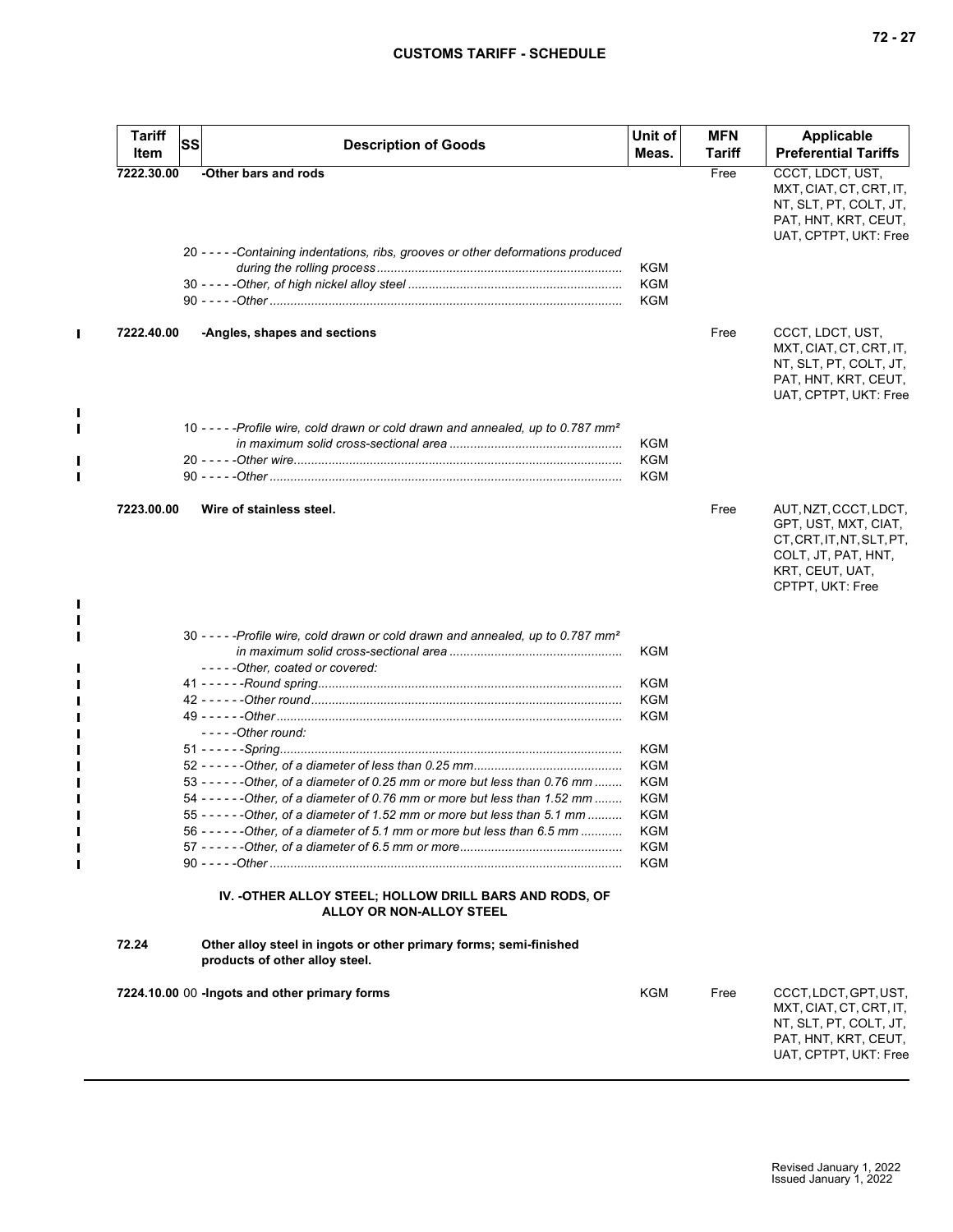| <b>Tariff</b><br>Item   | SS<br><b>Description of Goods</b>                                                                                                                                                                                                               | Unit of<br>Meas.                                                   | <b>MFN</b><br><b>Tariff</b> | <b>Applicable</b><br><b>Preferential Tariffs</b>                                                                                         |
|-------------------------|-------------------------------------------------------------------------------------------------------------------------------------------------------------------------------------------------------------------------------------------------|--------------------------------------------------------------------|-----------------------------|------------------------------------------------------------------------------------------------------------------------------------------|
| 7224.90.00 00 -Other    |                                                                                                                                                                                                                                                 | <b>KGM</b>                                                         | Free                        | CCCT, LDCT, GPT, UST,<br>MXT, CIAT, CT, CRT, IT,<br>NT, SLT, PT, COLT, JT,<br>PAT, HNT, KRT, CEUT,<br>UAT, CPTPT, UKT: Free              |
| 72.25                   | Flat-rolled products of other alloy steel, of a width of 600 mm or more.                                                                                                                                                                        |                                                                    |                             |                                                                                                                                          |
|                         | -Of silicon-electrical steel:                                                                                                                                                                                                                   |                                                                    |                             |                                                                                                                                          |
|                         | 7225.11.00 00 - - Grain-oriented                                                                                                                                                                                                                | KGM                                                                | Free                        | CCCT, LDCT, GPT, UST,<br>MXT, CIAT, CT, CRT, IT,<br>NT, SLT, PT, COLT, JT,<br>PAT, HNT, KRT, CEUT,<br>UAT, CPTPT, UKT: Free              |
| 7225.19.00 00 - - Other |                                                                                                                                                                                                                                                 | KGM                                                                | Free                        | CCCT, LDCT, GPT, UST,<br>MXT, CIAT, CT, CRT, IT,<br>NT, SLT, PT, COLT, JT,<br>PAT, HNT, KRT, CEUT,<br>UAT, CPTPT, UKT: Free              |
|                         | 7225.30.00 00 -Other, not further worked than hot-rolled, in coils                                                                                                                                                                              | KGM                                                                | Free                        | AUT, NZT, CCCT, LDCT,<br>GPT, UST, MXT, CIAT,<br>CT, CRT, IT, NT, SLT, PT,<br>COLT, JT, PAT, HNT,<br>KRT, CEUT, UAT,<br>CPTPT, UKT: Free |
| 7225.40.00              | -Other, not further worked than hot-rolled, not in coils                                                                                                                                                                                        |                                                                    | Free                        | AUT, NZT, CCCT, LDCT,<br>GPT, UST, MXT, CIAT,<br>CT, CRT, IT, NT, SLT, PT,<br>COLT, JT, PAT, HNT,<br>KRT, CEUT, UAT,<br>CPTPT, UKT: Free |
|                         | 20 - - - - - - Other, of a width of 600 mm or more but not exceeding 1,525 mm<br>$30 - - - -$ - Other, of a width exceeding 1,525 mm but not exceeding 1,830 mm<br>40 - - - - - Other, of a width exceeding 1,830 mm but not exceeding 2,450 mm | <b>KGM</b><br><b>KGM</b><br><b>KGM</b><br><b>KGM</b><br><b>KGM</b> |                             |                                                                                                                                          |
| 7225.50.00              | -Other, not further worked than cold-rolled (cold-reduced)                                                                                                                                                                                      |                                                                    | Free                        | CCCT, LDCT, GPT, UST,<br>MXT, CIAT, CT, CRT, IT,<br>NT, SLT, PT, COLT, JT,<br>PAT, HNT, KRT, CEUT,<br>UAT, CPTPT, UKT: Free              |
|                         | 20 - - - - - Of a thickness of 0.5 mm or more but not exceeding 1 mm                                                                                                                                                                            | <b>KGM</b><br><b>KGM</b><br>KGM<br><b>KGM</b>                      |                             |                                                                                                                                          |
|                         | -Other:                                                                                                                                                                                                                                         |                                                                    |                             |                                                                                                                                          |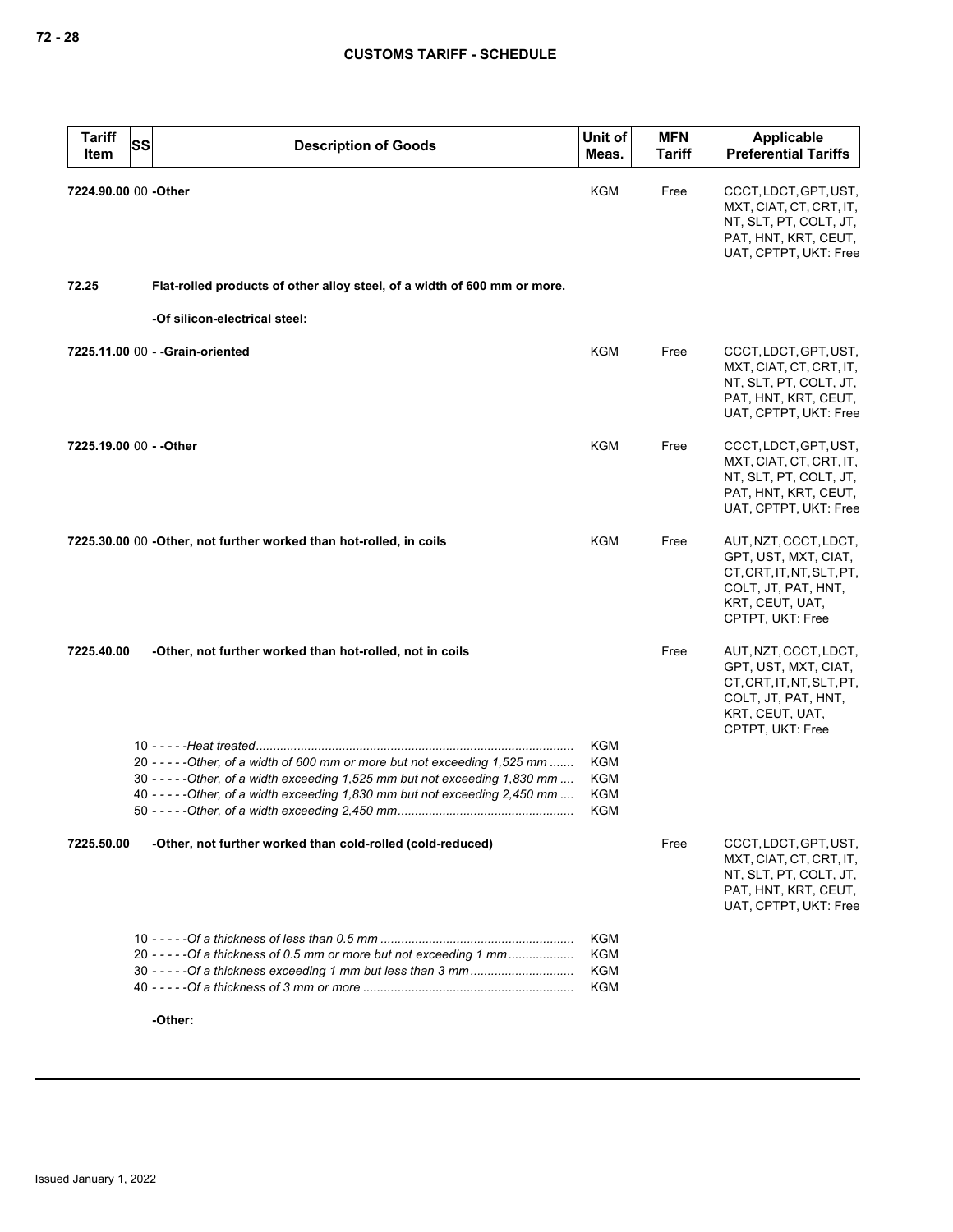| <b>Tariff</b><br>Item   | <b>SS</b> | <b>Description of Goods</b>                                                | Unit of<br>Meas. | <b>MFN</b><br>Tariff | <b>Applicable</b><br><b>Preferential Tariffs</b>                                                                            |
|-------------------------|-----------|----------------------------------------------------------------------------|------------------|----------------------|-----------------------------------------------------------------------------------------------------------------------------|
| 7225.91.00              |           | --Electrolytically plated or coated with zinc                              |                  | Free                 | CCCT, LDCT, UST,<br>MXT, CIAT, CT, CRT, IT,<br>NT, SLT, PT, COLT, JT,<br>PAT, HNT, KRT, CEUT,<br>UAT, CPTPT, UKT: Free      |
|                         |           |                                                                            | <b>KGM</b>       |                      |                                                                                                                             |
|                         |           | 20 - - - - - Of a thickness of 0.25 mm or more but less than 0.5 mm        | <b>KGM</b>       |                      |                                                                                                                             |
|                         |           | 30 - - - - - Of a thickness of 0.5 mm or more but not exceeding 1 mm       | <b>KGM</b>       |                      |                                                                                                                             |
|                         |           |                                                                            | <b>KGM</b>       |                      |                                                                                                                             |
| 7225.92.00              |           | - - Otherwise plated or coated with zinc                                   |                  | Free                 | CCCT, LDCT, UST,<br>MXT, CIAT, CT, CRT, IT,<br>NT, SLT, PT, COLT, JT,<br>PAT, HNT, KRT, CEUT,<br>UAT, CPTPT, UKT: Free      |
|                         |           |                                                                            | <b>KGM</b>       |                      |                                                                                                                             |
|                         |           | 20 - - - - - Of a thickness of 0.25 mm or more but less than 0.5 mm        | <b>KGM</b>       |                      |                                                                                                                             |
|                         |           | 30 - - - - - Of a thickness of 0.5 mm or more but not exceeding 1 mm       | <b>KGM</b>       |                      |                                                                                                                             |
|                         |           |                                                                            | <b>KGM</b>       |                      |                                                                                                                             |
| 7225.99.00              |           | - -Other                                                                   |                  | Free                 | CCCT, LDCT, UST,<br>MXT, CIAT, CT, CRT, IT,<br>NT, SLT, PT, COLT, JT,<br>PAT, HNT, KRT, CEUT,<br>UAT, CPTPT, UKT: Free      |
|                         |           |                                                                            | KGM<br>KGM       |                      |                                                                                                                             |
| 72.26                   |           | Flat-rolled products of other alloy steel, of a width of less than 600 mm. |                  |                      |                                                                                                                             |
|                         |           | -Of silicon-electrical steel:                                              |                  |                      |                                                                                                                             |
|                         |           | 7226.11.00 00 - - Grain-oriented                                           | KGM              | Free                 | CCCT, LDCT, GPT, UST,<br>MXT, CIAT, CT, CRT, IT,<br>NT, SLT, PT, COLT, JT,<br>PAT, HNT, KRT, CEUT,<br>UAT, CPTPT, UKT: Free |
| 7226.19.00 00 - - Other |           |                                                                            | <b>KGM</b>       | Free                 | CCCT, LDCT, GPT, UST,<br>MXT, CIAT, CT, CRT, IT,<br>NT, SLT, PT, COLT, JT,<br>PAT, HNT, KRT, CEUT,<br>UAT, CPTPT, UKT: Free |
|                         |           | 7226.20.00 00 - Of high speed steel                                        | <b>KGM</b>       | Free                 | CCCT, LDCT, UST,<br>MXT, CIAT, CT, CRT, IT,<br>NT, SLT, PT, COLT, JT,<br>PAT, HNT, KRT, CEUT,<br>UAT, CPTPT, UKT: Free      |
|                         |           |                                                                            |                  |                      |                                                                                                                             |

**-Other:**

 $\mathbf{I}$ 

 $\mathbf{I}$  $\mathbf{I}$  $\mathbf{I}$  $\mathbf{I}$  $\blacksquare$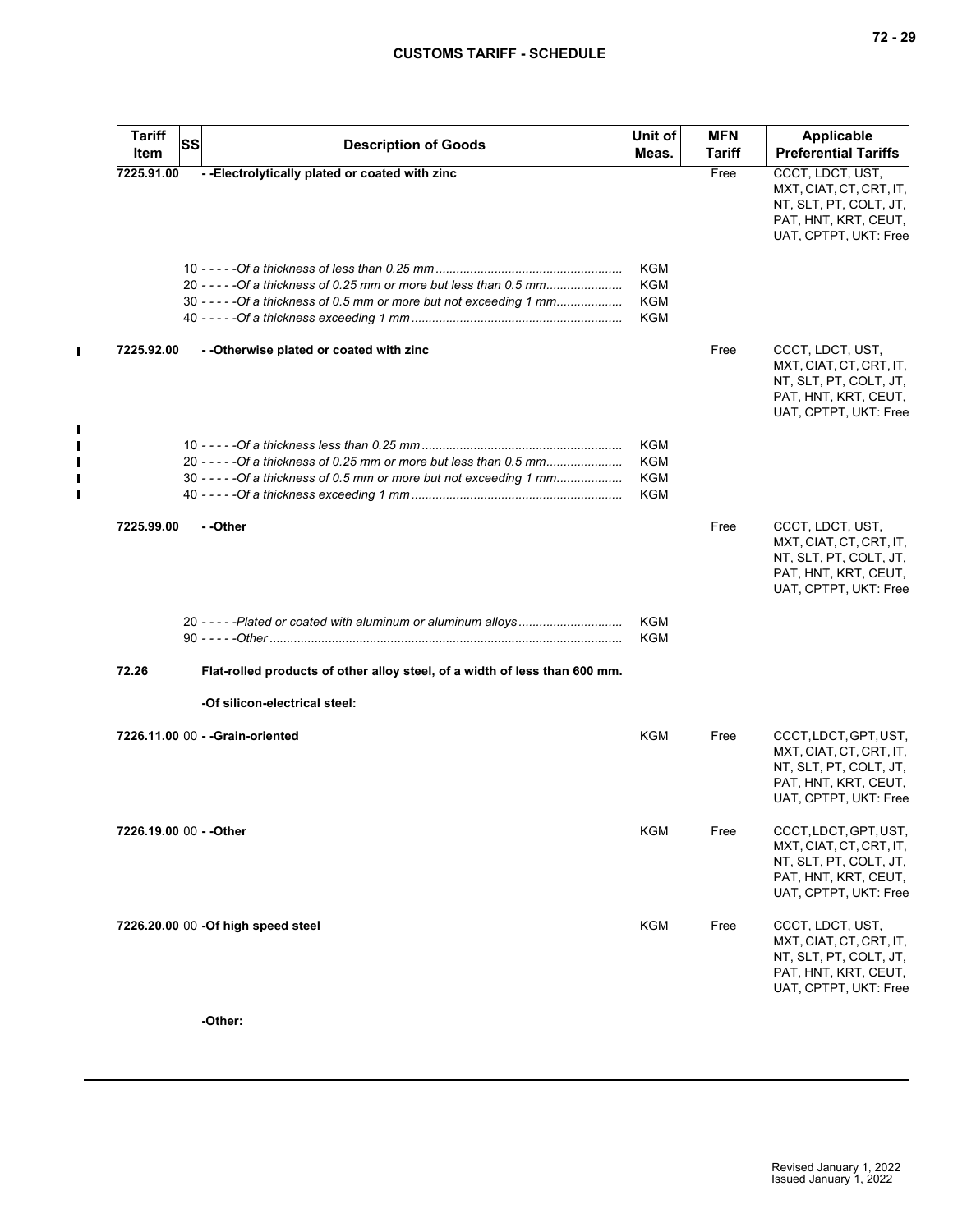| <b>Tariff</b> |    |                                                                                     | Unit of    | <b>MFN</b>    | Applicable                                    |
|---------------|----|-------------------------------------------------------------------------------------|------------|---------------|-----------------------------------------------|
| Item          | SS | <b>Description of Goods</b>                                                         | Meas.      | <b>Tariff</b> | <b>Preferential Tariffs</b>                   |
|               |    | 7226.91.00 00 - - Not further worked than hot-rolled                                | <b>KGM</b> | Free          | CCCT, LDCT, GPT, UST,                         |
|               |    |                                                                                     |            |               | MXT, CIAT, CT, CRT, IT,                       |
|               |    |                                                                                     |            |               | NT, SLT, PT, COLT, JT,                        |
|               |    |                                                                                     |            |               | PAT, HNT, KRT, CEUT,                          |
|               |    |                                                                                     |            |               | UAT, CPTPT, UKT: Free                         |
|               |    | 7226.92.00 00 - - Not further worked than cold-rolled (cold-reduced)                | KGM        | Free          | CCCT, LDCT, GPT, UST,                         |
|               |    |                                                                                     |            |               | MXT, CIAT, CT, CRT, IT,                       |
|               |    |                                                                                     |            |               | NT, SLT, PT, COLT, JT,                        |
|               |    |                                                                                     |            |               | PAT, HNT, KRT, CEUT,                          |
|               |    |                                                                                     |            |               | UAT, CPTPT, UKT: Free                         |
| 7226.99.00    |    | - -Other                                                                            |            | Free          | CCCT, LDCT, GPT, UST,                         |
|               |    |                                                                                     |            |               | MXT, CIAT, CT, CRT, IT,                       |
|               |    |                                                                                     |            |               | NT, SLT, PT, COLT, JT,                        |
|               |    |                                                                                     |            |               | PAT, HNT, KRT, CEUT,<br>UAT, CPTPT, UKT: Free |
|               |    | -----Plated or coated with zinc:                                                    |            |               |                                               |
|               |    |                                                                                     | <b>KGM</b> |               |                                               |
|               |    | 12 - - - - - - Of a thickness of 0.25 mm or more but less than 0.5 mm               | <b>KGM</b> |               |                                               |
|               |    | 13 - - - - - - Of a thickness of 0.5 mm or more but not exceeding 1 mm              | KGM        |               |                                               |
|               |    |                                                                                     | <b>KGM</b> |               |                                               |
|               |    | $---Other:$                                                                         |            |               |                                               |
|               |    |                                                                                     | KGM        |               |                                               |
|               |    | 92 - - - - - - Of a thickness of 0.25 mm or more but less than 0.5 mm               | KGM        |               |                                               |
|               |    | 93 - - - - - - Of a thickness of 0.5 mm or more but not exceeding 1 mm              | <b>KGM</b> |               |                                               |
|               |    |                                                                                     | <b>KGM</b> |               |                                               |
| 72.27         |    | Bars and rods, hot-rolled, in irregularly wound coils, of other alloy steel.        |            |               |                                               |
|               |    | 7227.10.00 00 - Of high speed steel                                                 | <b>KGM</b> | Free          | AUT, NZT, CCCT, LDCT,                         |
|               |    |                                                                                     |            |               | UST, MXT, CIAT, CT,                           |
|               |    |                                                                                     |            |               | CRT, IT, NT, SLT, PT,                         |
|               |    |                                                                                     |            |               | COLT, JT, PAT, HNT,                           |
|               |    |                                                                                     |            |               | KRT, CEUT, UAT,<br>CPTPT, UKT: Free           |
|               |    |                                                                                     |            |               |                                               |
| 7227.20.00    |    | -Of silico-manganese steel                                                          |            | Free          | AUT, NZT, CCCT, LDCT,                         |
|               |    |                                                                                     |            |               | UST, MXT, CIAT, CT,                           |
|               |    |                                                                                     |            |               | CRT, IT, NT, SLT, PT,                         |
|               |    |                                                                                     |            |               | COLT, JT, PAT, HNT,                           |
|               |    |                                                                                     |            |               | KRI, CEUI, UAI,<br>CPTPT, UKT: Free           |
|               |    |                                                                                     |            |               |                                               |
|               |    | 20 - - - - - Of welding quality wire rods, as defined in statistical note 4 to this | <b>KGM</b> |               |                                               |
|               |    |                                                                                     | <b>KGM</b> |               |                                               |
|               |    |                                                                                     |            |               |                                               |
| 7227.90.00    |    | -Other                                                                              |            | Free          | AUT, NZT, CCCT, LDCT,                         |
|               |    |                                                                                     |            |               | UST, MXT, CIAT, CT,<br>CRT, IT, NT, SLT, PT,  |
|               |    |                                                                                     |            |               | COLT, JT, PAT, HNT,                           |
|               |    |                                                                                     |            |               | KRT, CEUT, UAT,                               |
|               |    |                                                                                     |            |               | CPTPT, UKT: Free                              |
|               |    | -----Of tool steel (other than high speed steel), not tempered or treated and       |            |               |                                               |
|               |    | not partly manufactured:                                                            |            |               |                                               |
|               |    |                                                                                     | KGM        |               |                                               |
|               |    |                                                                                     | KGM        |               |                                               |

 $\mathbf{I}$ 

 $\mathbf{I}$  $\mathbf{I}$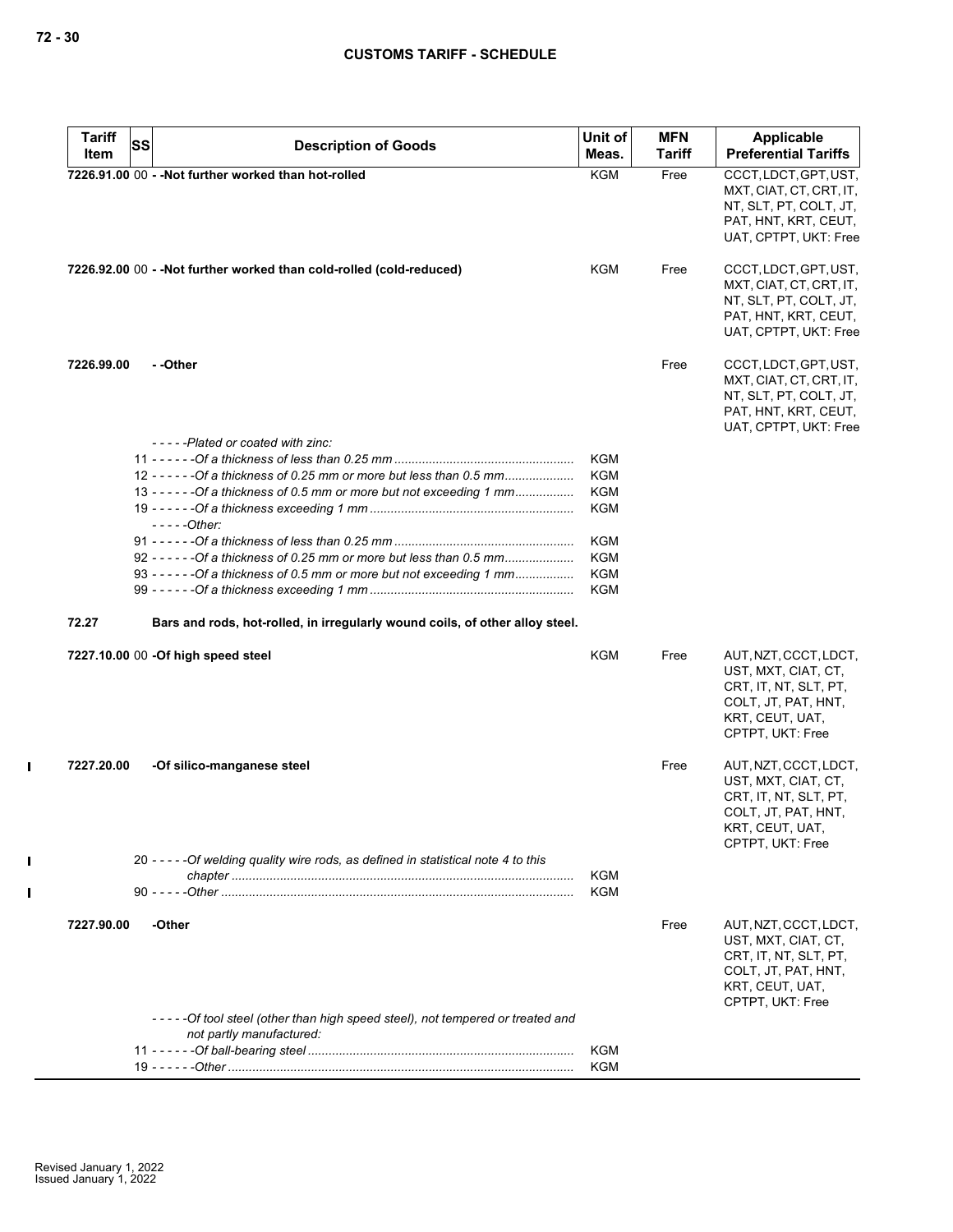| Tariff<br><b>Item</b> | <b>SS</b> | <b>Description of Goods</b>                                                                                                                                                  | Unit of<br>Meas.                | <b>MFN</b><br>Tariff | <b>Applicable</b><br><b>Preferential Tariffs</b>                                                                                         |
|-----------------------|-----------|------------------------------------------------------------------------------------------------------------------------------------------------------------------------------|---------------------------------|----------------------|------------------------------------------------------------------------------------------------------------------------------------------|
|                       |           | -----Of other tool steel (other than high-speed steel):                                                                                                                      |                                 |                      |                                                                                                                                          |
|                       |           |                                                                                                                                                                              | KGM                             |                      |                                                                                                                                          |
|                       |           |                                                                                                                                                                              | KGM                             |                      |                                                                                                                                          |
|                       |           | 50 - - - - - Other, containing indentations, ribs, grooves or other deformations                                                                                             | KGM                             |                      |                                                                                                                                          |
|                       |           | 60 - - - - - Other, of cold heading quality (CHQ) steel, as defined in Statistical Note                                                                                      | KGM                             |                      |                                                                                                                                          |
|                       |           | 70 - - - - - Other, of welding quality wire rods, as defined in Statistical Note 4 to                                                                                        | KGM                             |                      |                                                                                                                                          |
|                       |           | -----Other, of a circular cross-section:                                                                                                                                     |                                 |                      |                                                                                                                                          |
|                       |           |                                                                                                                                                                              | KGM                             |                      |                                                                                                                                          |
|                       |           | 82 - - - - - - - Of a diameter of 14 mm or more but not exceeding 19 mm                                                                                                      | <b>KGM</b>                      |                      |                                                                                                                                          |
|                       |           |                                                                                                                                                                              | KGM                             |                      |                                                                                                                                          |
|                       |           |                                                                                                                                                                              | KGM                             |                      |                                                                                                                                          |
| 72.28                 |           | Other bars and rods of other alloy steel; angles, shapes and sections, of<br>other alloy steel; hollow drill bars and rods, of alloy or non-alloy steel.                     |                                 |                      |                                                                                                                                          |
| 7228.10.00            |           | -Bars and rods, of high speed steel                                                                                                                                          |                                 | Free                 | AUT, NZT, CCCT, LDCT,<br>GPT, UST, MXT, CIAT,<br>CT, CRT, IT, NT, SLT, PT,<br>COLT, JT, PAT, HNT,<br>KRT, CEUT, UAT,<br>CPTPT, UKT: Free |
|                       |           |                                                                                                                                                                              | KGM<br>KGM                      |                      |                                                                                                                                          |
| 7228.20.00            |           | -Bars and rods, of silico-manganese steel                                                                                                                                    |                                 | Free                 | AUT, NZT, CCCT, LDCT,<br>UST, MXT, CIAT, CT,<br>CRT, IT, NT, SLT, PT,<br>COLT, JT, PAT, HNT,<br>KRT, CEUT, UAT,<br>CPTPT, UKT: Free      |
|                       |           |                                                                                                                                                                              |                                 |                      |                                                                                                                                          |
|                       |           |                                                                                                                                                                              |                                 |                      |                                                                                                                                          |
| 7228.30.00            |           | -Other bars and rods, not further worked than hot-rolled, hot-drawn or<br>extruded                                                                                           |                                 | Free                 | AUT, NZT, CCCT, LDCT,<br>GPT, UST, MXT, CIAT,<br>CT, CRT, IT, NT, SLT, PT,<br>COLT, JT, PAT, HNT,<br>KRT, CEUT, UAT,<br>CPTPT, UKT: Free |
|                       |           | -----Of tool steel (other than high-speed steel):<br>-----Concrete reinforcing bars and rods:<br>52 - - - - - - - With a diameter of more than 12 mm but not exceeding 39 mm | KGM<br>KGM<br>KGM<br>KGM<br>KGM |                      |                                                                                                                                          |

 $\mathbf I$  $\mathbf{I}$  $\mathbf{I}$  $\blacksquare$  $\blacksquare$  $\blacksquare$ 

П  $\blacksquare$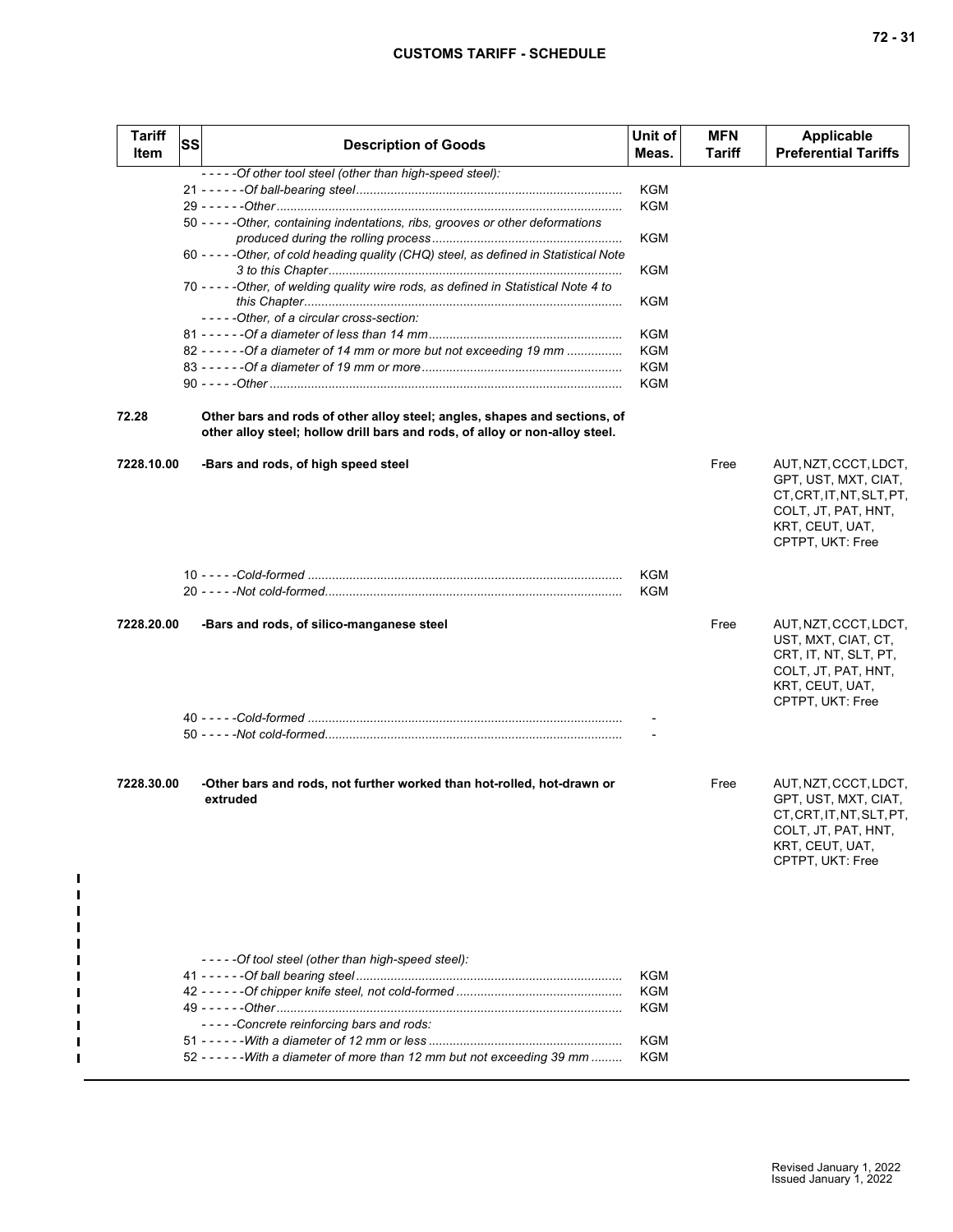| <b>Tariff</b><br>Item | <b>SS</b> | <b>Description of Goods</b>                                                                         | Unit of<br>Meas.  | <b>MFN</b><br>Tariff | Applicable<br><b>Preferential Tariffs</b>                                                                                   |
|-----------------------|-----------|-----------------------------------------------------------------------------------------------------|-------------------|----------------------|-----------------------------------------------------------------------------------------------------------------------------|
|                       |           |                                                                                                     | <b>KGM</b>        |                      |                                                                                                                             |
|                       |           |                                                                                                     | KGM               |                      |                                                                                                                             |
|                       |           | $--$ - - - Other rounds:                                                                            |                   |                      |                                                                                                                             |
|                       |           |                                                                                                     | <b>KGM</b>        |                      |                                                                                                                             |
|                       |           | 72 - - - - - - - With a diameter of 76 mm or more but not exceeding 152 mm                          | <b>KGM</b>        |                      |                                                                                                                             |
|                       |           | 73 - - - - - - - With a diameter of 152 mm or more but not exceeding 228 mm                         | <b>KGM</b>        |                      |                                                                                                                             |
|                       |           |                                                                                                     | <b>KGM</b>        |                      |                                                                                                                             |
|                       |           | -----Other, of rectangular cross section:                                                           |                   |                      |                                                                                                                             |
|                       |           |                                                                                                     | <b>KGM</b><br>KGM |                      |                                                                                                                             |
|                       |           |                                                                                                     | <b>KGM</b>        |                      |                                                                                                                             |
| 7228.40.00            |           | -Other bars and rods, not further worked than forged                                                |                   | Free                 | CCCT, LDCT, UST,<br>MXT, CIAT, CT, CRT, IT,<br>NT, SLT, PT, COLT, JT,<br>PAT, HNT, KRT, CEUT,                               |
|                       |           |                                                                                                     |                   |                      | UAT, CPTPT, UKT: Free                                                                                                       |
|                       |           |                                                                                                     | KGM               |                      |                                                                                                                             |
|                       |           |                                                                                                     | KGM               |                      |                                                                                                                             |
|                       |           |                                                                                                     | <b>KGM</b>        |                      |                                                                                                                             |
| 7228.50.00            |           | -Other bars and rods, not further worked than cold-formed or cold-<br>finished                      |                   | Free                 | CCCT, LDCT, GPT, UST,<br>MXT, CIAT, CT, CRT, IT,<br>NT, SLT, PT, COLT, JT,<br>PAT, HNT, KRT, CEUT,<br>UAT, CPTPT, UKT: Free |
|                       |           |                                                                                                     | <b>KGM</b>        |                      |                                                                                                                             |
|                       |           |                                                                                                     | KGM               |                      |                                                                                                                             |
|                       |           |                                                                                                     | <b>KGM</b>        |                      |                                                                                                                             |
|                       |           | 7228.60.00 00 - Other bars and rods                                                                 | KGM               | Free                 | CCCT, LDCT, UST,<br>MXT, CIAT, CT, CRT, IT,<br>NT, SLT, PT, COLT, JT,<br>PAT, HNT, KRT, CEUT,<br>UAT, CPTPT, UKT: Free      |
| 7228.70.00            |           | -Angles, shapes and sections                                                                        |                   | Free                 | CCCT, LDCT, GPT, UST,<br>MXT, CIAT, CT, CRT, IT,<br>NT, SLT, PT, COLT, JT,<br>PAT, HNT, KRT, CEUT,<br>UAT, CPTPT, UKT: Free |
|                       |           | -----L sections, not further worked than hot-rolled, cold-rolled, drawn or<br>extruded:             |                   |                      |                                                                                                                             |
|                       |           |                                                                                                     | <b>KGM</b>        |                      |                                                                                                                             |
|                       |           |                                                                                                     | KGM               |                      |                                                                                                                             |
|                       |           | -----Wide flange H sections, not further worked than hot-rolled, cold-rolled,<br>drawn or extruded: |                   |                      |                                                                                                                             |
|                       |           |                                                                                                     | <b>KGM</b>        |                      |                                                                                                                             |
|                       |           |                                                                                                     | KGM               |                      |                                                                                                                             |
|                       |           | 30 - - - - - Other H sections, not further worked than hot-rolled, cold-rolled, drawn               |                   |                      |                                                                                                                             |
|                       |           | -----I sections, not further worked than hot-rolled, cold-rolled, drawn or                          | KGM               |                      |                                                                                                                             |
|                       |           | extruded:                                                                                           |                   |                      |                                                                                                                             |
|                       |           | 41 - - - - - - American standard, of a height not exceeding 150 mm                                  | <b>KGM</b>        |                      |                                                                                                                             |
|                       |           |                                                                                                     | KGM               |                      |                                                                                                                             |
|                       |           |                                                                                                     | KGM               |                      |                                                                                                                             |

 $\mathbf{I}$  $\blacksquare$  $\blacksquare$  $\blacksquare$  $\mathbf{I}$  $\blacksquare$  $\mathbf{I}$  $\blacksquare$  $\mathbf{I}$  $\mathbf{I}$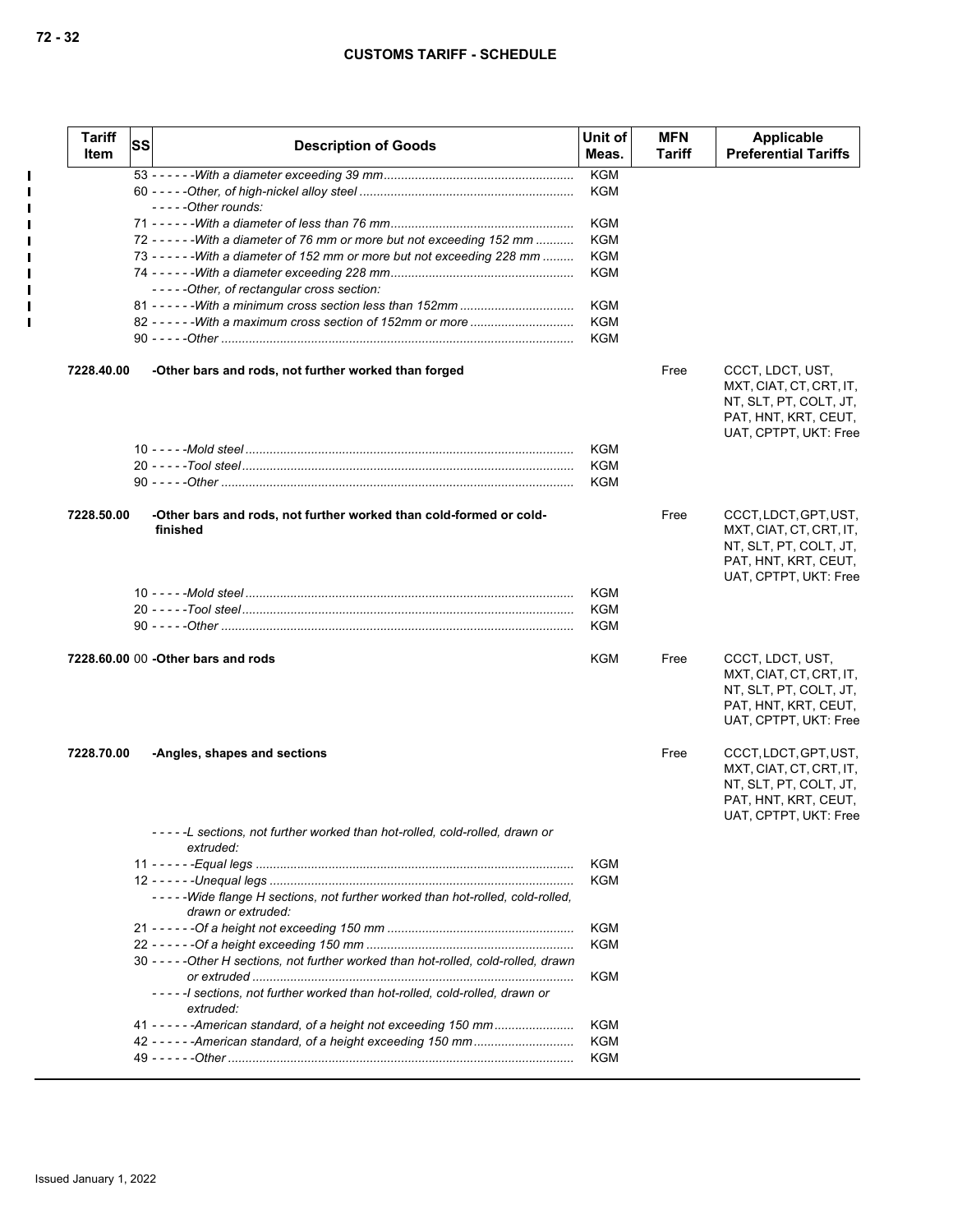|  | ×<br>۰,<br>× |
|--|--------------|
|--|--------------|

| <b>Tariff</b><br>Item | SS | <b>Description of Goods</b>                                                                                                                                | Unit of<br>Meas. | <b>MFN</b><br>Tariff | <b>Applicable</b><br><b>Preferential Tariffs</b>                                                                                    |
|-----------------------|----|------------------------------------------------------------------------------------------------------------------------------------------------------------|------------------|----------------------|-------------------------------------------------------------------------------------------------------------------------------------|
|                       |    | 50 - - - - - U sections, not further worked than hot-rolled, cold-rolled, drawn or                                                                         |                  |                      |                                                                                                                                     |
|                       |    |                                                                                                                                                            | <b>KGM</b>       |                      |                                                                                                                                     |
|                       |    | 60 - - - - - T sections, not further worked than hot-rolled, cold-rolled, drawn or                                                                         | KGM              |                      |                                                                                                                                     |
|                       |    | 70 - - - - - Z sections, not further worked than hot-rolled, cold-rolled, drawn or                                                                         | <b>KGM</b>       |                      |                                                                                                                                     |
|                       |    | -----Other shapes or sections, not further worked than hot-rolled, cold-<br>rolled, drawn or extruded:                                                     |                  |                      |                                                                                                                                     |
|                       |    |                                                                                                                                                            | <b>KGM</b>       |                      |                                                                                                                                     |
|                       |    |                                                                                                                                                            | <b>KGM</b>       |                      |                                                                                                                                     |
|                       |    | 83 - - - - - - Track shoe profile bars of steel, of a width of 190 mm or more but not<br>exceeding 350 mm and of a height not exceeding 150 mm, for use in |                  |                      |                                                                                                                                     |
|                       |    | the manufacture of track shoes for track-laying machinery or vehicles                                                                                      | <b>KGM</b>       |                      |                                                                                                                                     |
|                       |    |                                                                                                                                                            | <b>KGM</b>       |                      |                                                                                                                                     |
|                       |    | $---Other:$                                                                                                                                                |                  |                      |                                                                                                                                     |
|                       |    |                                                                                                                                                            | <b>KGM</b>       |                      |                                                                                                                                     |
|                       |    |                                                                                                                                                            | <b>KGM</b>       |                      |                                                                                                                                     |
|                       |    |                                                                                                                                                            | <b>KGM</b>       |                      |                                                                                                                                     |
|                       |    |                                                                                                                                                            | <b>KGM</b>       |                      |                                                                                                                                     |
|                       |    |                                                                                                                                                            |                  |                      |                                                                                                                                     |
| 7228.80.00            |    | -Hollow drill bars and rods                                                                                                                                |                  | Free                 | CCCT, LDCT, UST,<br>MXT, CIAT, CT, CRT, IT,<br>NT, SLT, PT, COLT, JT,<br>PAT, HNT, KRT, CEUT,<br>UAT, CPTPT, UKT: Free              |
|                       |    | -----Not further worked than hot-rolled:                                                                                                                   |                  |                      |                                                                                                                                     |
|                       |    |                                                                                                                                                            | <b>KGM</b>       |                      |                                                                                                                                     |
|                       |    |                                                                                                                                                            | <b>KGM</b>       |                      |                                                                                                                                     |
|                       |    |                                                                                                                                                            | KGM              |                      |                                                                                                                                     |
|                       |    |                                                                                                                                                            | KGM              |                      |                                                                                                                                     |
|                       |    | $---Other:$                                                                                                                                                |                  |                      |                                                                                                                                     |
|                       |    |                                                                                                                                                            | <b>KGM</b>       |                      |                                                                                                                                     |
|                       |    |                                                                                                                                                            | KGM              |                      |                                                                                                                                     |
|                       |    |                                                                                                                                                            | <b>KGM</b>       |                      |                                                                                                                                     |
|                       |    |                                                                                                                                                            | <b>KGM</b>       |                      |                                                                                                                                     |
| 72.29                 |    | Wire of other alloy steel.                                                                                                                                 |                  |                      |                                                                                                                                     |
| 7229.20.00            |    | -Of silico-manganese steel                                                                                                                                 |                  | Free                 | AUT, NZT, CCCT, LDCT,<br>UST, MXT, CIAT, CT,<br>CRT, IT, NT, SLT, PT,<br>COLT, JT, PAT, HNT,<br>KRT, CEUT, UAT,<br>CPTPT, UKT: Free |
|                       |    | -Round, of a diameter not exceeding 1.6 mm, containing by weight less<br>than 0.2% of carbon, more than 0.9% of manganese, and more than                   |                  |                      |                                                                                                                                     |
|                       |    | 0.6% of silicon, suitable for electric arc-welding:                                                                                                        |                  |                      |                                                                                                                                     |
|                       |    |                                                                                                                                                            | KGM              |                      |                                                                                                                                     |
|                       |    |                                                                                                                                                            | <b>KGM</b>       |                      |                                                                                                                                     |
|                       |    |                                                                                                                                                            | KGM              |                      |                                                                                                                                     |
|                       |    |                                                                                                                                                            |                  |                      |                                                                                                                                     |